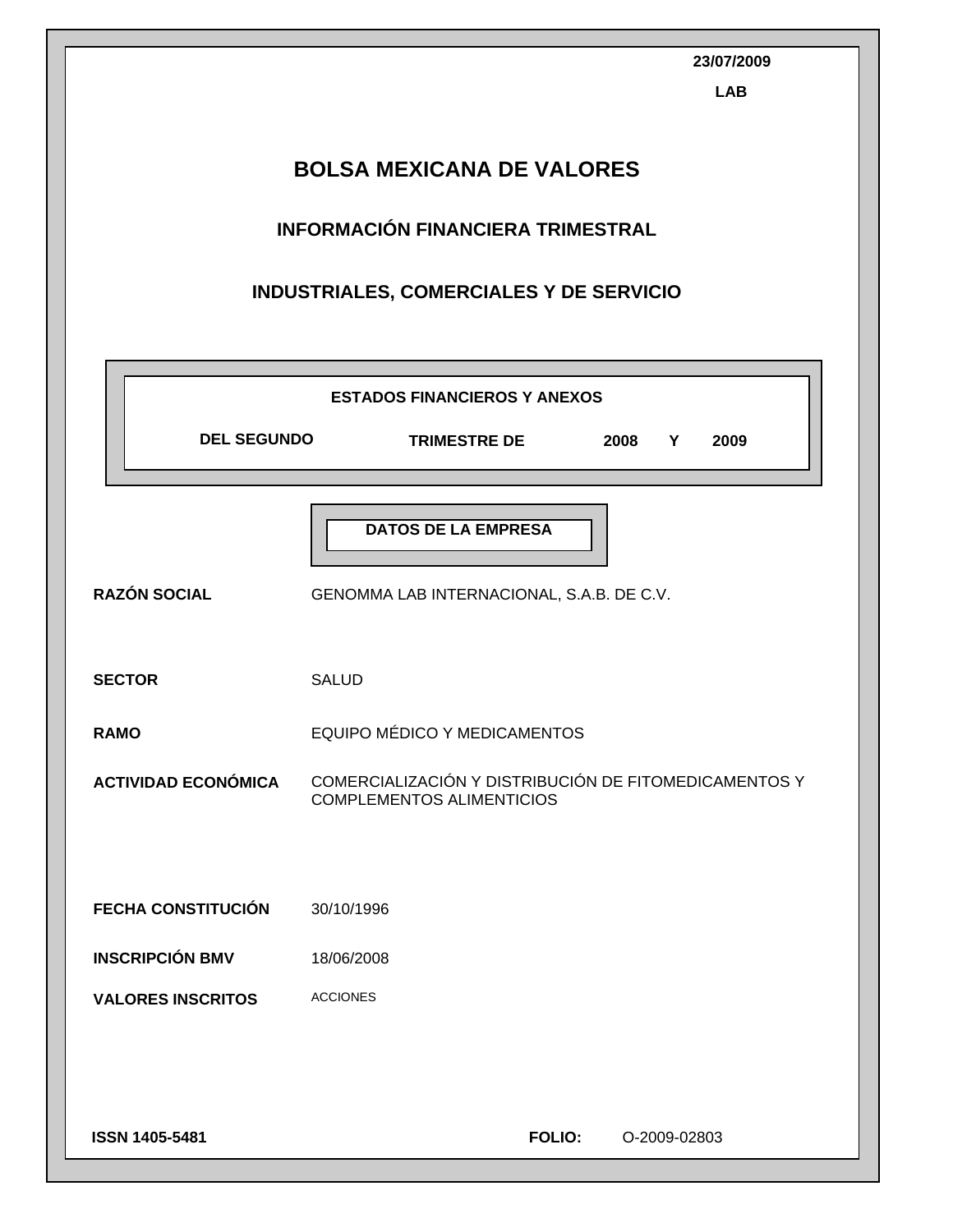CLAVE DE COTIZACIÓN: **LAB**

# **GENOMMA LAB INTERNACIONAL, S.A.B. DE C.V. BALANCE GENERAL**

AL 30 DE JUNIO DE 2009 Y 2008

**CONSOLIDADO**

(MILES DE PESOS)

| <b>REFS</b>     | <b>CONCEPTOS</b>                                                                | TRIMESTRE AÑO ACTUAL |      |                | <b>TRIMESTRE AÑO ANTERIOR</b> |  |
|-----------------|---------------------------------------------------------------------------------|----------------------|------|----------------|-------------------------------|--|
|                 |                                                                                 | <b>IMPORTE</b>       | ℅    | <b>IMPORTE</b> | ℅                             |  |
| s01             | <b>ACTIVO TOTAL</b>                                                             | 3,294,216            | 100  | 2,503,613      | 100                           |  |
| s02             | <b>ACTIVO CIRCULANTE</b>                                                        | 2,635,961            | 80   | 2,348,629      | 94                            |  |
| s03             | <b>EFECTIVO E INVERSIONES DISPONIBLES</b>                                       | 1,247,406            | 38   | 1,198,832      | 48                            |  |
| s04             | CUENTAS Y DOCUMENTOS POR COBRAR A CLIENTES (NETO)                               | 504,149              | 15   | 702,131        | 28                            |  |
| s05             | OTRAS CUENTAS Y DOCUMENTOS POR COBRAR(NETO)                                     | 265,825              | 8    | 123,428        | 5                             |  |
| \$06            | <b>INVENTARIOS</b>                                                              | 516,142              | 16   | 267,236        | 11                            |  |
| s07             | <b>OTROS ACTIVOS CIRCULANTES</b>                                                | 102,439              | 3    | 57,002         | $\overline{2}$                |  |
| s08             | <b>ACTIVO A LARGO PLAZO</b>                                                     | 0                    | 0    | 0              | $\bf{0}$                      |  |
| S <sub>09</sub> | CUENTAS Y DOCUMENTOS POR COBRAR (NETO)                                          | 0                    | 0    | 0              | 0                             |  |
| s10             | INVERSIONES EN ACCIONES DE SUBS. NO CONSOLIDADAS,<br>NEGOCIOS CONJUNTOS Y ASOC. | 0                    | 0    | 0              | 0                             |  |
| s11             | OTRAS INVERSIONES                                                               | 0                    | 0    | 0              | 0                             |  |
| s12             | <b>INMUEBLES, PLANTA Y EQUIPO (NETO)</b>                                        | 138,613              |      | 60,940         | 2                             |  |
| s13             | <b>INMUEBLES</b>                                                                | 8,870                | 0    | 0              | 0                             |  |
| s14             | <b>MAQUINARIA Y EQUIPO INDUSTRIAL</b>                                           | 0                    | 0    | 0              | 0                             |  |
| s15             | <b>OTROS EQUIPOS</b>                                                            | 163,490              | 5    | 111,077        | 4                             |  |
| s16             | <b>DEPRECIACIÓN ACUMULADA</b>                                                   | 63,040               | 2    | 50,137         | 2                             |  |
| s17             | CONSTRUCCIONES EN PROCESO                                                       | 29,293               |      | 0              | 0                             |  |
| s18             | ACTIVOS INTANGIBLES Y CARGOS DIFERIDOS (NETO)                                   | 444,743              | 14   | 69,422         | 3                             |  |
| s19             | <b>OTROS ACTIVOS</b>                                                            | 74,899               | 2    | 24,622         | 1                             |  |
| s20             | <b>PASIVO TOTAL</b>                                                             | 819,007              | 100  | 615,864        | 100                           |  |
| s21             | <b>PASIVO CIRCULANTE</b>                                                        | 654,329              | 80   | 607,352        | 99                            |  |
| s22             | <b>PROVEEDORES</b>                                                              | 411,192              | 50   | 240,555        | 39                            |  |
| s23             | <b>CRÉDITOS BANCARIOS</b>                                                       | 0                    | 0    | 0              | 0                             |  |
| s24             | <b>CRÉDITOS BURSÁTILES</b>                                                      |                      | 0    | 0              | 0                             |  |
| s103            | OTROS CRÉDITOS CON COSTO                                                        | 0                    | 0    | 0              | $\Omega$                      |  |
| s25             | <b>IMPUESTOS POR PAGAR</b>                                                      | 92,537               | 11   | 122,700        | 20                            |  |
| s26             | <b>IOTROS PASIVOS CIRCULANTES SIN COSTO</b>                                     | 150,600              | 18   | 244,097        | 40                            |  |
| s27             | <b>PASIVO A LARGO PLAZO</b>                                                     | 0                    | 0    | 0              | 0                             |  |
| s28             | <b>CRÉDITOS BANCARIOS</b>                                                       |                      |      |                | 0                             |  |
| s29             | <b>CRÉDITOS BURSÁTILES</b>                                                      | 0                    | 0    | 0              | 0                             |  |
| s30             | OTROS CRÉDITOS CON COSTO                                                        | $\overline{0}$       | 0    | 0              | 0                             |  |
| s31             | <b>CRÉDITOS DIFERIDOS</b>                                                       |                      | 0    | 0              | 0                             |  |
| s32             | <b>OTROS PASIVOS LARGO PLAZO SIN COSTO</b>                                      | 164,678              | 20   | 8,512          | $\mathbf{1}$                  |  |
| s33             | <b>CAPITAL CONTABLE</b>                                                         | 2,475,209            | 100  | 1,887,749      | 100                           |  |
| s34             | CAPITAL CONTABLE DE LA PARTICIPACIÓN NO<br>CONTROLADORA                         | 1,917                | 0    | 2,659          | 0                             |  |
| s35             | CAPITAL CONTABLE DE LA PARTICIPACIÓN CONTROLADORA                               | 2,473,292            | 100  | 1,885,090      | 100                           |  |
| s36             | <b>CAPITAL CONTRIBUIDO</b>                                                      | 1,828,862            | 74   | 1,712,824      | 91                            |  |
| s79             | CAPITAL SOCIAL PAGADO                                                           | 274,924              | 11   | 271,462        | 14                            |  |
| s39             | <b>PRIMA EN VENTA DE ACCIONES</b>                                               | 1,553,938            | 63   | 1,441,362      | 76                            |  |
| s40             | APORTACIONES PARA FUTUROS AUMENTOS DE CAPITAL                                   | $\Omega$             | 0    | 0              | 0                             |  |
| s41             | CAPITAL GANADO (PERDIDO)                                                        | 644,430              | 26   | 172,266        | 9                             |  |
| s42             | <b>RESULTADOS ACUMULADOS Y RESERVAS DE CAPITAL</b>                              | 716,587              | 29   | 174,054        | 9                             |  |
| s44             | OTRO RESULTADO INTEGRAL ACUMULADO                                               | 1,794                | 0    | $-1,788$       | $\mathbf 0$                   |  |
| s80             | RECOMPRA DE ACCIONES                                                            | $-73,951$            | $-3$ | 0              | 0                             |  |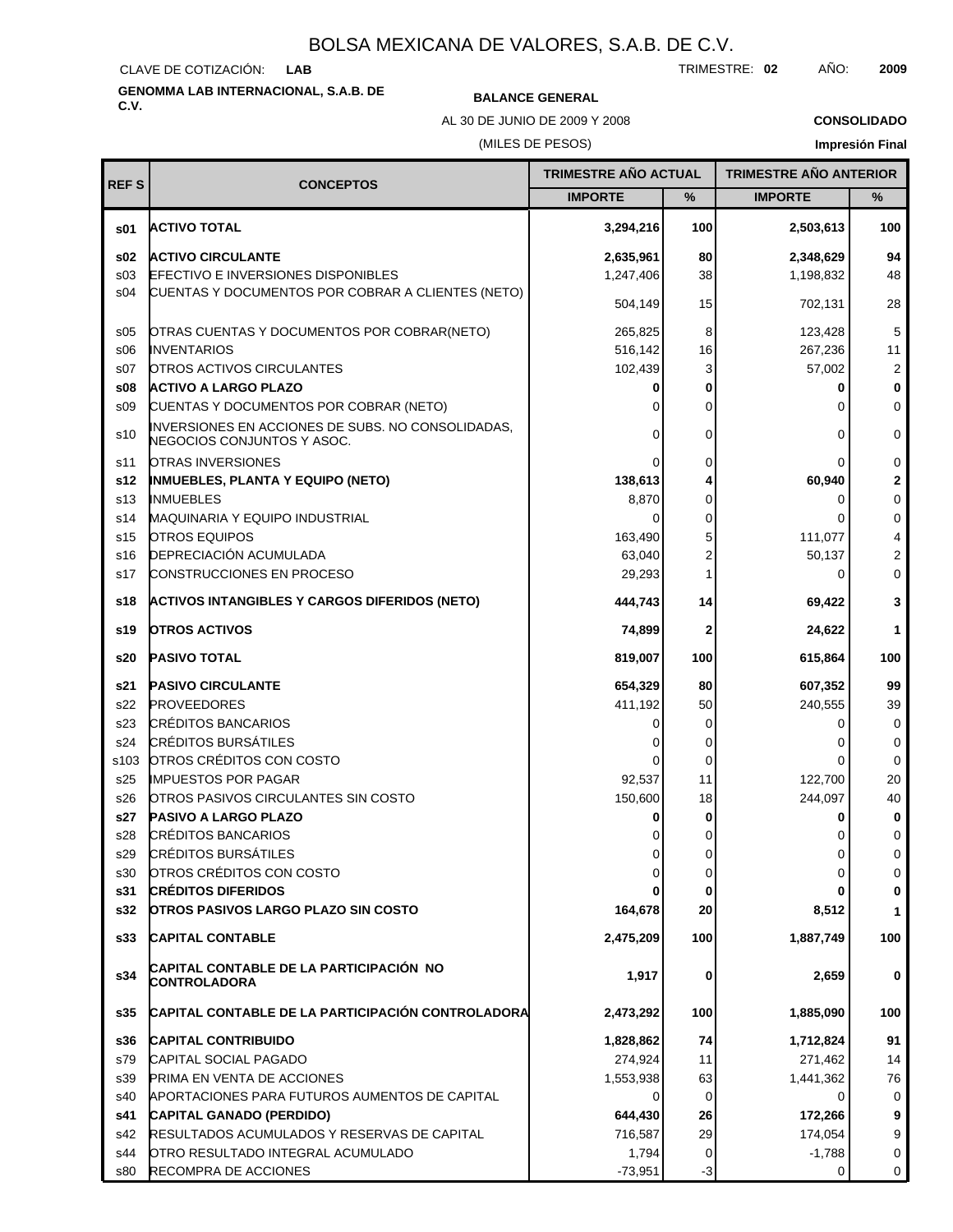# **GENOMMA LAB INTERNACIONAL, S.A.B. DE C.V. BALANCE GENERAL** CLAVE DE COTIZACIÓN: **LAB**

TRIMESTRE: **02** AÑO: **2009**

DESGLOSE DE PRINCIPALES CONCEPTOS

### (MILES DE PESOS)

### **CONSOLIDADO**

|             |                                                                         | <b>TRIMESTRE AÑO ACTUAL</b> |                | <b>TRIMESTRE AÑO ANTERIOR</b> |                   |
|-------------|-------------------------------------------------------------------------|-----------------------------|----------------|-------------------------------|-------------------|
| <b>REFS</b> | <b>CONCEPTOS</b>                                                        | <b>IMPORTE</b>              | %              | <b>IMPORTE</b>                | %                 |
| \$03        | <b>EFECTIVO E INVERSIONES DISPONIBLES</b>                               | 1,247,406                   | 100            | 1,198,832                     | 100               |
| s46         | <b>EFECTIVO</b>                                                         | 435.761                     | 35             | 43,156                        | 4                 |
| s47         | <b>INVERSIONES DISPONIBLES</b>                                          | 811,645                     | 65             | 1,155,676                     | 96                |
| \$07        | OTROS ACTIVOS CIRCULANTES                                               | 102,439                     | 100            | 57,002                        | 100               |
| s81<br>s82  | <b>INSTRUMENTOS FINANCIEROS DERIVADOS</b><br>OPERACIONES DISCONTINUADAS | 0<br>22,360                 | $\Omega$<br>22 | $\Omega$<br>31,942            | 0<br>56           |
| s83         | <b>OTROS</b>                                                            | 80,079                      | 78             | 25,060                        | 44                |
| s18         |                                                                         | 444,743                     | 100            | 69,422                        | 100               |
|             | <b>ACTIVOS INTANGIBLES Y CARGOS DIFERIDOS (NETO)</b>                    |                             |                |                               |                   |
| s48         | <b>GASTOS AMORTIZABLES (NETO)</b>                                       | 9,233                       | 2              | 0                             | 0                 |
| s49<br>s51  | <b>CRÉDITO MERCANTIL</b><br><b>OTROS</b>                                | 0<br>435,510                | 0<br>98        | 0<br>69,422                   | $\Omega$<br>100   |
|             |                                                                         |                             |                |                               |                   |
| s19 l       | <b>OTROS ACTIVOS</b>                                                    | 74,899<br>$\Omega$          | 100            | 24.622                        | 100               |
| s85<br>s50  | INSTRUMENTOS FINANCIEROS DERIVADOS<br><b>IMPUESTOS DIFERIDOS</b>        | 34,364                      | $\Omega$<br>46 | 0<br>14,559                   | $\Omega$<br>59    |
| s104        | BENEFICIOS A LOS EMPLEADOS                                              | $\Omega$                    | 0              | 0                             | 0                 |
| s86         | OPERACIONES DISCONTINUADAS                                              | 405                         | 1              | 3,429                         | 14                |
| s87         | <b>OTROS</b>                                                            | 40,130                      | 54             | 6,634                         | 27                |
| s21         | <b>PASIVO CIRCULANTE</b>                                                | 654,329                     | 100            | 607.352                       | 100               |
| s52         | PASIVO EN MONEDA EXTRANJERA                                             | 97,762                      | 15             | 61,410                        | 10                |
| s53         | PASIVO EN MONEDA NACIONAL                                               | 556,567                     | 85             | 545,942                       | 90                |
| s26         | OTROS PASIVOS CIRCULANTES SIN COSTO                                     | 150,600                     | 100            | 244,097                       | 100               |
| s88         | INSTRUMENTOS FINANCIEROS DERIVADOS                                      | 0                           | 0              | 0                             | 0                 |
| s89<br>s68  | <b>INTERESES POR PAGAR</b><br><b>PROVISIONES</b>                        | 0<br>58,985                 | 0<br>39        | 0<br>62,469                   | $\mathbf 0$<br>26 |
| s90         | OPERACIONES DISCONTINUADAS                                              | 7,217                       | 5              | 25,011                        | 10                |
| s58         | OTROS PASIVOS CIRCULANTES                                               | 80,820                      | 54             | 156,268                       | 64                |
| s105        | BENEFICIOS A LOS EMPLEADOS                                              | 3,578                       | 2              | 349                           | $\mathbf 0$       |
| s27         | <b>PASIVO A LARGO PLAZO</b>                                             | 0                           | 100            | 0                             | 100               |
| s59         | PASIVO EN MONEDA EXTRANJERA                                             | 0                           | 0              | 0                             | 0                 |
| s60         | PASIVO EN MONEDA NACIONAL                                               | 0                           | $\Omega$       | 0                             | $\Omega$          |
| s31         | <b>CRÉDITOS DIFERIDOS</b>                                               | 0                           | 100            | 0                             | 100               |
| s65         | CRÉDITO MERCANTIL                                                       | 0                           | 0              | 0                             | 0                 |
| s67         | <b>OTROS</b>                                                            | 0                           | 0              | 0                             | 0                 |
| s32         | OTROS PASIVOS LARGO PLAZO SIN COSTO                                     | 164,678                     | 100            | 8,512                         | 100               |
| s66         | <b>IMPUESTOS DIFERIDOS</b>                                              | 0                           | 0              | 0                             | 0                 |
| s91         | BENEFICIOS A LOS EMPLEADOS                                              | 0                           | 0              | 0                             | 0                 |
| s92<br>s69  | OPERACIONES DISCONTINUADAS<br>OTROS PASIVOS                             | 0<br>164,678                | 0<br>100       | 0                             | 0<br>100          |
|             |                                                                         |                             |                | 8,512                         |                   |
| s79 l       | <b>CAPITAL SOCIAL PAGADO</b>                                            | 274,924                     | 100<br>97      | 271,462                       | 100               |
| s37<br>s38  | <b>NOMINAL</b><br>ACTUALIZACIÓN                                         | 265,361<br>9,563            | 3              | 261,899<br>9,563              | 96<br>4           |
|             |                                                                         |                             |                |                               |                   |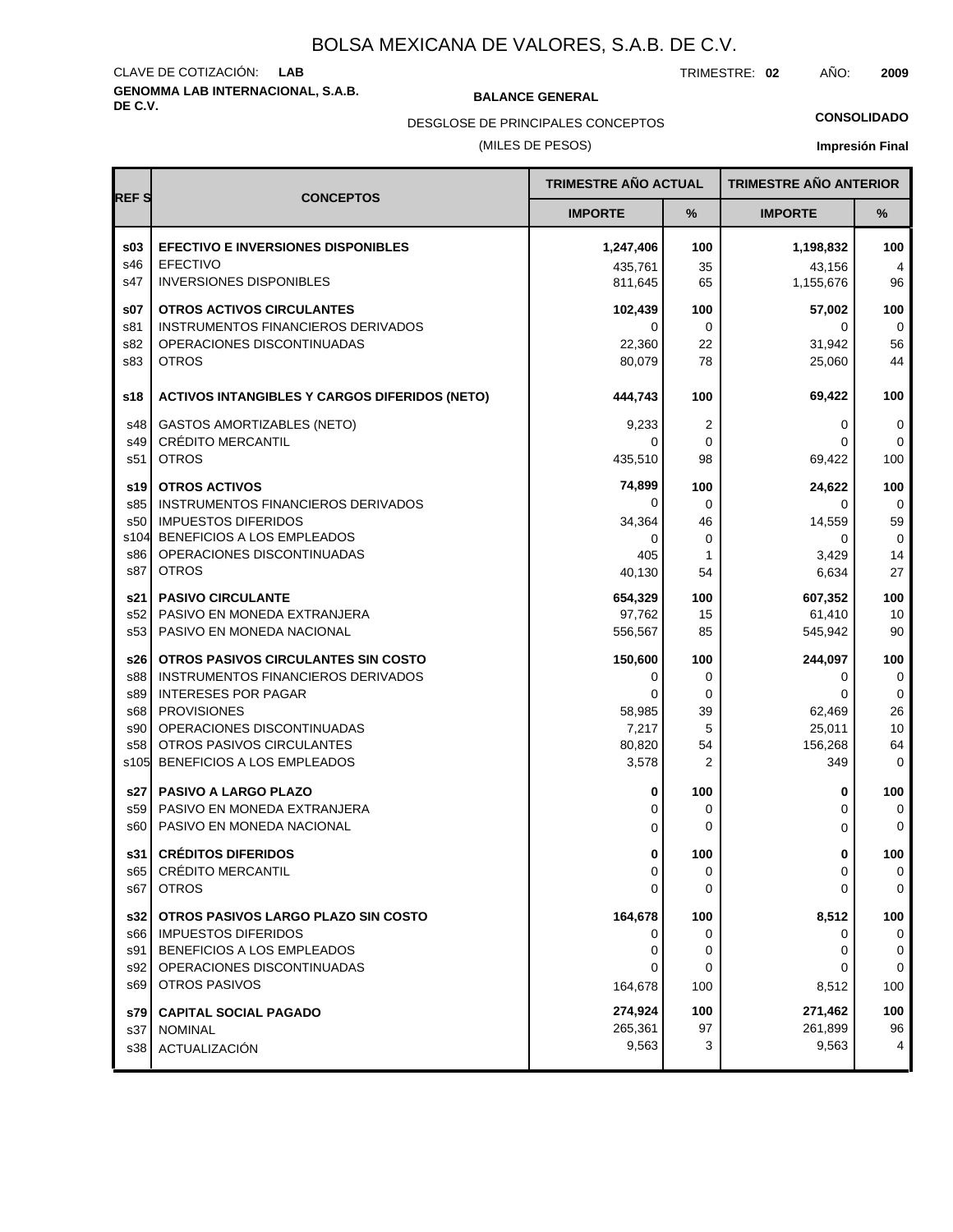# **GENOMMA LAB INTERNACIONAL, S.A.B. DE C.V. BALANCE GENERAL** CLAVE DE COTIZACIÓN: **LAB**

TRIMESTRE: **02** AÑO: **2009**

### **CONSOLIDADO**

DESGLOSE DE PRINCIPALES CONCEPTOS

### (MILES DE PESOS)

| <b>REFS</b> | <b>CONCEPTOS</b>                                                 | <b>TRIMESTRE AÑO ACTUAL</b> |               | <b>TRIMESTRE AÑO ANTERIOR</b> |                |
|-------------|------------------------------------------------------------------|-----------------------------|---------------|-------------------------------|----------------|
|             |                                                                  | <b>IMPORTE</b>              | $\frac{9}{6}$ | <b>IMPORTE</b>                | $\%$           |
| s42         | <b>RESULTADOS ACUMULADOS Y RESERVAS DE CAPITAL</b>               | 716,587                     | 100           | 174,054                       | 100            |
| s93         | <b>RESERVA LEGAL</b>                                             |                             | 0             |                               | $\Omega$       |
| s43         | RESERVA PARA RECOMPRA DE ACCIONES                                |                             | 0             |                               | $\mathbf 0$    |
| s94         | OTRAS RESERVAS                                                   |                             | 0             |                               | 0              |
| s95         | RESULTADO DE EJERCICIOS ANTERIORES                               | 519,638                     | 73            | 3,862                         | $\overline{2}$ |
| s45         | RESULTADO DEL EJERCICIO                                          | 196,949                     | 27            | 170,192                       | 98             |
| s44         | OTRO RESULTADO INTEGRAL ACUMULADO                                | 1,794                       | 100           | $-1,788$                      | 100            |
| s70         | RESULTADO ACUMULADO POR POSICIÓN MONETARIA                       |                             |               |                               | $\Omega$       |
| s71         | RESULTADO POR TENENCIA DE ACTIVOS NO MONETARIOS                  | O                           | 0             |                               | $\mathbf 0$    |
| s96         | EFECTO ACUMULADO POR CONVERSIÓN                                  | 2,017                       | 112           | $-974$                        | 54             |
| s97         | EFECTO ACUMULADO POR VALUACIÓN DE INST. FIN.<br><b>DERIVADOS</b> | 0                           | 0             | $\Omega$                      | $\mathbf 0$    |
| s98         | RESULTADO POR IMPUESTOS DIFERIDOS                                | O                           | 0             | 0                             | $\mathbf 0$    |
| s100        | <b>OTROS</b>                                                     | $-223$                      | $-12$         | $-814$                        | 46             |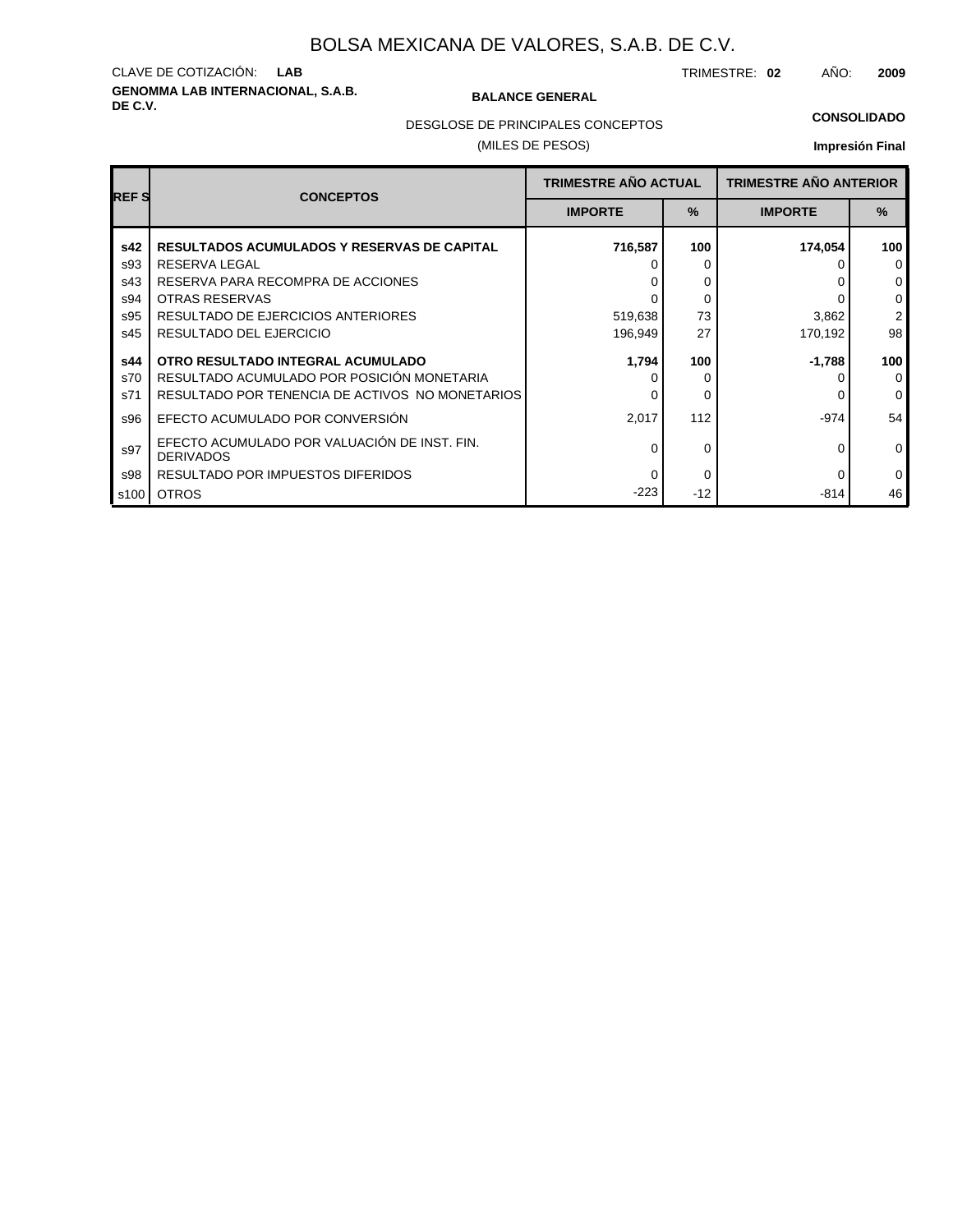# **GENOMMA LAB INTERNACIONAL, S.A.B. DE C.V. BALANCE GENERAL** CLAVE DE COTIZACIÓN: **LAB**

TRIMESTRE: **02** AÑO: **2009**

### **CONSOLIDADO**

(MILES DE PESOS) DATOS INFORMATIVOS

### **Impresión Final**

| <b>REFS</b> | <b>CONCEPTOS</b>                             | <b>TRIMESTRE AÑO ACTUAL</b> | <b>TRIMESTRE AÑO ANTERIOR</b> |
|-------------|----------------------------------------------|-----------------------------|-------------------------------|
|             |                                              | <b>IMPORTE</b>              | <b>IMPORTE</b>                |
| s72         | CAPITAL DE TRABAJO                           | 1,981,632                   | 1,741,277                     |
| s73         | FONDO PARA PENSIONES Y PRIMA DE ANTIGÜEDAD   |                             | 0                             |
| s74         | NUMERO DE FUNCIONARIOS (*)                   | 30                          | 25                            |
| s75         | NUMERO DE EMPLEADOS (*)                      | 535                         | 391                           |
| s76         | NUMERO DE OBREROS (*)                        |                             | $\Omega$                      |
| s77         | NUMERO DE ACCIONES EN CIRCULACIÓN (*)        | 526,732,713                 | 522.336.696                   |
| s78         | NUMERO DE ACCIONES RECOMPRADAS (*)           | 2,508,000                   | 0                             |
| s101        | EFECTIVO RESTRINGIDO                         | 33,006                      | 0                             |
| s102        | DEUDA CON COSTO DE ASOCIADAS NO CONSOLIDADAS |                             | $\mathbf{0}$                  |

(\*) DATOS EN UNIDADES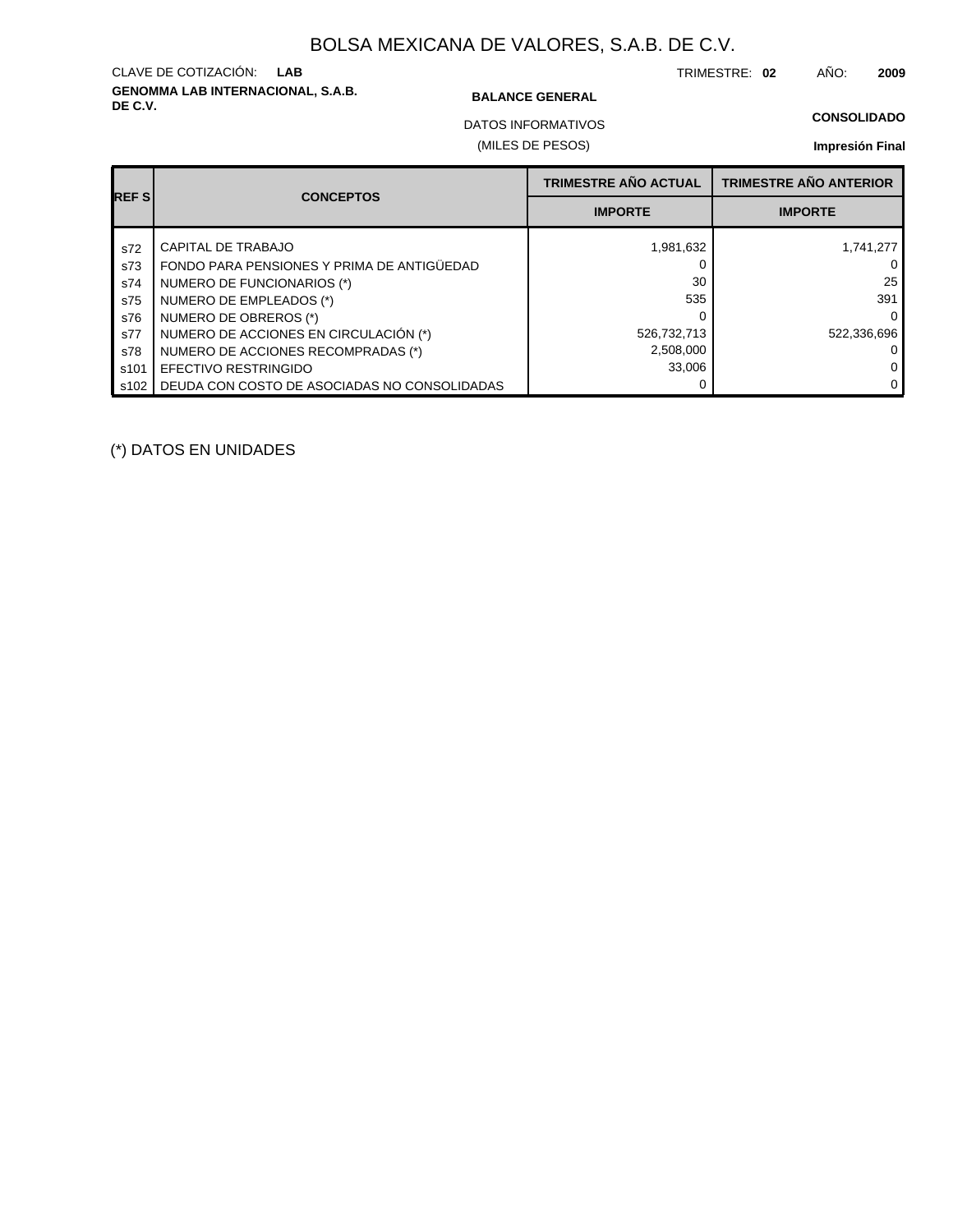# **GENOMMA LAB INTERNACIONAL, S.A.B.** CLAVE DE COTIZACIÓN:

### **DE C.V. ESTADO DE RESULTADOS**

TRIMESTRE: AÑO: **LAB 02 2009**

(MILES DE PESOS) DEL 1 DE ENERO AL 30 DE JUNIO DE 2009 Y 2008 **CONSOLIDADO**

| <b>REFR</b> | <b>CONCEPTOS</b>                                                                             | <b>TRIMESTRE AÑO ACTUAL</b> |      | <b>TRIMESTRE AÑO ANTERIOR</b> |             |
|-------------|----------------------------------------------------------------------------------------------|-----------------------------|------|-------------------------------|-------------|
|             |                                                                                              | <b>IMPORTE</b>              | $\%$ | <b>IMPORTE</b>                | $\%$        |
| r01         | <b>VENTAS NETAS</b>                                                                          | 1,634,577                   | 100  | 1,168,458                     | 100         |
| r02         | <b>COSTO DE VENTAS</b>                                                                       | 432,495                     | 26   | 284,948                       | 24          |
| r03         | UTILIDAD (PÉRDIDA) BRUTA                                                                     | 1,202,082                   | 74   | 883,510                       | 76          |
| r04         | <b>GASTOS GENERALES</b>                                                                      | 873,042                     | 53   | 618,659                       | 53          |
| r05         | UTILIDAD ( PÉRDIDA) DE OPERACIÓN                                                             | 329,040                     | 20   | 264,851                       | 23          |
| r08         | OTROS INGRESOS Y (GASTOS), NETO.                                                             | $-63$                       | 0    | 950                           | 0           |
| r06         | RESULTADO INTEGRAL DE FINANCIAMIENTO                                                         | $-18,881$                   | $-1$ | $-15,178$                     | $-1$        |
| r12         | PARTICIPACIÓN EN LOS RESULTADOS DE SUBS. NO<br>CONSOLIDADAS, NEGOCIOS CONJUNTOS Y ASOCIADAS. | 0                           | 0    | $\Omega$                      | $\mathbf 0$ |
| r48         | PARTIDAS NO ORDINARIAS                                                                       | $\Omega$                    | 0    | $\Omega$                      | $\mathbf 0$ |
| r09         | UTILIDAD (PÉRDIDA) ANTES DE IMPUESTOS A LA UTILIDAD                                          | 310,096                     | 19   | 250,623                       | 21          |
| r10         | <b>IMPUESTOS A LA UTILIDAD</b>                                                               | 111,194                     |      | 74,333                        | 6           |
| r11         | UTILIDAD (PÉRDIDA) ANTES DE LAS OPERACIONES<br><b>DISCONTINUADAS</b>                         | 198,902                     | 12   |                               | 15          |
| r14         | OPERACIONES DISCONTINUADAS                                                                   | $-1,061$                    | 0    | $-6,912$                      | $\mathbf 0$ |
| r18         | UTILIDAD (PÉRDIDA) NETA CONSOLIDADA                                                          | 197,841                     | 12   | 169,378                       | 14          |
| r19         | PARTICIPACIÓN NO CONTROLADORA EN LA UTILIDAD<br>(PÉRDIDA) NETA                               | 892                         | 0    | $-814$                        | $\mathbf 0$ |
| r20         | PARTICIPACIÓN CONTROLADORA EN LA UTILIDAD<br>(PÉRDIDA) NETA                                  | 196,949                     | 12   | 170,192                       | 15          |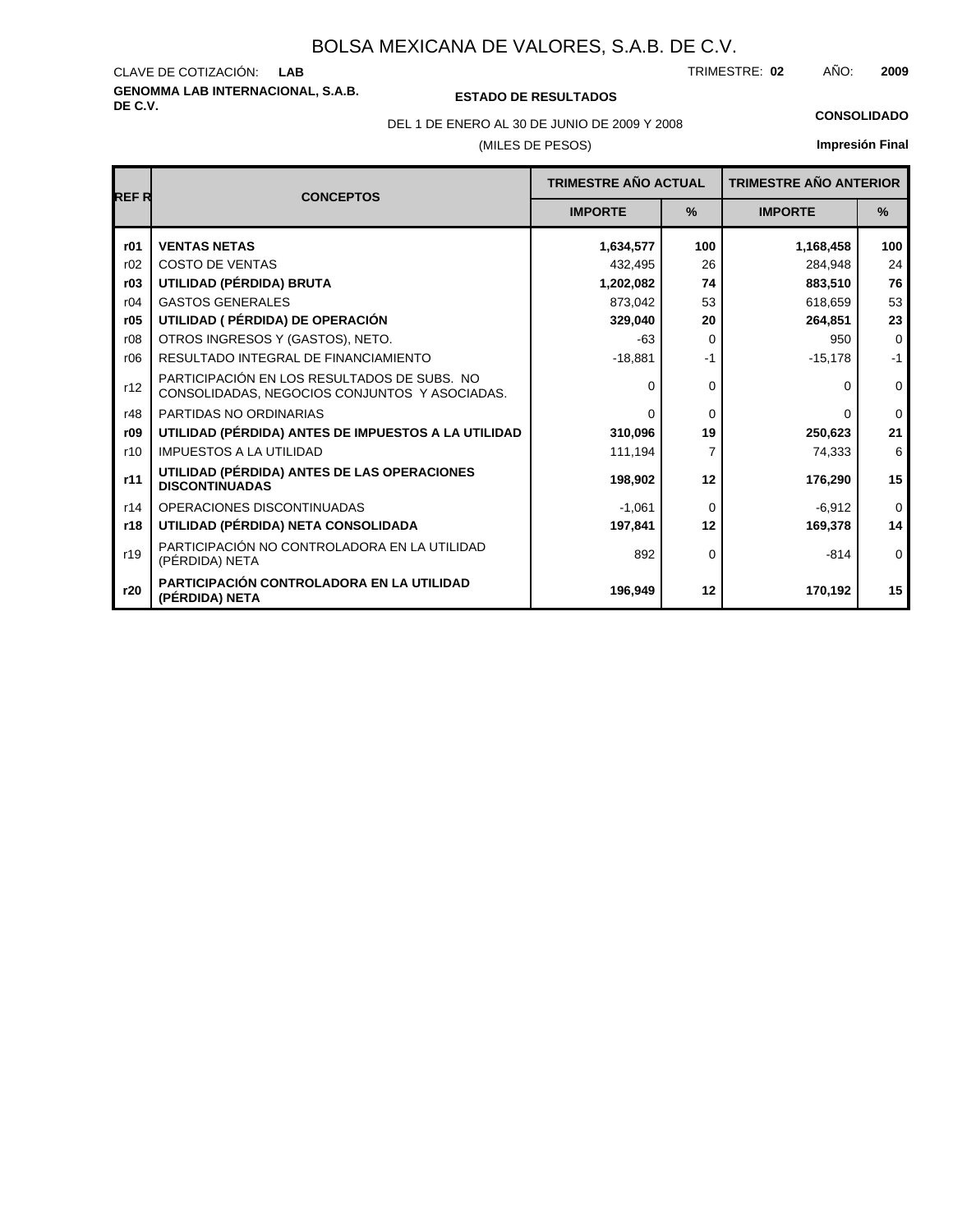# **GENOMMA LAB INTERNACIONAL, S.A.B. DE C.V. ESTADO DE RESULTADOS** CLAVE DE COTIZACIÓN:

TRIMESTRE: AÑO: **LAB 02 2009**

## **CONSOLIDADO**

DESGLOSE DE PRINCIPALES CONCEPTOS

### (MILES DE PESOS)

### **Impresión Final**

|             |                                             | TRIMESTRE AÑO ACTUAL |          | <b>TRIMESTRE AÑO ANTERIOR</b> |             |
|-------------|---------------------------------------------|----------------------|----------|-------------------------------|-------------|
| <b>REFR</b> | <b>CONCEPTOS</b>                            | <b>IMPORTE</b>       | %        | <b>IMPORTE</b>                | %           |
| r01         | <b>VENTAS NETAS</b>                         | 1,634,577            | 100      | 1,168,458                     | 100         |
| r21         | <b>NACIONALES</b>                           | 1,391,186            | 85       | 1,097,519                     | 94          |
| r22         | <b>EXTRANJERAS</b>                          | 243,391              | 15       | 70,939                        | 6           |
| r23         | CONVERSIÓN EN DÓLARES (***)                 | 18,465               |          | 5,002                         | $\mathbf 0$ |
| r08         | OTROS INGRESOS Y (GASTOS), NETO.            | $-63$                | 100      | 950                           | 100         |
| r49         | OTROS INGRESOS Y (GASTOS), NETO.            | 3,259                | $-5173$  | 1,405                         | 148         |
| r34         | P.T.U. CAUSADA                              | 3,322                | $-5273$  | 455                           | 48          |
| r35         | P.T.U. DIFERIDA                             | 0                    | 0        | 0                             | $\mathbf 0$ |
| r06         | <b>RESULTADO INTEGRAL DE FINANCIAMIENTO</b> | $-18,881$            | 100      | $-15,178$                     | 100         |
| r24         | <b>INTERESES PAGADOS</b>                    | 4,226                | $-22$    | 15,284                        | $-101$      |
| r42         | UTILIDAD (PÉRDIDA) EN ACTUALIZACIÓN DE UDIS | $\Omega$             | $\Omega$ | $\Omega$                      | $\Omega$    |
| r45         | <b>OTROS GASTOS FINANCIEROS</b>             | 790                  | $-4$     | 1,763                         | $-12$       |
| r26         | <b>INTERESES GANADOS</b>                    | 27,379               | $-145$   | 2,880                         | $-19$       |
| r46         | OTROS PRODUCTOS FINANCIEROS                 | 0                    | $\Omega$ | 0                             | $\mathbf 0$ |
| r25         | UTILIDAD (PÉRDIDA) EN CAMBIOS NETO          | $-38,605$            | 204      | 376                           | $-2$        |
| r28         | RESULTADO POR POSICIÓN MONETARIA            | $-2,639$             | 14       | $-1,387$                      | 9           |
| r10         | <b>IMPUESTOS A LA UTILIDAD</b>              | 111,194              | 100      | 74,333                        | 100         |
| r32         | <b>IMPUESTO CAUSADO</b>                     | 144,096              | 130      | 108,935                       | 147         |
| r33         | <b>IMPUESTO DIFERIDO</b>                    | $-32,902$            | $-30$    | $-34,602$                     | $-47$       |

(\*\*\*) DATOS EN MILES DE DOLARES AL TIPO DE CAMBIO DE CIERRE DEL TRIMESTRE QUE SE REPORTA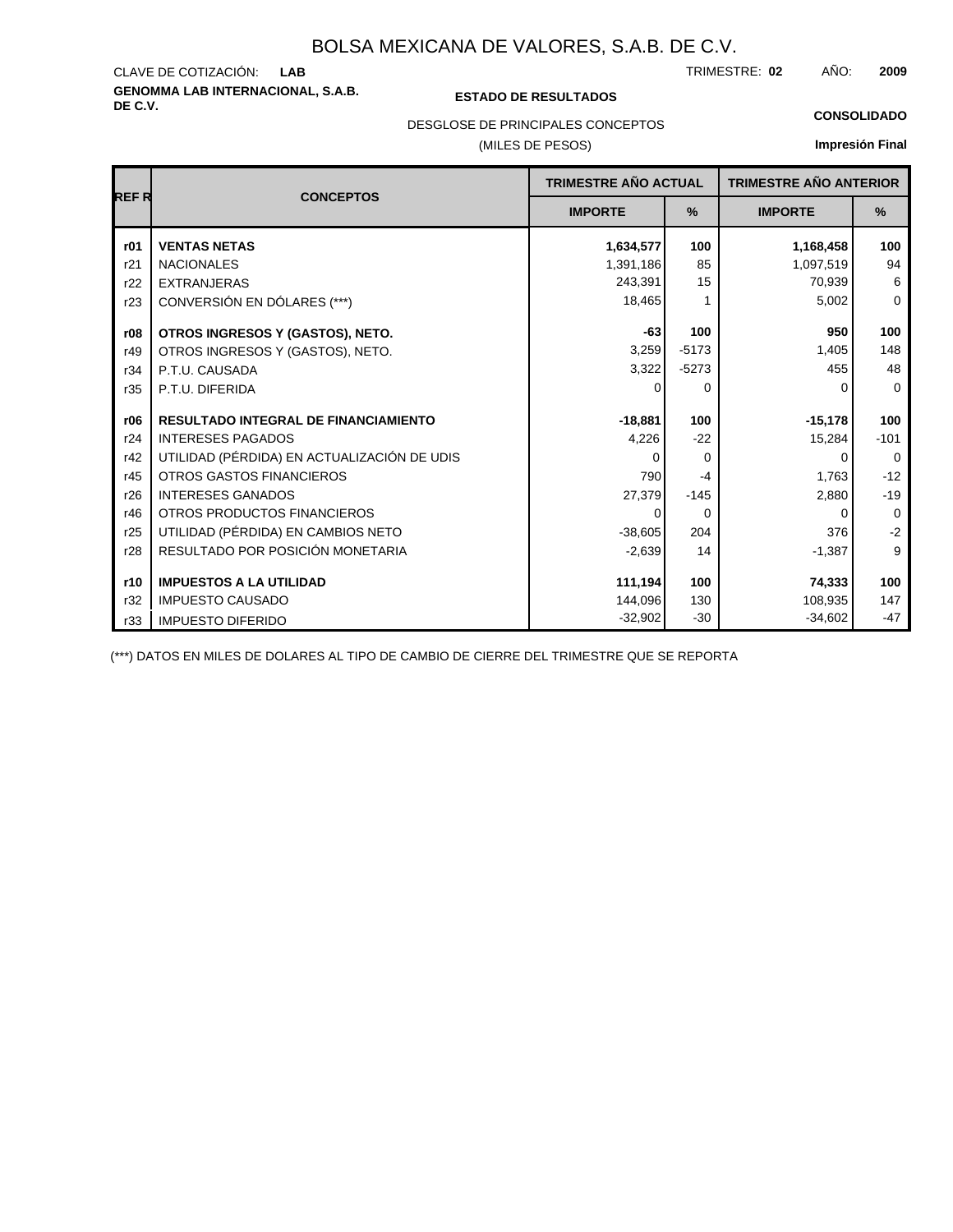**GENOMMA LAB INTERNACIONAL, S.A.B.** CLAVE DE COTIZACIÓN:

### **DE C.V. ESTADO DE RESULTADOS**

TRIMESTRE: AÑO: **LAB 02 2009**

### **CONSOLIDADO**

OTROS CONCEPTOS DE RESULTADOS

### (MILES DE PESOS)

### **Impresión Final**

| REF R |                                                                 | <b>TRIMESTRE AÑO ACTUAL</b> | <b>TRIMESTRE AÑO ANTERIOR</b> |
|-------|-----------------------------------------------------------------|-----------------------------|-------------------------------|
|       | <b>CONCEPTOS</b>                                                | <b>IMPORTE</b>              | <b>IMPORTE</b>                |
| r36   | <b>VENTAS TOTALES</b>                                           | 1,933,506                   | 1,346,351                     |
| r37   | RESULTADO FISCAL DEL EJERCICIO                                  | 458.142                     | 383,449                       |
| r38   | VENTAS NETAS (**)                                               | 3,095,549                   | 2,228,543                     |
| r39   | RESULTADO DE OPERACIÓN (**)                                     | 736.847                     | 588,699                       |
| r40   | PARTICIPACIÓN CONTROLADORA EN LA UTILIDAD<br>(PERDIDA) NETA(**) | 542,532                     | 385,109                       |
| r41   | UTILIDAD (PÉRDIDA) NETA CONSOLIDADA (**)                        | 541,299                     | 383,172                       |
| r47   | DEPRECIACIÓN Y AMORTIZACIÓN OPERATIVA                           | 15,027                      | 7.400                         |

(\*\*) INFORMACIÓN ÚLTIMOS DOCE MESES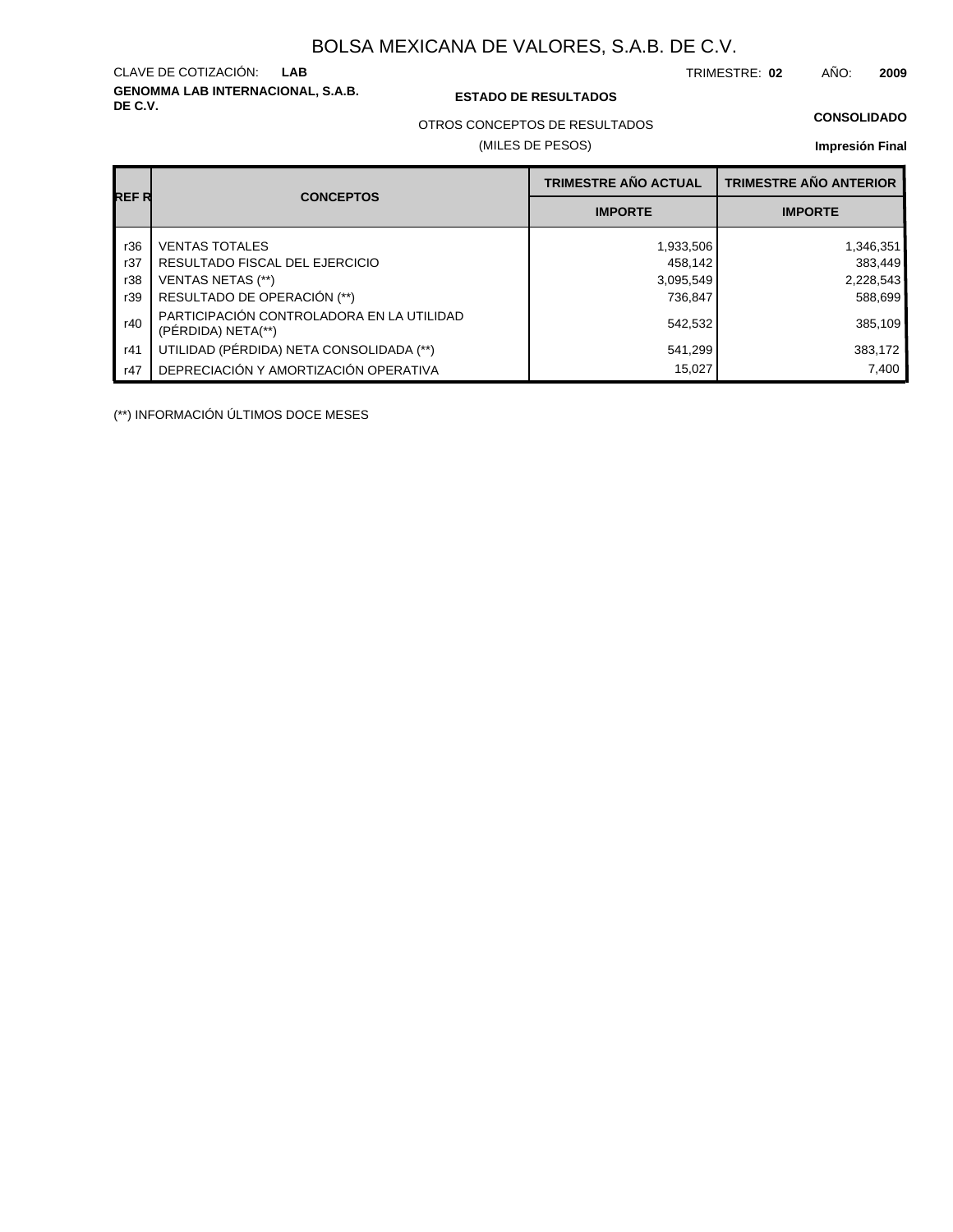**GENOMMA LAB INTERNACIONAL, S.A.B.** CLAVE DE COTIZACIÓN: TRIMESTRE: AÑO: **LAB 02 2009**

### **ESTADO DE RESULTADOS TRIMESTRAL**

DEL 1 DE ABRIL AL 30 DE JUNIO DE 2009 **CONSOLIDADO**

(MILES DE PESOS)

| <b>REF</b>       | <b>CONCEPTOS</b>                                                                             |                | <b>TRIMESTRE AÑO ACTUAL</b> |                | <b>TRIMESTRE AÑO ANTERIOR</b> |
|------------------|----------------------------------------------------------------------------------------------|----------------|-----------------------------|----------------|-------------------------------|
| <b>RT</b>        |                                                                                              | <b>IMPORTE</b> | $\%$                        | <b>IMPORTE</b> | $\%$                          |
| rt <sub>01</sub> | <b>IVENTAS NETAS</b>                                                                         | 985,485        | 100                         | 653,907        | 100                           |
| rt02             | <b>COSTO DE VENTAS</b>                                                                       | 260,670        | 26                          | 157,699        | 24                            |
| rt <sub>03</sub> | UTILIDAD (PÉRDIDA) BRUTA                                                                     | 724,815        | 74                          | 496,208        | 76                            |
| rt04             | <b>GASTOS GENERALES</b>                                                                      | 480,254        | 49                          | 311,755        | 48                            |
| rt <sub>05</sub> | UTILIDAD ( PÉRDIDA) DE OPERACIÓN                                                             | 244,561        | 25                          | 184,453        | 28                            |
| rt08             | OTROS INGRESOS Y (GASTOS), NETO.                                                             | 899            | $\Omega$                    | 2,112          | $\Omega$                      |
| rt06             | <b>IRESULTADO INTEGRAL DE FINANCIAMIENTO</b>                                                 | $-30,266$      | $-3$                        | $-8,663$       | $-1$                          |
| rt12             | PARTICIPACIÓN EN LOS RESULTADOS DE SUBS. NO<br>CONSOLIDADAS, NEGOCIOS CONJUNTOS Y ASOCIADAS. | $\Omega$       | $\Omega$                    | O              | $\mathbf 0$                   |
| rt48             | <b>PARTIDAS NO ORDINARIAS</b>                                                                | $\Omega$       | $\Omega$                    | $\Omega$       | $\mathbf 0$                   |
| rt <sub>09</sub> | UTILIDAD (PÉRDIDA) ANTES DE IMPUESTOS A LA UTILIDAD                                          | 215,194        | 22                          | 177,902        | 27                            |
| rt10             | <b>IIMPUESTOS A LA UTILIDAD</b>                                                              | 124,157        | 13                          | 56,120         | 9                             |
| rt11             | UTILIDAD (PÉRDIDA) ANTES DE LAS OPERACIONES<br><b>DISCONTINUADAS</b>                         | 91,037         | 9                           | 121,782        | 19                            |
| rt14             | <b>OPERACIONES DISCONTINUADAS</b>                                                            | $-638$         | $\Omega$                    | $-2,859$       | $\mathbf 0$                   |
|                  | rt18 UTILIDAD (PÉRDIDA) NETA CONSOLIDADA                                                     | 90,399         | 9                           | 118,923        | 18                            |
| rt19             | PARTICIPACIÓN NO CONTROLADORA EN LA UTILIDAD<br>(PÉRDIDA) NETA                               | 223            | $\Omega$                    | 35             | $\Omega$                      |
| rt20             | PARTICIPACIÓN CONTROLADORA EN LA UTILIDAD<br>(PÉRDIDA) NETA                                  | 90,176         | 9                           | 118,888        | 18                            |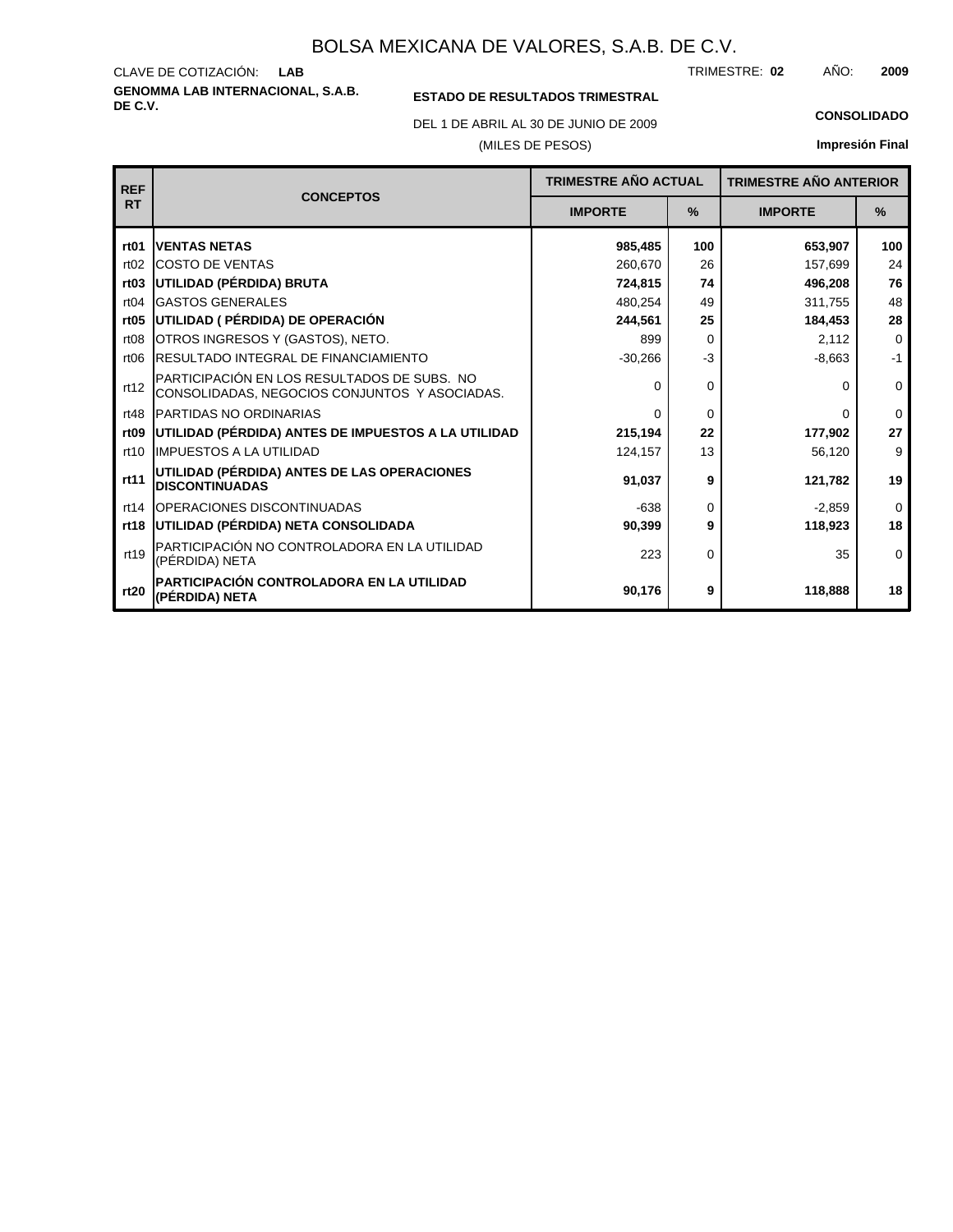**GENOMMA LAB INTERNACIONAL, S.A.B.** CLAVE DE COTIZACIÓN: TRIMESTRE: AÑO: **LAB 02 2009**

### **ESTADO DE RESULTADOS TRIMESTRAL**

DESGLOSE DE PRINCIPALES CONCEPTOS

### (MILES DE PESOS)

#### **CONSOLIDADO**

**Impresión Final**

| <b>REF</b>       | <b>CONCEPTOS</b>                            | <b>TRIMESTRE AÑO ACTUAL</b> |          | <b>TRIMESTRE AÑO ANTERIOR</b> |             |
|------------------|---------------------------------------------|-----------------------------|----------|-------------------------------|-------------|
| <b>RT</b>        |                                             | <b>IMPORTE</b>              | $\%$     | <b>IMPORTE</b>                | $\%$        |
| rt <sub>01</sub> | <b>VENTAS NETAS</b>                         | 985,485                     | 100      | 653,907                       | 100         |
| rt21             | <b>NACIONALES</b>                           | 852,897                     | 87       | 617,068                       | 94          |
| rt22             | <b>EXTRANJERAS</b>                          | 132,588                     | 13       | 36,839                        | 6           |
| rt23             | CONVERSIÓN EN DÓLARES (***)                 | 9,350                       |          | 2,598                         | $\mathbf 0$ |
| rt <sub>08</sub> | OTROS INGRESOS Y (GASTOS), NETO.            | 899                         | 100      | 2.112                         | 100         |
| rt49             | OTROS INGRESOS Y (GASTOS), NETO.            | $-883$                      | $-98$    | 2.304                         | 109         |
| rt34             | P.T.U. CAUSADA                              | $-1,782$                    | $-198$   | 192                           | 9           |
| rt35             | P.T.U. DIFERIDA                             | 0                           | 0        | O                             | $\Omega$    |
|                  |                                             |                             |          |                               |             |
| rt <sub>06</sub> | RESULTADO INTEGRAL DE FINANCIAMIENTO        | $-30,266$                   | 100      | $-8,663$                      | 100         |
| rt24             | <b>INTERESES PAGADOS</b>                    | 3,124                       | $-10$    | 9,165                         | $-106$      |
| rt42             | UTILIDAD (PÉRDIDA) EN ACTUALIZACIÓN DE UDIS | O                           | $\Omega$ | ∩                             | $\Omega$    |
| rt45             | OTROS GASTOS FINANCIEROS                    | $-513$                      | 2        | 1,307                         | $-15$       |
| rt26             | <b>INTERESES GANADOS</b>                    | 7,499                       | $-25$    | 2,476                         | $-29$       |
| rt46             | OTROS PRODUCTOS FINANCIEROS                 | 0                           | $\Omega$ | $\Omega$                      | $\mathbf 0$ |
| rt25             | UTILIDAD (PÉRDIDA) EN CAMBIOS NETO          | $-34.980$                   | 116      | $-223$                        | 3           |
| rt28             | RESULTADO POR POSICIÓN MONETARIA            | $-174$                      |          | $-444$                        | 5           |
|                  |                                             |                             |          |                               |             |
| rt10             | <b>IMPUESTOS A LA UTILIDAD</b>              | 124,157                     | 100      | 56,120                        | 100         |
| rt32             | <b>IMPUESTO CAUSADO</b>                     | 106,129                     | 85       | 66,450                        | 118         |
| rt33             | <b>IMPUESTO DIFERIDO</b>                    | 18,028                      | 15       | $-10,330$                     | $-18$       |

(\*\*\*) DATOS EN MILES DE DOLARES AL TIPO DE CAMBIO DE CIERRE DEL TRIMESTRE QUE SE REPORTA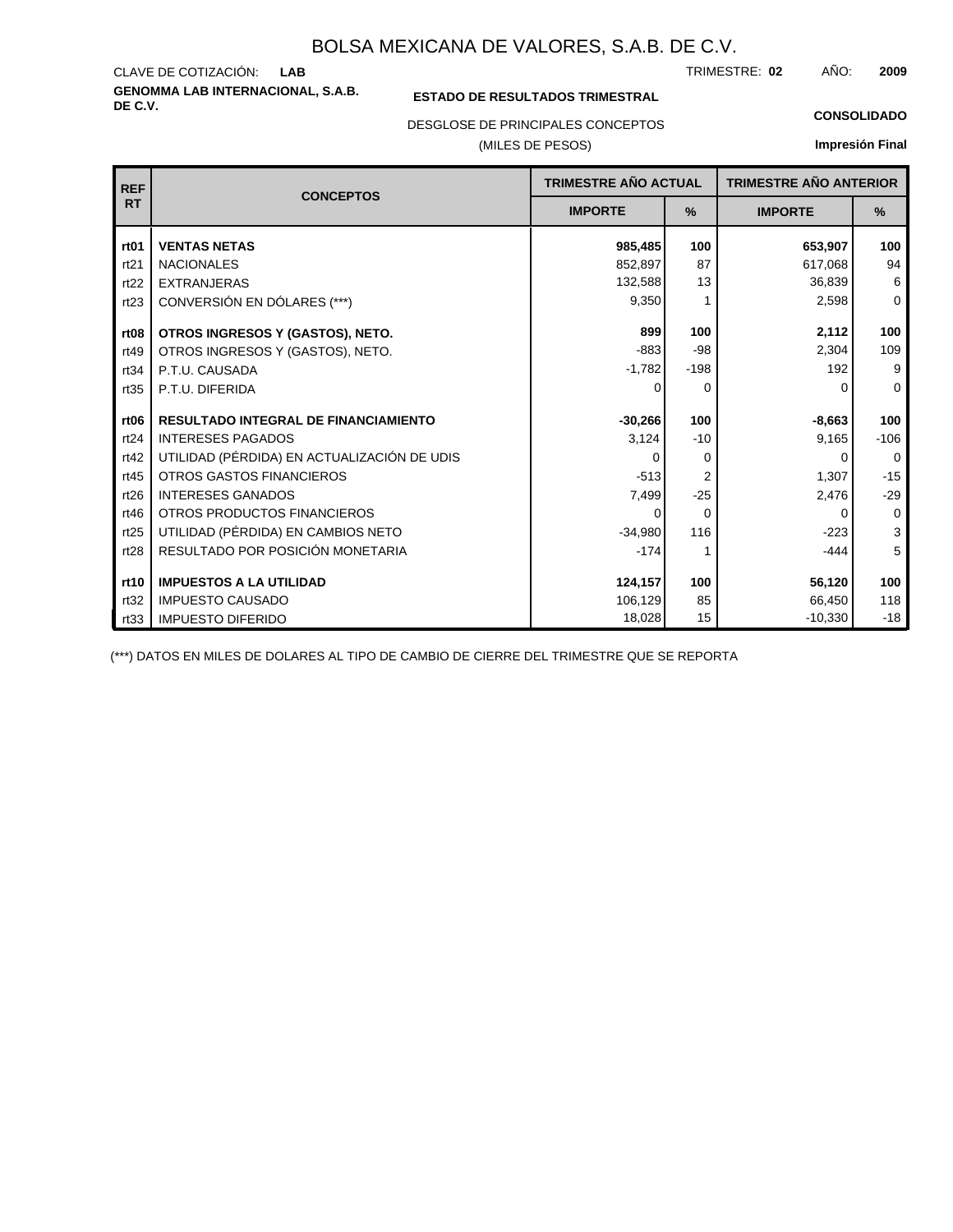**GENOMMA LAB INTERNACIONAL, S.A.B.** CLAVE DE COTIZACIÓN: **LAB**

**ESTADO DE RESULTADOS TRIMESTRAL** 

### OTROS CONCEPTOS DE RESULTADOS

(MILES DE PESOS)

#### **CONSOLIDADO**

TRIMESTRE: **02** AÑO: **2009**

**Impresión Final**

**TRIMESTRE AÑO ANTERIOR REF TRIMESTRE AÑO ACTUAL RT CONCEPTOS IMPORTE IMPORTE** rt47 DEPRECIACIÓN Y AMORTIZACIÓN OPERATIVA 6,825 3,726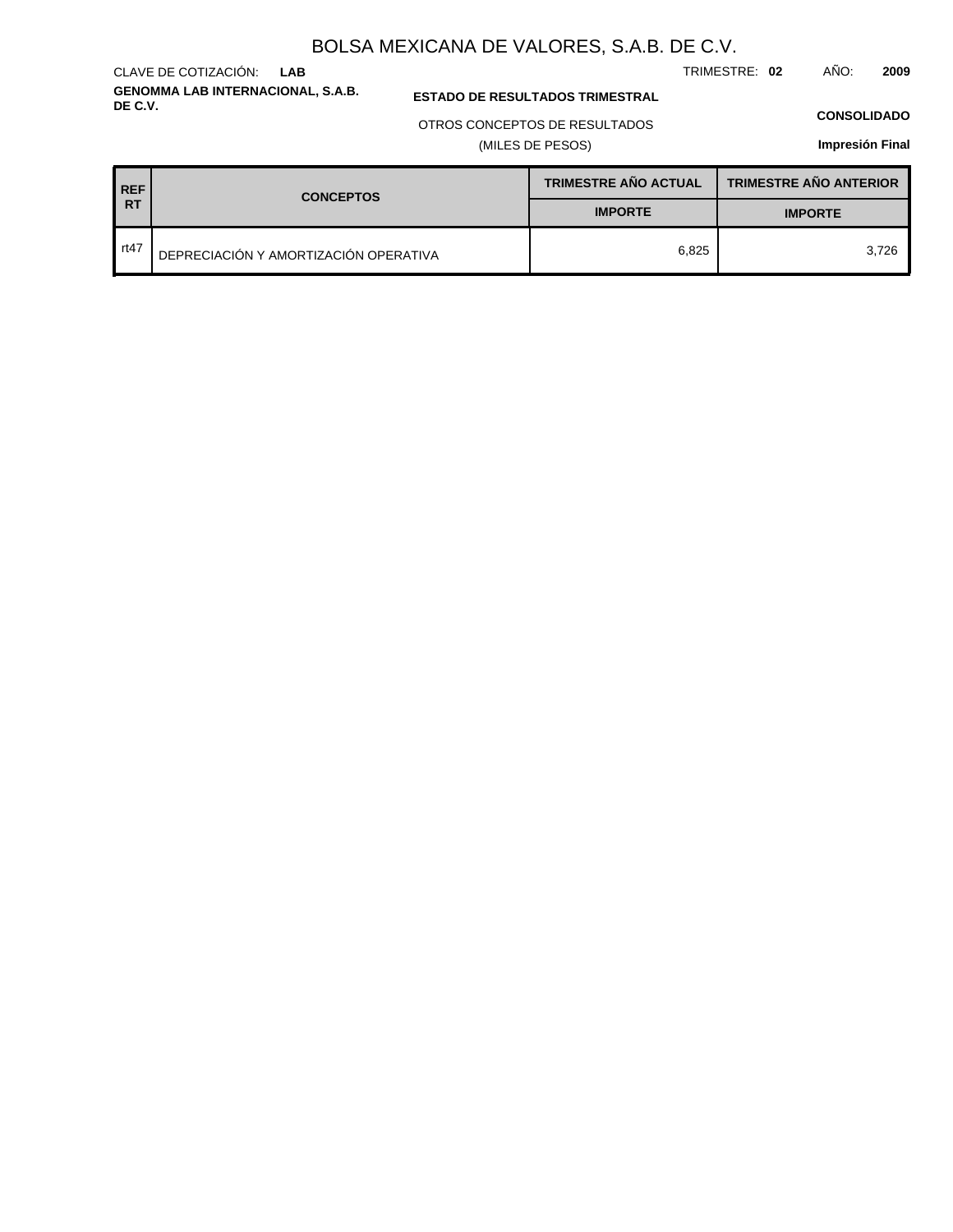CLAVE DE COTIZACIÓN: **LAB**

> **ESTADO DE FLUJO DE EFECTIVO (MÉTODO INDIRECTO)**

TRIMESTRE: **02** AÑO: **2009**

**GENOMMA LAB INTERNACIONAL, S.A.B. DE C.V.**

### PRINCIPALES CONCEPTOS

**Impresión Final**

### (MILES DE PESOS)

**CONSOLIDADO**

| REF EI | <b>CONCEPTOS</b>                                                                       | <b>TRIMESTRE AÑO</b><br><b>ACTUAL</b> | <b>TRIMESTRE AÑO</b><br><b>ANTERIOR</b> |
|--------|----------------------------------------------------------------------------------------|---------------------------------------|-----------------------------------------|
|        |                                                                                        | <b>IMPORTE</b>                        | <b>IMPORTE</b>                          |
|        | <b>ACTIVIDADES DE OPERACIÓN</b>                                                        |                                       |                                         |
| e01    | UTILIDAD (PÉRDIDA) ANTES DE IMPUESTOS A LA UTILIDAD                                    | 310,096                               | 250,623                                 |
| e02    | +(-) PARTIDAS SIN IMPACTO EN EL EFECTIVO                                               |                                       | 0                                       |
| e03    | +(-) PARTIDAS RELACIONADAS CON ACTIVIDADES DE INVERSIÓN                                | 65,160                                | $-22,398$                               |
| e04    | +(-) PARTIDAS RELACIONADAS CON ACTIVIDADES DE FINANCIAMIENTO                           | 4,226                                 | 15,284                                  |
| e05    | <b>FLUJO DERIVADO DEL RESULTADO ANTES DE IMPUESTOS A LA UTILIDAD</b>                   | 379,482                               | 243,509                                 |
| e06    | FLUJOS GENERADOS O UTILIZADOS EN LA OPERACIÓN                                          | $-136,602$                            | $-197,515$                              |
| e07    | <b>FLUJOS NETOS DE EFECTIVO DE ACTIVIDADES DE OPERACIÓN</b>                            | 242.880                               | 45.994                                  |
|        | <b>ACTIVIDADES DE INVERSIÓN</b>                                                        |                                       |                                         |
| e08    | FLUJOS NETOS DE EFECTIVO DE ACTIVIDADES DE INVERSIÓN                                   | $-253,036$                            | $-32,630$                               |
| e09    | EFECTIVO EXCEDENTE (REQUERIDO) PARA APLICAR EN ACTIVIDADES DE<br><b>FINANCIAMIENTO</b> | $-10,156$                             | 13,364                                  |
|        | <b>ACTIVIDADES DE FINANCIAMIENTO</b>                                                   |                                       |                                         |
| e10    | FLUJOS NETOS DE EFECTIVO DE ACTIVIDADES DE FINANCIAMIENTO                              | $-55,961$                             | 1,123,271                               |
| e11    | INCREMENTO (DISMINUCIÓN) NETO DE EFECTIVO Y DEMÁS EQUIVALENTES DE<br><b>EFECTIVO</b>   | $-66,117$                             | 1,136,635                               |
| e12    | DIFERENCIA EN CAMBIOS EN EL EFECTIVO Y EQUIVALENTES DE EFECTIVO                        | $-1,609$                              | 846                                     |
| e13    | EFECTIVO Y EQUIVALENTES DE EFECTIVO AL PRINCIPIO DEL PERIODO                           | 1,315,132                             | 61,351                                  |
| e14    | <b>EFECTIVO Y EQUIVALENTES DE EFECTIVO AL FINAL DEL PERIODO</b>                        | 1,247,406                             | 1,198,832                               |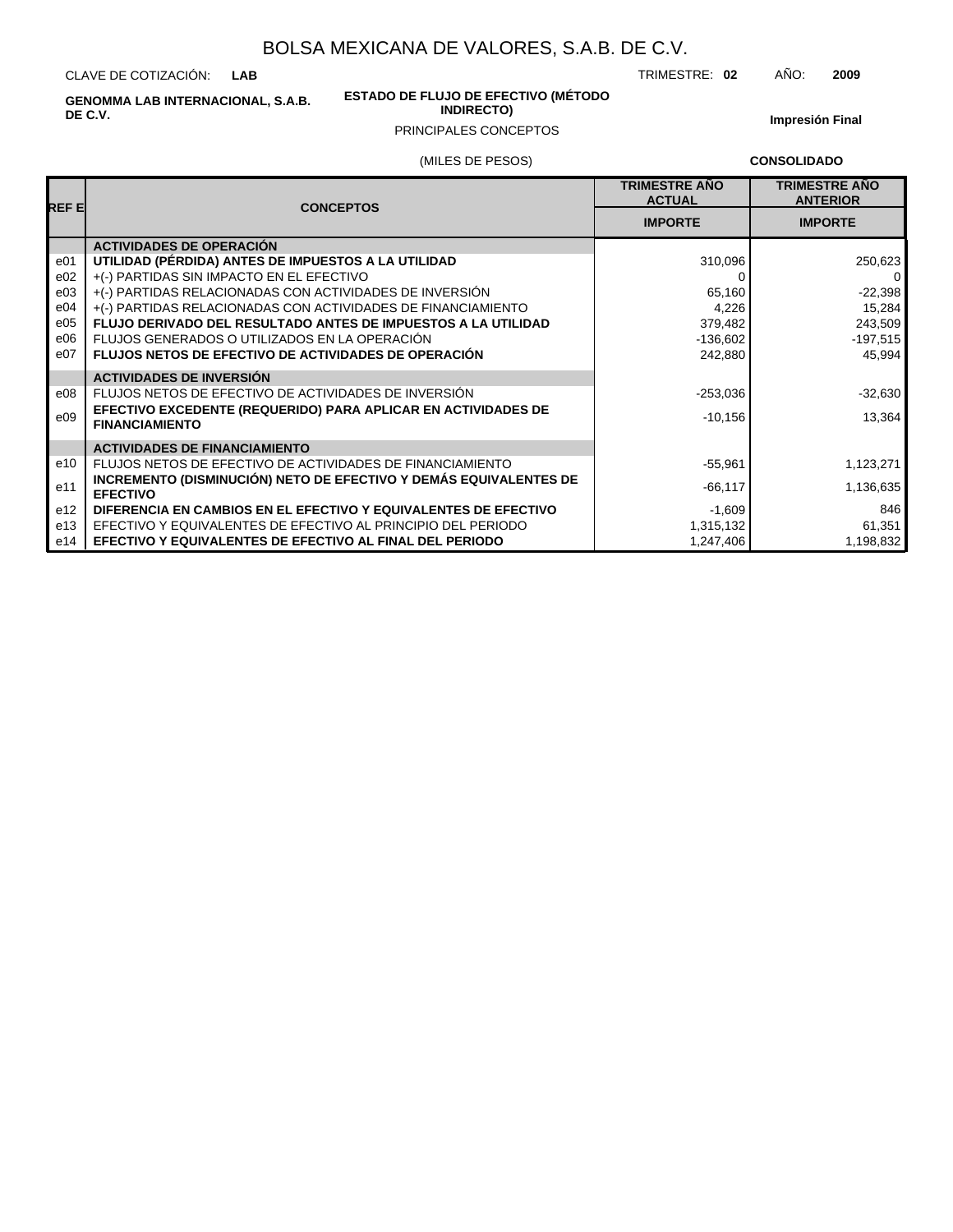CLAVE DE COTIZACIÓN: **LAB**

**ESTADO DE FLUJO DE EFECTIVO (MÉTODO**

**INDIRECTO)**

TRIMESTRE: **02** AÑO: **2009**

**Impresión Final**

# (MILES DE PESOS) DESGLOSE DE PRINCIPALES CONCEPTOS

**CONSOLIDADO**

| REF E<br><b>CONCEPTOS</b><br><b>IMPORTE</b><br><b>IMPORTE</b><br>e02<br>+(-) PARTIDAS SIN IMPACTO EN EL EFECTIVO<br>0<br>0<br>+ESTIMACIÓN DEL EJERCICIO<br>e15<br>0<br>0<br>+PROVISIÓN DEL EJERCICIO<br>e16<br>0<br>0<br>$\Omega$<br>0<br>e17<br>+ (-) OTRAS PARTIDAS NO REALIZADAS<br>e03<br>+(-) PARTIDAS RELACIONADAS CON ACTIVIDADES DE INVERSIÓN<br>65,160<br>$-22,398$<br>+ DEPRECIACIÓN Y AMORTIZACIÓN DEL EJERCICIO *<br>e18<br>15,027<br>(-) + UTILIDAD O PÉRDIDA EN VENTA DE INMUEBLES, MAQUINARIA Y EQUIPO<br>e19<br>-19<br>$-26$<br>e20<br>+ PÉRDIDA POR DETERIORO<br>0<br>0<br>e21<br>(-)+PARTICIPACIÓN EN ASOCIADAS Y NEGOCIOS CONJUNTOS<br>0<br>0<br>e22<br>(-)DIVIDENDOS COBRADOS<br>$\Omega$<br>0<br>e23<br>$\mathbf 0$<br>(-)INTERESES A FAVOR<br>$\Omega$<br>e24<br>(-) +OTRAS PARTIDAS<br>50,152<br>+(-) PARTIDAS RELACIONADAS CON ACTIVIDADES DE FINANCIAMIENTO<br>e04<br>4,226<br>+INTERESES DEVENGADOS<br>e25<br>4,226<br>15,284<br>e26<br>+ (-) OTRAS PARTIDAS<br>$\Omega$<br>e06<br><b>FLUJOS GENERADOS O UTILIZADOS EN LA OPERACIÓN</b><br>$-136,602$<br>e27<br>+ (-) DECREMENTO (INCREMENTO) EN CUENTAS POR COBRAR<br>$-72,124$<br>$-202,550$<br>e28<br>+ (-) DECREMENTO (INCREMENTO) EN INVENTARIOS<br>$-108,724$<br>+ (-) DECREMENTO (INCREMENTO) EN OTRAS CUENTAS POR COBRAR Y OTROS<br>e29<br>34,488<br>$-110.715$<br><b>ACTIVOS</b><br>e30<br>+ (-) INCREMENTO (DECREMENTO) EN PROVEEDORES<br>34,195<br>+ (-) INCREMENTO (DECREMENTO) EN OTROS PASIVOS<br>e31<br>19,716<br>51,453<br>e32<br>+ (-)IMPUESTOS A LA UTILIDAD PAGADOS O DEVUELTOS<br>$-44,153$<br>e08<br>FLUJOS NETOS DE EFECTIVO DE ACTIVIDADES DE INVERSIÓN<br>$-253,036$<br>- INVERSIÓN DE ACCS. CON CARÁCTER PERMANENTE<br>e33<br>-2,450<br>0<br>e34<br>+DISPOSICIÓN DE ACCIONES CON CARÁCTER PERMANENTE<br>0<br>0<br>e35<br>-INVERSIÓN EN INMUEBLES, PLANTA Y EQUIPO<br>$-24,016$<br>$-40,569$<br>+VENTA DE INMUEBLES, PLANTA Y EQUIPO<br>e36<br>$\Omega$<br>0<br>-INVERSIÓN EN ACTIVOS INTANGIBLES<br>e37<br>$-184,299$<br>0<br>+DISPOSICIÓN DE ACTIVOS INTANGIBLES<br>e38<br>0<br>0<br>-OTRAS INVERSIONES CON CARÁCTER PERMANENTE<br>e39<br>0<br>0<br>e40<br>+DISPOSICIÓN DE OTRAS INVERSIONES CON CARÁCTER PERMANENTE<br>0<br>0<br>+DIVIDENDOS COBRADOS<br>e41<br>0<br>0<br>e42<br><b>+INTERESES COBRADOS</b><br>0<br>ი<br>+(-) DECREMENTO (INCREMENTO) ANTICIPOS Y PRESTAMOS A TERCEROS<br>e43<br>$\Omega$<br>0<br>+ (-) OTRAS PARTIDAS<br>e44<br>$-25,718$<br>$-8,614$<br>e10<br><b>FLUJOS NETOS DE EFECTIVO DE ACTIVIDADES DE FINANCIAMIENTO</b><br>$-55,961$<br>1,123,271<br>e45<br>+ FINANCIAMIENTOS BANCARIOS<br>431,985<br>0<br>e46<br>+ FINANCIAMIENTOS BURSÁTILES<br>0<br>+ OTROS FINANCIAMIENTOS<br>e47<br>0<br>0<br>(-) AMORTIZACIÓN DE FINANCIAMIENTOS BANCARIOS<br>e48<br>$-688,735$<br>0<br>(-) AMORTIZACIÓN DE FINANCIAMIENTOS BURSÁTILES<br>e49<br>0<br>0<br>(-) AMORTIZACIÓN DE OTROS FINANCIAMIENTOS<br>e50<br>0<br>0<br>e51<br>+ (-) INCREMENTO (DECREMENTO) EN EL CAPITAL SOCIAL<br>0<br>e52<br>(-) DIVIDENDOS PAGADOS<br>$-95,797$<br>0<br>e <sub>53</sub><br>+ PRIMA EN VENTA DE ACCIONES<br>0<br>e54<br>+ APORTACIONES PARA FUTUROS AUMENTOS DE CAPITAL<br>0<br>e <sub>55</sub><br>-INTERESES PAGADOS<br>$-4.226$<br>-RECOMPRA DE ACCIONES<br>e56<br>$-51,763$<br>e57<br>+ (-) OTRAS PARTIDAS<br>28 |  | <b>TRIMESTRE AÑO</b><br><b>ACTUAL</b> | <b>TRIMESTRE AÑO</b><br><b>ANTERIOR</b> |
|-------------------------------------------------------------------------------------------------------------------------------------------------------------------------------------------------------------------------------------------------------------------------------------------------------------------------------------------------------------------------------------------------------------------------------------------------------------------------------------------------------------------------------------------------------------------------------------------------------------------------------------------------------------------------------------------------------------------------------------------------------------------------------------------------------------------------------------------------------------------------------------------------------------------------------------------------------------------------------------------------------------------------------------------------------------------------------------------------------------------------------------------------------------------------------------------------------------------------------------------------------------------------------------------------------------------------------------------------------------------------------------------------------------------------------------------------------------------------------------------------------------------------------------------------------------------------------------------------------------------------------------------------------------------------------------------------------------------------------------------------------------------------------------------------------------------------------------------------------------------------------------------------------------------------------------------------------------------------------------------------------------------------------------------------------------------------------------------------------------------------------------------------------------------------------------------------------------------------------------------------------------------------------------------------------------------------------------------------------------------------------------------------------------------------------------------------------------------------------------------------------------------------------------------------------------------------------------------------------------------------------------------------------------------------------------------------------------------------------------------------------------------------------------------------------------------------------------------------------------------------------------------------------------------------------------------------------------------------------------------------------------------------------------------------------------------------------------------------------------------------------------------------------------------------------------------------------------------------------------------------------------------------------------------------------------------------------|--|---------------------------------------|-----------------------------------------|
|                                                                                                                                                                                                                                                                                                                                                                                                                                                                                                                                                                                                                                                                                                                                                                                                                                                                                                                                                                                                                                                                                                                                                                                                                                                                                                                                                                                                                                                                                                                                                                                                                                                                                                                                                                                                                                                                                                                                                                                                                                                                                                                                                                                                                                                                                                                                                                                                                                                                                                                                                                                                                                                                                                                                                                                                                                                                                                                                                                                                                                                                                                                                                                                                                                                                                                                               |  |                                       |                                         |
|                                                                                                                                                                                                                                                                                                                                                                                                                                                                                                                                                                                                                                                                                                                                                                                                                                                                                                                                                                                                                                                                                                                                                                                                                                                                                                                                                                                                                                                                                                                                                                                                                                                                                                                                                                                                                                                                                                                                                                                                                                                                                                                                                                                                                                                                                                                                                                                                                                                                                                                                                                                                                                                                                                                                                                                                                                                                                                                                                                                                                                                                                                                                                                                                                                                                                                                               |  |                                       |                                         |
|                                                                                                                                                                                                                                                                                                                                                                                                                                                                                                                                                                                                                                                                                                                                                                                                                                                                                                                                                                                                                                                                                                                                                                                                                                                                                                                                                                                                                                                                                                                                                                                                                                                                                                                                                                                                                                                                                                                                                                                                                                                                                                                                                                                                                                                                                                                                                                                                                                                                                                                                                                                                                                                                                                                                                                                                                                                                                                                                                                                                                                                                                                                                                                                                                                                                                                                               |  |                                       |                                         |
|                                                                                                                                                                                                                                                                                                                                                                                                                                                                                                                                                                                                                                                                                                                                                                                                                                                                                                                                                                                                                                                                                                                                                                                                                                                                                                                                                                                                                                                                                                                                                                                                                                                                                                                                                                                                                                                                                                                                                                                                                                                                                                                                                                                                                                                                                                                                                                                                                                                                                                                                                                                                                                                                                                                                                                                                                                                                                                                                                                                                                                                                                                                                                                                                                                                                                                                               |  |                                       |                                         |
|                                                                                                                                                                                                                                                                                                                                                                                                                                                                                                                                                                                                                                                                                                                                                                                                                                                                                                                                                                                                                                                                                                                                                                                                                                                                                                                                                                                                                                                                                                                                                                                                                                                                                                                                                                                                                                                                                                                                                                                                                                                                                                                                                                                                                                                                                                                                                                                                                                                                                                                                                                                                                                                                                                                                                                                                                                                                                                                                                                                                                                                                                                                                                                                                                                                                                                                               |  |                                       | 7,400                                   |
|                                                                                                                                                                                                                                                                                                                                                                                                                                                                                                                                                                                                                                                                                                                                                                                                                                                                                                                                                                                                                                                                                                                                                                                                                                                                                                                                                                                                                                                                                                                                                                                                                                                                                                                                                                                                                                                                                                                                                                                                                                                                                                                                                                                                                                                                                                                                                                                                                                                                                                                                                                                                                                                                                                                                                                                                                                                                                                                                                                                                                                                                                                                                                                                                                                                                                                                               |  |                                       |                                         |
|                                                                                                                                                                                                                                                                                                                                                                                                                                                                                                                                                                                                                                                                                                                                                                                                                                                                                                                                                                                                                                                                                                                                                                                                                                                                                                                                                                                                                                                                                                                                                                                                                                                                                                                                                                                                                                                                                                                                                                                                                                                                                                                                                                                                                                                                                                                                                                                                                                                                                                                                                                                                                                                                                                                                                                                                                                                                                                                                                                                                                                                                                                                                                                                                                                                                                                                               |  |                                       |                                         |
|                                                                                                                                                                                                                                                                                                                                                                                                                                                                                                                                                                                                                                                                                                                                                                                                                                                                                                                                                                                                                                                                                                                                                                                                                                                                                                                                                                                                                                                                                                                                                                                                                                                                                                                                                                                                                                                                                                                                                                                                                                                                                                                                                                                                                                                                                                                                                                                                                                                                                                                                                                                                                                                                                                                                                                                                                                                                                                                                                                                                                                                                                                                                                                                                                                                                                                                               |  |                                       | -29,772                                 |
|                                                                                                                                                                                                                                                                                                                                                                                                                                                                                                                                                                                                                                                                                                                                                                                                                                                                                                                                                                                                                                                                                                                                                                                                                                                                                                                                                                                                                                                                                                                                                                                                                                                                                                                                                                                                                                                                                                                                                                                                                                                                                                                                                                                                                                                                                                                                                                                                                                                                                                                                                                                                                                                                                                                                                                                                                                                                                                                                                                                                                                                                                                                                                                                                                                                                                                                               |  |                                       | 15,284                                  |
|                                                                                                                                                                                                                                                                                                                                                                                                                                                                                                                                                                                                                                                                                                                                                                                                                                                                                                                                                                                                                                                                                                                                                                                                                                                                                                                                                                                                                                                                                                                                                                                                                                                                                                                                                                                                                                                                                                                                                                                                                                                                                                                                                                                                                                                                                                                                                                                                                                                                                                                                                                                                                                                                                                                                                                                                                                                                                                                                                                                                                                                                                                                                                                                                                                                                                                                               |  |                                       | 0                                       |
|                                                                                                                                                                                                                                                                                                                                                                                                                                                                                                                                                                                                                                                                                                                                                                                                                                                                                                                                                                                                                                                                                                                                                                                                                                                                                                                                                                                                                                                                                                                                                                                                                                                                                                                                                                                                                                                                                                                                                                                                                                                                                                                                                                                                                                                                                                                                                                                                                                                                                                                                                                                                                                                                                                                                                                                                                                                                                                                                                                                                                                                                                                                                                                                                                                                                                                                               |  |                                       | $-197,515$                              |
|                                                                                                                                                                                                                                                                                                                                                                                                                                                                                                                                                                                                                                                                                                                                                                                                                                                                                                                                                                                                                                                                                                                                                                                                                                                                                                                                                                                                                                                                                                                                                                                                                                                                                                                                                                                                                                                                                                                                                                                                                                                                                                                                                                                                                                                                                                                                                                                                                                                                                                                                                                                                                                                                                                                                                                                                                                                                                                                                                                                                                                                                                                                                                                                                                                                                                                                               |  |                                       | $-46,028$                               |
|                                                                                                                                                                                                                                                                                                                                                                                                                                                                                                                                                                                                                                                                                                                                                                                                                                                                                                                                                                                                                                                                                                                                                                                                                                                                                                                                                                                                                                                                                                                                                                                                                                                                                                                                                                                                                                                                                                                                                                                                                                                                                                                                                                                                                                                                                                                                                                                                                                                                                                                                                                                                                                                                                                                                                                                                                                                                                                                                                                                                                                                                                                                                                                                                                                                                                                                               |  |                                       |                                         |
|                                                                                                                                                                                                                                                                                                                                                                                                                                                                                                                                                                                                                                                                                                                                                                                                                                                                                                                                                                                                                                                                                                                                                                                                                                                                                                                                                                                                                                                                                                                                                                                                                                                                                                                                                                                                                                                                                                                                                                                                                                                                                                                                                                                                                                                                                                                                                                                                                                                                                                                                                                                                                                                                                                                                                                                                                                                                                                                                                                                                                                                                                                                                                                                                                                                                                                                               |  |                                       | 163,191                                 |
|                                                                                                                                                                                                                                                                                                                                                                                                                                                                                                                                                                                                                                                                                                                                                                                                                                                                                                                                                                                                                                                                                                                                                                                                                                                                                                                                                                                                                                                                                                                                                                                                                                                                                                                                                                                                                                                                                                                                                                                                                                                                                                                                                                                                                                                                                                                                                                                                                                                                                                                                                                                                                                                                                                                                                                                                                                                                                                                                                                                                                                                                                                                                                                                                                                                                                                                               |  |                                       | $-52,866$                               |
|                                                                                                                                                                                                                                                                                                                                                                                                                                                                                                                                                                                                                                                                                                                                                                                                                                                                                                                                                                                                                                                                                                                                                                                                                                                                                                                                                                                                                                                                                                                                                                                                                                                                                                                                                                                                                                                                                                                                                                                                                                                                                                                                                                                                                                                                                                                                                                                                                                                                                                                                                                                                                                                                                                                                                                                                                                                                                                                                                                                                                                                                                                                                                                                                                                                                                                                               |  |                                       | $-32,630$                               |
|                                                                                                                                                                                                                                                                                                                                                                                                                                                                                                                                                                                                                                                                                                                                                                                                                                                                                                                                                                                                                                                                                                                                                                                                                                                                                                                                                                                                                                                                                                                                                                                                                                                                                                                                                                                                                                                                                                                                                                                                                                                                                                                                                                                                                                                                                                                                                                                                                                                                                                                                                                                                                                                                                                                                                                                                                                                                                                                                                                                                                                                                                                                                                                                                                                                                                                                               |  |                                       |                                         |
|                                                                                                                                                                                                                                                                                                                                                                                                                                                                                                                                                                                                                                                                                                                                                                                                                                                                                                                                                                                                                                                                                                                                                                                                                                                                                                                                                                                                                                                                                                                                                                                                                                                                                                                                                                                                                                                                                                                                                                                                                                                                                                                                                                                                                                                                                                                                                                                                                                                                                                                                                                                                                                                                                                                                                                                                                                                                                                                                                                                                                                                                                                                                                                                                                                                                                                                               |  |                                       |                                         |
|                                                                                                                                                                                                                                                                                                                                                                                                                                                                                                                                                                                                                                                                                                                                                                                                                                                                                                                                                                                                                                                                                                                                                                                                                                                                                                                                                                                                                                                                                                                                                                                                                                                                                                                                                                                                                                                                                                                                                                                                                                                                                                                                                                                                                                                                                                                                                                                                                                                                                                                                                                                                                                                                                                                                                                                                                                                                                                                                                                                                                                                                                                                                                                                                                                                                                                                               |  |                                       |                                         |
|                                                                                                                                                                                                                                                                                                                                                                                                                                                                                                                                                                                                                                                                                                                                                                                                                                                                                                                                                                                                                                                                                                                                                                                                                                                                                                                                                                                                                                                                                                                                                                                                                                                                                                                                                                                                                                                                                                                                                                                                                                                                                                                                                                                                                                                                                                                                                                                                                                                                                                                                                                                                                                                                                                                                                                                                                                                                                                                                                                                                                                                                                                                                                                                                                                                                                                                               |  |                                       |                                         |
|                                                                                                                                                                                                                                                                                                                                                                                                                                                                                                                                                                                                                                                                                                                                                                                                                                                                                                                                                                                                                                                                                                                                                                                                                                                                                                                                                                                                                                                                                                                                                                                                                                                                                                                                                                                                                                                                                                                                                                                                                                                                                                                                                                                                                                                                                                                                                                                                                                                                                                                                                                                                                                                                                                                                                                                                                                                                                                                                                                                                                                                                                                                                                                                                                                                                                                                               |  |                                       |                                         |
|                                                                                                                                                                                                                                                                                                                                                                                                                                                                                                                                                                                                                                                                                                                                                                                                                                                                                                                                                                                                                                                                                                                                                                                                                                                                                                                                                                                                                                                                                                                                                                                                                                                                                                                                                                                                                                                                                                                                                                                                                                                                                                                                                                                                                                                                                                                                                                                                                                                                                                                                                                                                                                                                                                                                                                                                                                                                                                                                                                                                                                                                                                                                                                                                                                                                                                                               |  |                                       |                                         |
|                                                                                                                                                                                                                                                                                                                                                                                                                                                                                                                                                                                                                                                                                                                                                                                                                                                                                                                                                                                                                                                                                                                                                                                                                                                                                                                                                                                                                                                                                                                                                                                                                                                                                                                                                                                                                                                                                                                                                                                                                                                                                                                                                                                                                                                                                                                                                                                                                                                                                                                                                                                                                                                                                                                                                                                                                                                                                                                                                                                                                                                                                                                                                                                                                                                                                                                               |  |                                       |                                         |
|                                                                                                                                                                                                                                                                                                                                                                                                                                                                                                                                                                                                                                                                                                                                                                                                                                                                                                                                                                                                                                                                                                                                                                                                                                                                                                                                                                                                                                                                                                                                                                                                                                                                                                                                                                                                                                                                                                                                                                                                                                                                                                                                                                                                                                                                                                                                                                                                                                                                                                                                                                                                                                                                                                                                                                                                                                                                                                                                                                                                                                                                                                                                                                                                                                                                                                                               |  |                                       |                                         |
|                                                                                                                                                                                                                                                                                                                                                                                                                                                                                                                                                                                                                                                                                                                                                                                                                                                                                                                                                                                                                                                                                                                                                                                                                                                                                                                                                                                                                                                                                                                                                                                                                                                                                                                                                                                                                                                                                                                                                                                                                                                                                                                                                                                                                                                                                                                                                                                                                                                                                                                                                                                                                                                                                                                                                                                                                                                                                                                                                                                                                                                                                                                                                                                                                                                                                                                               |  |                                       | $\mathbf 0$                             |
|                                                                                                                                                                                                                                                                                                                                                                                                                                                                                                                                                                                                                                                                                                                                                                                                                                                                                                                                                                                                                                                                                                                                                                                                                                                                                                                                                                                                                                                                                                                                                                                                                                                                                                                                                                                                                                                                                                                                                                                                                                                                                                                                                                                                                                                                                                                                                                                                                                                                                                                                                                                                                                                                                                                                                                                                                                                                                                                                                                                                                                                                                                                                                                                                                                                                                                                               |  |                                       |                                         |
|                                                                                                                                                                                                                                                                                                                                                                                                                                                                                                                                                                                                                                                                                                                                                                                                                                                                                                                                                                                                                                                                                                                                                                                                                                                                                                                                                                                                                                                                                                                                                                                                                                                                                                                                                                                                                                                                                                                                                                                                                                                                                                                                                                                                                                                                                                                                                                                                                                                                                                                                                                                                                                                                                                                                                                                                                                                                                                                                                                                                                                                                                                                                                                                                                                                                                                                               |  |                                       |                                         |
|                                                                                                                                                                                                                                                                                                                                                                                                                                                                                                                                                                                                                                                                                                                                                                                                                                                                                                                                                                                                                                                                                                                                                                                                                                                                                                                                                                                                                                                                                                                                                                                                                                                                                                                                                                                                                                                                                                                                                                                                                                                                                                                                                                                                                                                                                                                                                                                                                                                                                                                                                                                                                                                                                                                                                                                                                                                                                                                                                                                                                                                                                                                                                                                                                                                                                                                               |  |                                       | 50,460                                  |
|                                                                                                                                                                                                                                                                                                                                                                                                                                                                                                                                                                                                                                                                                                                                                                                                                                                                                                                                                                                                                                                                                                                                                                                                                                                                                                                                                                                                                                                                                                                                                                                                                                                                                                                                                                                                                                                                                                                                                                                                                                                                                                                                                                                                                                                                                                                                                                                                                                                                                                                                                                                                                                                                                                                                                                                                                                                                                                                                                                                                                                                                                                                                                                                                                                                                                                                               |  |                                       | 1,441,362                               |
|                                                                                                                                                                                                                                                                                                                                                                                                                                                                                                                                                                                                                                                                                                                                                                                                                                                                                                                                                                                                                                                                                                                                                                                                                                                                                                                                                                                                                                                                                                                                                                                                                                                                                                                                                                                                                                                                                                                                                                                                                                                                                                                                                                                                                                                                                                                                                                                                                                                                                                                                                                                                                                                                                                                                                                                                                                                                                                                                                                                                                                                                                                                                                                                                                                                                                                                               |  |                                       | $-16,617$                               |
|                                                                                                                                                                                                                                                                                                                                                                                                                                                                                                                                                                                                                                                                                                                                                                                                                                                                                                                                                                                                                                                                                                                                                                                                                                                                                                                                                                                                                                                                                                                                                                                                                                                                                                                                                                                                                                                                                                                                                                                                                                                                                                                                                                                                                                                                                                                                                                                                                                                                                                                                                                                                                                                                                                                                                                                                                                                                                                                                                                                                                                                                                                                                                                                                                                                                                                                               |  |                                       | 0<br>613                                |

\* EN CASO DE QUE DICHO IMPORTE SEA DIFERENTE A LA CUENTA R47 DEBERÁ EXPLICAR EN NOTAS.

**GENOMMA LAB INTERNACIONAL, S.A.B.**

# **DE C.V.**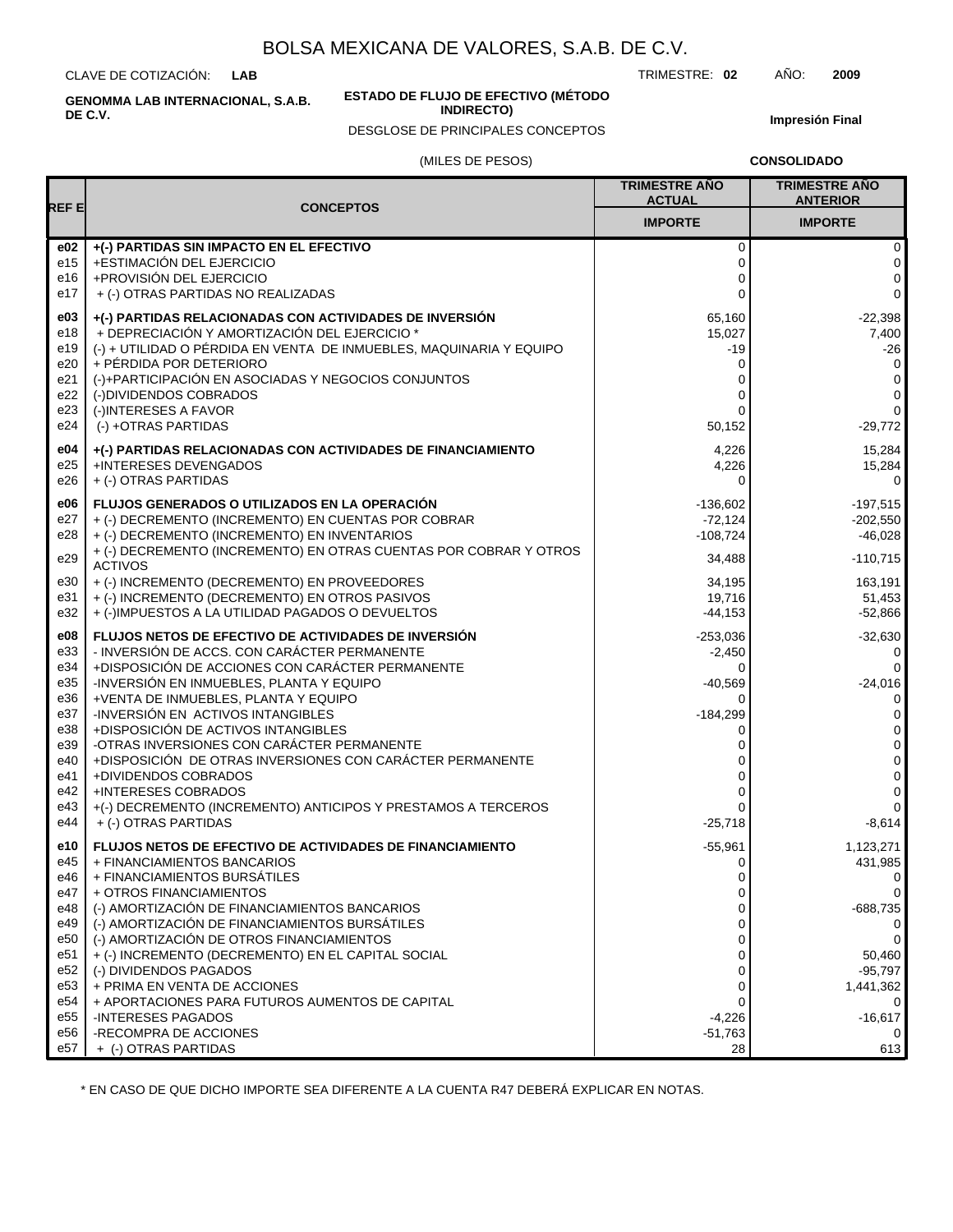**GENOMMA LAB INTERNACIONAL, S.A.B.** CLAVE DE COTIZACIÓN: TRIMESTRE: **02** AÑO: **2009 LAB**

#### **DE C.V. DATOS POR ACCIÓN**

### **CONSOLIDADO**

# **Impresión Final**

|                 |                                                                                     | <b>TRIMESTRE AÑO ACTUAL</b> | <b>TRIMESTRE AÑO ANTERIOR</b> |  |  |
|-----------------|-------------------------------------------------------------------------------------|-----------------------------|-------------------------------|--|--|
| <b>REF D</b>    | <b>CONCEPTOS</b>                                                                    | <b>IMPORTE</b>              | <b>IMPORTE</b>                |  |  |
| d <sub>01</sub> | UTILIDAD BÁSICA POR ACCIÓN ORDINARIA (**)                                           | \$<br>1.03                  | \$<br>0.91                    |  |  |
| d02             | UTILIDAD BÁSICA POR ACCIÓN PREFERENTE (**)                                          | \$<br>0                     | \$<br>0.00                    |  |  |
| d03             | UTILIDAD DILUIDA POR ACCIÓN (**)                                                    | \$<br>$\Omega$              | \$<br>0.00                    |  |  |
| d04             | UTILIDAD (PÉRDIDA) ANTES DE OPERACIONES<br>DISCONTINUADAS POR ACCIÓN ORDINARIA (**) | \$<br>1.06                  | \$<br>1.02                    |  |  |
| d05             | EFECTO DE OPERACIONES DISCONTINUADAS SOBRE LA<br>UTILIDAD (PÉRDIDA) POR ACCIÓN (**) | \$<br>$-.03$                | \$<br>$-.11$                  |  |  |
| d08             | VALOR EN LIBROS POR ACCIÓN                                                          | \$<br>4.70                  | \$<br>3.61                    |  |  |
| d09             | DIVIDENDO EN EFECTIVO ACUMULADO POR ACCIÓN                                          | \$<br>0.00                  | \$<br>0.23                    |  |  |
| d10             | DIVIDENDO EN ACCIONES POR ACCIÓN                                                    | 0 acciones                  | 0.00 acciones                 |  |  |
| d11             | PRECIO DE MERCADO (ULTIMO HECHO) A VALOR EN<br>LIBROS.                              | 2.51<br>veces               | veces<br>4.38                 |  |  |
| d12             | PRECIO DE MERCADO (ULTIMO HECHO) A UTILIDAD<br>BÁSICA POR ACCIÓN ORDINARIA (**)     | 11.49<br>veces              | 17.45<br>veces                |  |  |
| d13             | PRECIO DE MERCADO (ULTIMO HECHO) A UTILIDAD<br>BÁSICA POR ACCIÓN PREFERENTE (**)    | 0<br>veces                  | $0.00\,$<br>veces             |  |  |

(\*\*) INFORMACIÓN ULTIMOS DOCE MESES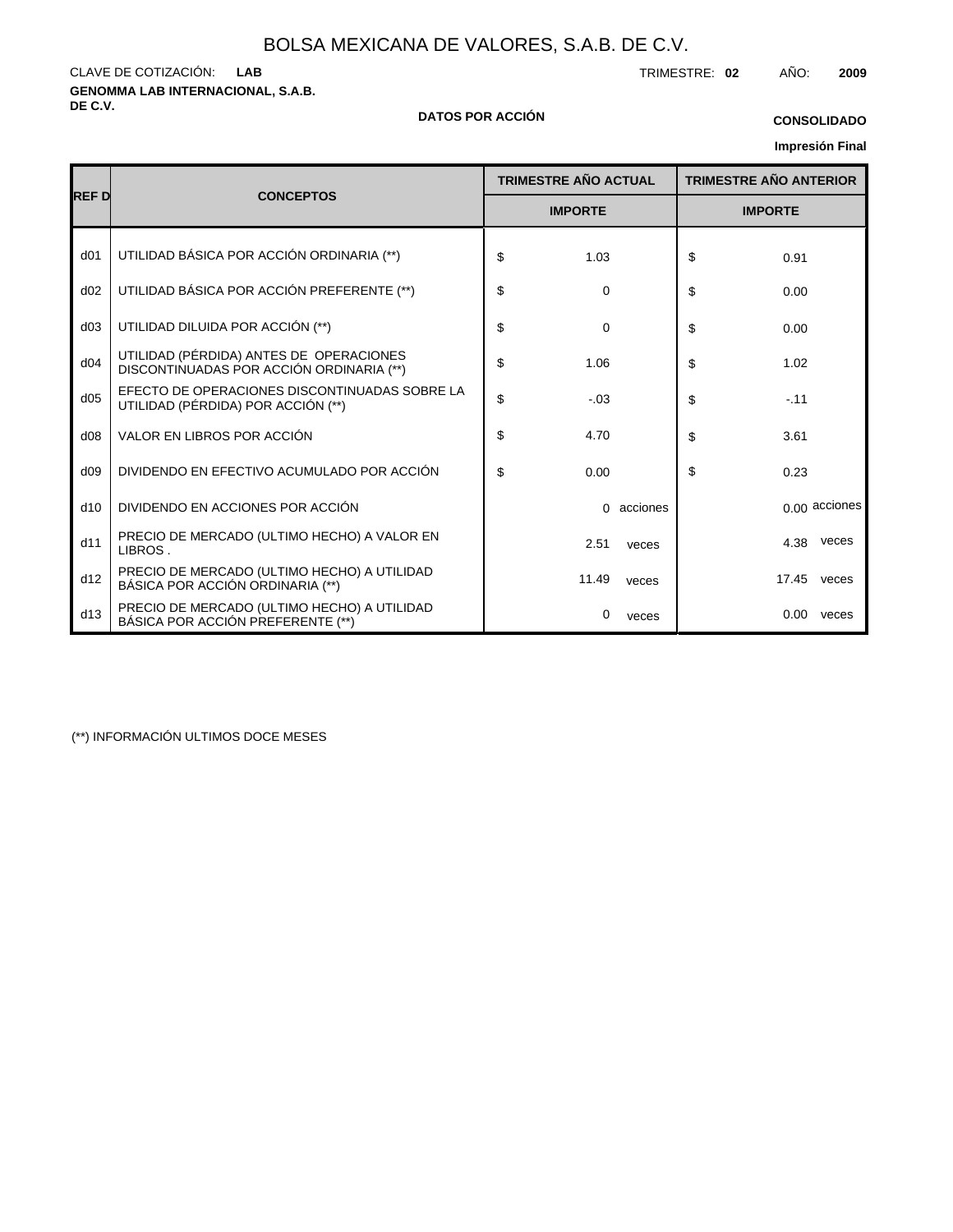**GENOMMA LAB INTERNACIONAL, S.A.B. DE C.V.** CLAVE DE COTIZACIÓN: TRIMESTRE: **02** AÑO: **2009 LAB**

### **RAZONES Y PROPORCIONES**

### **CONSOLIDADO**

**Impresión Final**

| REF P | <b>CONCEPTOS</b>                                                          | <b>TRIMESTRE AÑO ACTUAL</b> |       | <b>TRIMESTRE AÑO ANTERIOR</b> |               |  |  |
|-------|---------------------------------------------------------------------------|-----------------------------|-------|-------------------------------|---------------|--|--|
|       | <b>RENDIMIENTO</b>                                                        |                             |       |                               |               |  |  |
| p01   | UTILIDAD (PÉRDIDA) NETA CONSOLIDADA A VENTAS NETAS                        | 12.10                       | %     | 14.50                         | %             |  |  |
| p02   | UTILIDAD (PÉRDIDA) NETA CONSOLIDADA A CAPITAL<br>CONTABLE (**)            | 21.87                       | %     | 20.30                         | $\%$          |  |  |
| p03   | UTILIDAD (PÉRDIDA) NETA CONSOLIDADA A ACTIVO TOTAL (**)                   | 16.43                       | %     | 15.30                         | %             |  |  |
| p04   | DIVIDENDOS EN EFECTIVO A RESULTADO NETO DEL<br>EJERCICIO ANTERIOR         | $\mathbf 0$                 | %     | 31.47                         | %             |  |  |
| p05   | RESULTADO POR POSICIÓN MONETARIA A UTILIDAD<br>(PÉRDIDA) NETA CONSOLIDADA | $-1.33$                     | $\%$  | $-0.82$                       | $\%$          |  |  |
|       | <b>ACTIVIDAD</b>                                                          |                             |       |                               |               |  |  |
| p06   | VENTAS NETAS A ACTIVO TOTAL (**)                                          | 0.94                        | veces | 0.89                          | veces         |  |  |
| p07   | VENTAS NETAS A INMUEBLES, PLANTA Y EQUIPO (NETO) (**)                     | 22.33                       | veces | 36.57                         | veces         |  |  |
| p08   | ROTACIÓN DE INVENTARIOS(**)                                               | 1.57                        | veces | 2.16                          | veces         |  |  |
| p09   | DÍAS DE VENTAS POR COBRAR                                                 | 48                          | dias  | 94                            | dias          |  |  |
| p10   | INTERESES PAGADOS A PASIVO TOTAL CON COSTO (**)                           | 0.00                        | $\%$  | 0.00                          | $\%$          |  |  |
|       | <b>APALACAMIENTO</b>                                                      |                             |       |                               |               |  |  |
| p11   | PASIVO TOTAL A ACTIVO TOTAL                                               | 24.86                       | $\%$  | 24.60                         | %             |  |  |
| p12   | PASIVO TOTAL A CAPITAL CONTABLE                                           | 0.33                        | veces | 0.33                          | veces         |  |  |
| p13   | PASIVO EN MONEDA EXTRANJERA A PASIVO TOTAL                                | 11.94                       | $\%$  | 9.97                          | $\%$          |  |  |
| p14   | PASIVO A LARGO PLAZO A INMUEBLES, PLANTA Y EQUIPO<br>(NETO)               | 0.00                        | $\%$  | 0.00                          | $\%$          |  |  |
| p15   | UTILIDAD (PÉRDIDA) DESPUÉS DE GTOS. GRALES. A<br><b>INTERESES PAGADOS</b> | 77.86                       | veces | 17.33                         | veces         |  |  |
| p16   | VENTAS NETAS A PASIVO TOTAL (**)                                          | 3.78                        | veces | 3.62                          | veces         |  |  |
|       | <b>LIQUIDEZ</b>                                                           |                             |       |                               |               |  |  |
| p17   | ACTIVO CIRCULANTE A PASIVO CIRCULANTE                                     | 4.03                        | veces | 3.87                          | veces         |  |  |
| p18   | ACTIVO CIRCULANTE MENOS INVENTARIOS A PASIVO<br><b>CIRCULANTE</b>         | 3.24                        | veces | 3.43                          | veces         |  |  |
| p19   | ACTIVO CIRCULANTE A PASIVO TOTAL                                          | 3.22                        | veces | 3.81                          | veces         |  |  |
| p20   | EFECTIVO E INVERSIONES TEMPORALES A PASIVO<br><b>CIRCULANTE</b>           | 190.64                      | $\%$  | 197.39                        | $\frac{0}{0}$ |  |  |

(\*\*) INFORMACIÓN ULTIMOS DOCE MESES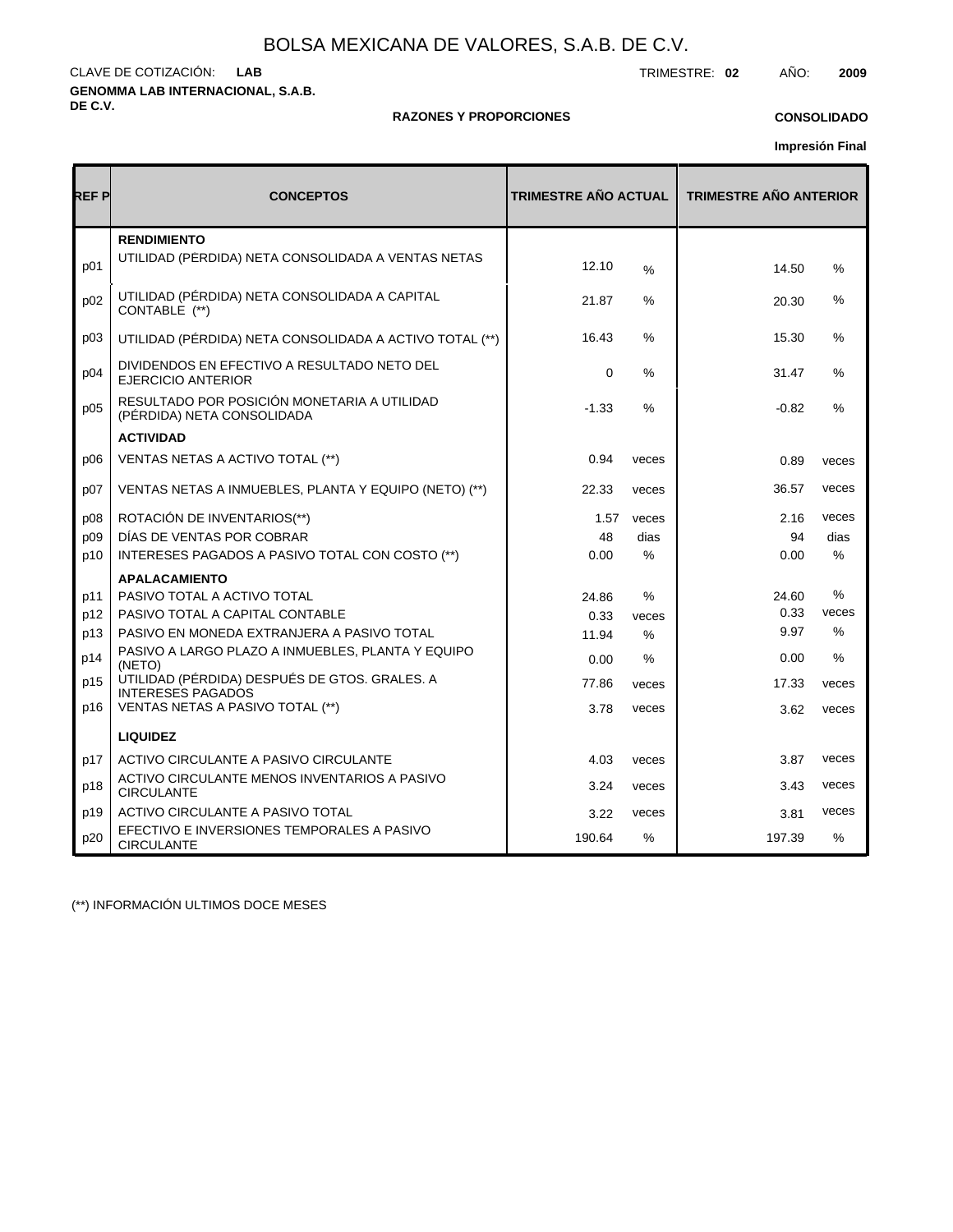CLAVE DE COTIZACIÓN: **LAB**

**GENOMMA LAB INTERNACIONAL,**

#### **COMENTARIOS Y ANALISIS DE LA ADMINISTRACIÓN SOBRE LOS RESULTADOS DE S.A.B. DE C.V.** PAGINA / 6 **OPERACIÓN Y SITUACIÓN FINANCIERA DE LA COMPAÑÍA**

TRIMESTRE: **02** AÑO: **2009**

 $1/6$ **CONSOLIDADO Impresión Final**

GENOMMA LAB INTERNACIONAL REPORTA RESULTADOS DEL SEGUNDO TRIMESTRE 2009

MÉXICO D.F. A 23 DE JULIO DE 2009.

EL DÍA DE HOY GENOMMA LAB INTERNACIONAL, S.A.B. DE C.V. (BMV: LAB) ("GENOMMA LAB" O "LA COMPAÑÍA"), DIO A CONOCER LOS RESULTADOS CORRESPONDIENTES AL SEGUNDO TRIMESTRE TERMINADO EL 30 DE JUNIO DE 2009. TODAS LAS CIFRAS INCLUIDAS EN ESTE REPORTE SE ENCUENTRAN PRESENTADAS DE ACUERDO A LAS NORMAS DE INFORMACIÓN FINANCIERA ("NIF") APLICABLES EN MÉXICO Y SE ENCUENTRAN EN PESOS MEXICANOS NOMINALES. ASÍ MISMO, LAS SIGUIENTES CIFRAS CONSOLIDADAS MUESTRAN LAS OPERACIONES DE LA COMPAÑÍA EN EL MERCADO ESPAÑOL RECLASIFICADAS COMO OPERACIONES DESCONTINUADAS DE ACUERDO A LAS NIF.

RESULTADOS Y HECHOS RELEVANTES DEL SEGUNDO TRIMESTRE 2009

 LAS VENTAS NETAS ALCANZARON PS. 985.5 MILLONES, UN INCREMENTO DE 50.7%. LA UTILIDAD BRUTA ALCANZÓ PS. 724.8 MILLONES, UN INCREMENTO DE 46.1%. EL EBITDA ALCANZÓ PS. 256.9 MILLONES, UN INCREMENTO DE 36.5%. LA UTILIDAD NETA CONSOLIDADA FUÉ DE PS. 122.9 MILLONES, UN INCREMENTO DE 3.3%. LA UTILIDAD POR ACCIÓN FUE DE PS. 1.03, UN INCREMENTO DE 16.8%. LAS VENTAS NETAS INTERNACIONALES ALCANZARON PS. 130.1 MILLONES, UN INCREMENTO DE 220.9%. DURANTE EL SEGUNDO TRIMESTRE, GENOMMA LAB LANZÓ EXITOSAMENTE TRES PRODUCTOS NUEVOS BAJO

TRES MARCAS EXISTENTES (LÍNEA BASE O LANZAMIENTOS DEL AÑO ANTERIOR ) COMO PARTE DE LA ESTRATEGIA DE EXTENSIÓN DE LÍNEAS.

 ADEMÁS, DURANTE EL SEGUNDO TRIMESTRE LA COMPAÑÍA LANZÓ SEIS PRODUCTOS BAJO SEIS MARCAS NUEVAS , DE ACUERDO CON EL PLAN DE LANZAMIENTO DE NUEVOS PRODUCTOS.

 AL 30 DE JUNIO DE 2009, LA COMPAÑÍA MANTENÍA UNA POSICIÓN DE EFECTIVO DE PS. 1,214.4 MILLONES.

 DURANTE EL SEGUNDO TRIMESTRE DE 2009, LA COMPAÑÍA REALIZÓ LA ADQUISICIÓN DE LA MARCA DE LOCIONES FLOR DE NARANJA SANBORNSMR, LA MARCA DE CREMAS TEATRICAL, LA MARCA DE TINTES PARA CABELLO HENNA EGIPCIA, Y LA LICENCIA DE USO POR 99 AÑOS DE LA MARCA SANBORNSMR PARA LAS MARCAS ADQUIRIDAS. ADICIONALMENTE, DURANTE EL SEGUNDO TRIMESTRE, LA COMPAÑÍA ADQUIRIÓ LA MARCA DE PRODUCTOS DE CUIDADO PERSONAL PARA HOMBRE JOCKEY CLUB. TODAS ESTAS MARCAS CUENTAN CON UN FUERTE RECONOCIMIENTO EN SUS RESPECTIVOS MERCADOS Y SON MUY POPULARES ENTRE LOS CONSUMIDORES MEXICANOS DESDE HACE VARIAS DÉCADAS.

COMENTARIOS DEL PRESIDENTE Y DIRECTOR GENERAL:

EL SR. RODRIGO HERRERA, PRESIDENTE DEL CONSEJO DE ADMINISTRACIÓN Y DIRECTOR GENERAL DE LA COMPAÑÍA MENCIONÓ: "ESTAMOS MUY SATISFECHOS DE REPORTAR LOS RESULTADOS DEL SEGUNDO TRIMESTRE DE 2009, LOS CUALES MUESTRAN UN SÓLIDO CRECIMIENTO. ESTAMOS EN UN ENTORNO ECONÓMICO COMPLICADO, LO CUAL HA DIFICULTADO EL BUEN DESEMPEÑO DE LA ECONOMÍA GLOBAL, POR LO QUE DEBEMOS SEGUIR SIENDO CAUTELOSOS. NUEVAMENTE FUIMOS GRATAMENTE SORPRENDIDOS POR LAS VENTAS REGISTRADAS EN ESTE PERIODO Y POR COMPROBAR QUE TANTO NUESTRO MODELO DE NEGOCIO COMO NUESTRA ESTRATEGIA DE PUBLICIDAD CONTINÚAN SIENDO EXITOSOS.

ESPERAMOS SEGUIR ASÍ PARA CONTINUAR GANANDO PARTICIPACIÓN DE MERCADO, INCREMENTAR LAS VENTAS Y LA RENTABILIDAD, Y ASÍ CREAR VALOR PARA NUESTROS ACCIONISTAS.

DURANTE EL SEGUNDO TRIMESTRE DE 2009 LLEVAMOS A CABO ADQUISICIONES DE MARCAS QUE, ANTICIPAMOS, FORTALECERÁN NUESTRA PRESENCIA EN ALGUNAS CATEGORÍAS Y NOS PERMITIRÁN ENTRAR EN OTRAS EN LAS QUE AÚN NO PARTICIPAMOS. CONTINUAMOS ANALIZANDO NUEVAS INICIATIVAS Y SEGUIMOS EN LÍNEA CON LA ESTRATEGIA DE CRECIMIENTO POR ADQUISICIONES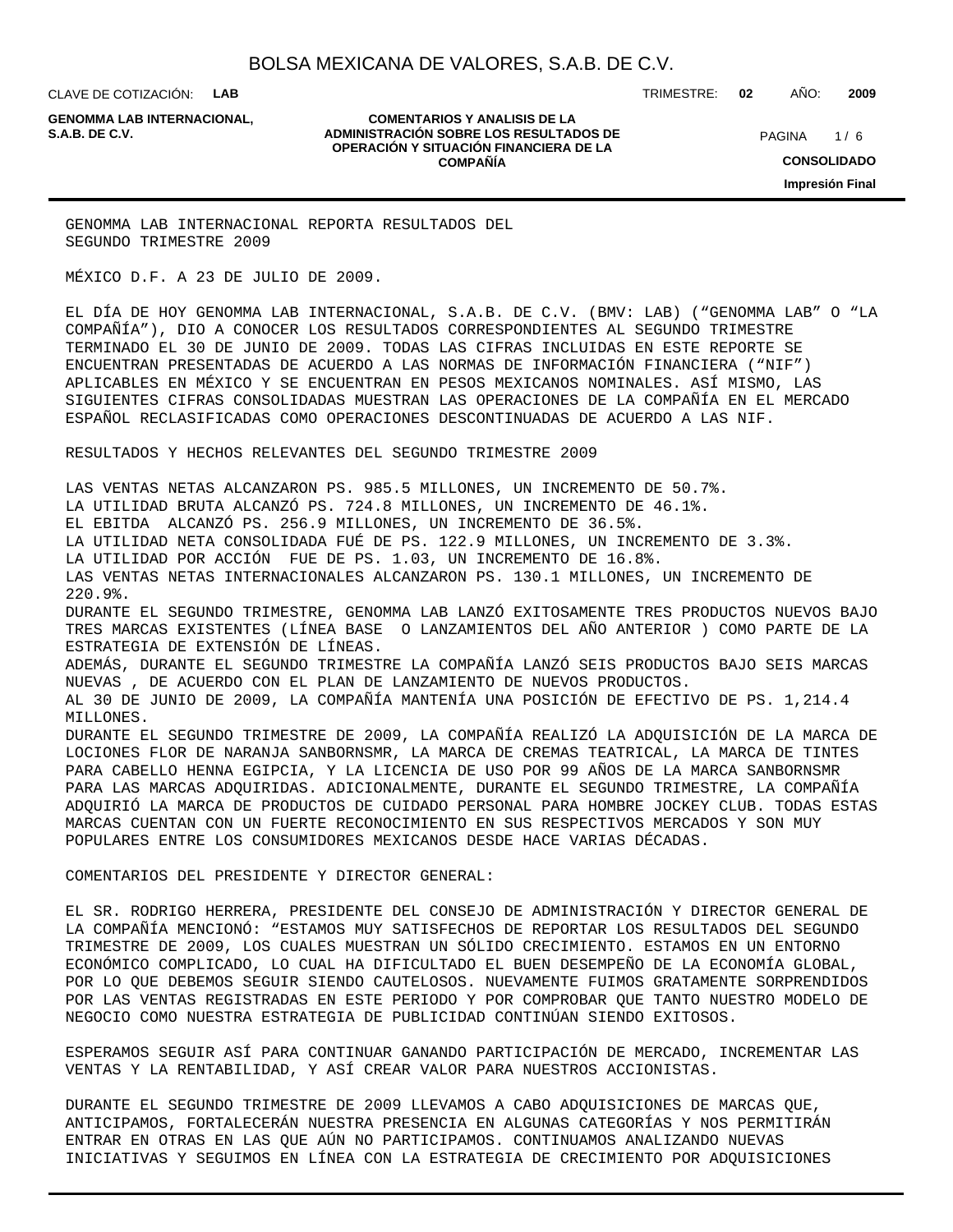CLAVE DE COTIZACIÓN: **LAB**

**GENOMMA LAB INTERNACIONAL,**

#### **COMENTARIOS Y ANALISIS DE LA ADMINISTRACIÓN SOBRE LOS RESULTADOS DE PAGINA 2/6** PAGINA 2/6 **OPERACIÓN Y SITUACIÓN FINANCIERA DE LA COMPAÑÍA**

 $2/6$ 

**CONSOLIDADO**

**Impresión Final**

PLANTEADA DESDE LA OFERTA PÚBLICA INICIAL. CREEMOS QUE LAS CONDICIONES ECONÓMICAS ADVERSAS PUEDEN AYUDARNOS A ENCONTRAR OPORTUNIDADES ATRACTIVAS DE EXPANSIÓN."

RESULTADOS CONSOLIDADOS DEL SEGUNDO TRIMESTRE 2009

LAS VENTAS NETAS AUMENTARON 50.7%, ALCANZANDO PS. 985.5 MILLONES EN EL SEGUNDO TRIMESTRE DE 2009 EN COMPARACIÓN CON PS. 653.9 MILLONES EN EL MISMO TRIMESTRE DE 2008. ESTE INCREMENTO EN MÉXICO ES EL RESULTADO DE: I) UN INCREMENTO DE 26.3% (PS. 153.7 MILLONES) DE LA LÍNEA BASE, INCLUYENDO LAS EXTENSIONES DE LÍNEA DE ESTAS MARCAS, ALCANZANDO PS. 737.6 MILLONES; II) UN INCREMENTO DE 134.7% (PS. 39.6 MILLONES) EN LOS LANZAMIENTOS DEL AÑO ANTERIOR, INCLUYENDO LAS RECIENTES EXTENSIONES DE LÍNEA EN DICHAS MARCAS LANZADAS DURANTE EL 2008, QUE ALCANZARON PS. 69.1 MILLONES; III) PS. 48.7 MILLONES DURANTE EL SEGUNDO TRIMESTRE DE 2009 DE MARCAS NUEVAS DEBIDO AL LANZAMIENTO DE 8 NUEVOS PRODUCTOS BAJO 8 MARCAS NUEVAS DURANTE EL AÑO; Y IV) UN CRECIMIENTO DE 220.9% (PS. 89.6 MILLONES) DE LAS OPERACIONES INTERNACIONALES PARA ALCANZAR PS. 130.1 MILLONES.

LA COMPAÑÍA CLASIFICA LA VENTA DE LAS MARCAS DE LA SIGUIENTE MANERA: 1) LÍNEA BASE = MARCAS LANZADAS AL MENOS 2 AÑOS ANTES DEL AÑO FISCAL (2007, 2006, 2005 ETC.), 2) LANZAMIENTOS DEL AÑO ANTERIOR = MARCAS LANZADAS DURANTE EL AÑO FISCAL ANTERIOR (2008), 3) MARCAS NUEVAS = MARCAS LANZADAS DURANTE EL AÑO FISCAL EN CURSO (2009), E 4) INTERNACIONALES = VENTAS DE LAS OPERACIONES INTERNACIONALES.

DURANTE EL SEGUNDO TRIMESTRE LA COMPAÑÍA AUMENTÓ SUS PRECIOS DE VENTA APROXIMADAMENTE 5%. SIN EMBARGO, EL EFECTO DE ESTE AUMENTO EN LAS VENTAS AÚN NO SE VE REFLEJADO DEBIDO A QUE SE OTORGARON DESCUENTOS A LOS CLIENTES PARA CONTRARRESTAR EL EFECTO DE DICHO AUMENTO EN EL PERIODO. LA COMPAÑÍA ESPERA VER REFLEJADO EL EFECTO DEL INCREMENTO EN PRECIOS DURANTE EL SEGUNDO SEMESTRE DEL AÑO.

LA UTILIDAD BRUTA AUMENTÓ 46.1% PARA LLEGAR A PS. 724.8 MILLONES EN EL SEGUNDO TRIMESTRE DE 2009, EN COMPARACIÓN CON PS. 496.2 MILLONES EN EL SEGUNDO TRIMESTRE DE 2008. EL MARGEN BRUTO DISMINUYÓ 2.4 PUNTOS PORCENTUALES, COMO PORCENTAJE DE VENTAS NETAS, AL ALCANZAR 73.5% EN EL SEGUNDO TRIMESTRE DE 2009 DESDE 75.9% EN EL MISMO PERIODO DE 2008. ESTA DISMINUCIÓN DE MARGEN SE ATRIBUYE PRINCIPALMENTE A: I) UN INCREMENTO EN EL COSTO COMO PORCENTAJE DE VENTAS DE LOS LANZAMIENTOS DEL AÑO ANTERIOR; II) EL CAMBIO EN LA MEZCLA DE VENTA DE PRODUCTOS AL INCREMENTARSE LA PROPORCIÓN DE PRODUCTOS CON MAYOR COSTO COMO PORCENTAJE DE VENTAS; III) UN INCREMENTO EN LAS RESERVAS PRECAUTORIAS POR DEVOLUCIONES Y OBSOLETOS QUE SE PODRÍAN GENERAR DERIVADAS DE PLANES COMERCIALES CON CLIENTES; Y IV) DONACIONES DE PRODUCTO QUE LA COMPAÑÍA REALIZÓ DURANTE EL SEGUNDO TRIMESTRE Y QUE IMPACTARON DIRECTAMENTE EL COSTO DE VENTAS.

LOS GASTOS GENERALES, DE VENTA Y ADMINISTRACIÓN, COMO PORCENTAJE DE VENTAS NETAS, INCREMENTARON UN PUNTO PORCENTUAL A 48.7% EN EL SEGUNDO TRIMESTRE DE 2009, DESDE 47.7% EN EL SEGUNDO TRIMESTRE DE 2008. ESTE INCREMENTO SE DEBIÓ PRINCIPALMENTE A: I) UN INCREMENTO EN GASTOS DE ADMINISTRACIÓN RELACIONADOS A GASTOS PRE-OPERATIVOS DE TRANSACCIONES RECIENTES Y OPERACIONES INTERNACIONALES; II) UN INCREMENTO EN LOS GASTOS COMERCIALES INTERNACIONALES DERIVADO PRINCIPALMENTE DE UNA RECLASIFICACIÓN EN LOS GASTOS PRE-OPERATIVOS DE LAS OPERACIONES DE COLOMBIA QUE FUERON RECLASIFICADAS DESDE CUENTAS DE ACTIVOS; Y III) UN INCREMENTO EN NUESTROS GASTOS DE DISTRIBUCIÓN COMO PORCENTAJE DE LAS VENTAS DEBIDO AL FUERTE INCREMENTO EN EL VOLUMEN DE COMPRA Y VENTA EN EL TRIMESTRE Y AL INCREMENTO DE ESPACIO RENTADO EN NUESTROS CENTROS DE DISTRIBUCIÓN. ESTOS INCREMENTOS FUERON CONTRARRESTADOS POR UN DECREMENTO EN RESERVAS DE CUENTAS POR

#### TRIMESTRE: **02** AÑO: **2009**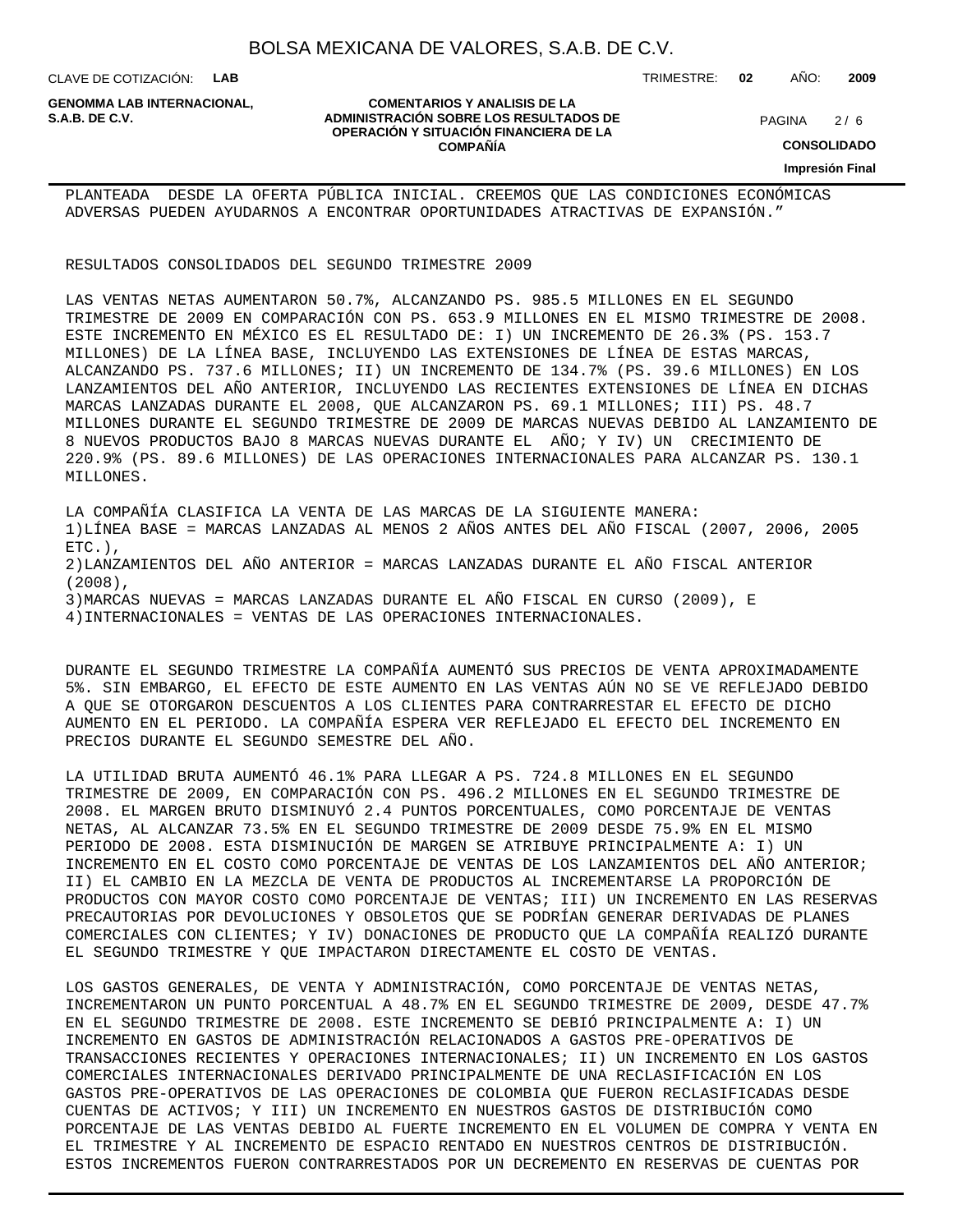CLAVE DE COTIZACIÓN: **LAB**

**GENOMMA LAB INTERNACIONAL,**

#### **COMENTARIOS Y ANALISIS DE LA ADMINISTRACIÓN SOBRE LOS RESULTADOS DE S.A.B. DE C.V.** PAGINA / 6 **OPERACIÓN Y SITUACIÓN FINANCIERA DE LA COMPAÑÍA**

 $3/6$ 

TRIMESTRE: **02** AÑO: **2009**

**CONSOLIDADO**

**Impresión Final**

COBRAR CON CLIENTES DEBIDO PRINCIPALMENTE A LA DISMINUCIÓN DE CARTERA CON LOS MISMOS DURANTE EL SEGUNDO TRIMESTRE DEL AÑO.

EL EBITDA AUMENTÓ 36.5%, ALCANZANDO PS. 256.9 MILLONES DURANTE EL SEGUNDO TRIMESTRE DE 2009, COMPARADO CON PS. 188.2 MILLONES EN EL MISMO PERIODO DE 2008. EL MARGEN EBITDA DECRECIÓ 2.7 PUNTOS PORCENTUALES, COMO PORCENTAJE DE VENTAS NETAS, A 26.1% EN EL SEGUNDO TRIMESTRE DE 2009, DESDE 28.8% EN EL SEGUNDO TRIMESTRE DE 2008. EL DECREMENTO EN EL MARGEN EBITDA SE DEBE PRINCIPALMENTE A LAS EXPLICACIONES ANTES MENCIONADAS EN CUANTO A INCREMENTO EN COSTOS Y EN GASTOS GENERALES, DE VENTA Y ADMINISTRACIÓN COMO PORCENTAJE DE LAS VENTAS. ADICIONALMENTE, DURANTE EL SEGUNDO TRIMESTRE DE 2009, GENOMMA LAB HIZO DONACIONES DE PRODUCTO TERMINADO POR UN IMPORTE DE PS. 12.8 MILLONES QUE AFECTA DIRECTAMENTE NUESTROS COSTOS. ESTAS DONACIONES REPRESENTARON 1.3 PUNTOS PORCENTUALES SOBRE LAS VENTAS DEL TRIMESTRE.

LA UTILIDAD OPERATIVA AUMENTÓ 32.6% ALCANZANDO PS. 244.6 MILLONES EN EL SEGUNDO TRIMESTRE DE 2009 COMPARADO CON PS. 184.5 MILLONES EN EL SEGUNDO TRIMESTRE DE 2008. EL MARGEN OPERATIVO DECRECIÓ 3.4 PUNTOS PORCENTUALES, COMO PORCENTAJE DE VENTAS NETAS ALCANZANDO 24.8% DURANTE EL SEGUNDO TRIMESTRE DE 2009 COMPARADO CON 28.2% DURANTE EL MISMO PERIODO DE 2008. EL DECREMENTO SE DEBE A LOS INCREMENTOS EN COSTOS Y GASTOS COMO PORCENTAJE DE VENTAS MENCIONADOS ANTERIORMENTE Y A UN INCREMENTO EN LA DEPRECIACIÓN COMO PORCENTAJE DE LAS VENTAS DERIVADO DE LA ADQUISICIÓN DE ACTIVO FIJO E INVERSIÓN EN MEJORAS A LOCALES ARRENDADOS DURANTE LA SEGUNDA MITAD DE 2008 Y LA PRIMERA MITAD DE 2009.

EL RESULTADO INTEGRAL DE FINANCIAMIENTO DECRECIÓ PS. 21.6 MILLONES PARA LLEGAR A UN COSTO DE PS. 30.3 MILLONES EN EL SEGUNDO TRIMESTRE DE 2009 DESDE UN COSTO DE PS. 8.7 MILLONES DURANTE EL MISMO PERIODO DE 2008. EL INCREMENTO EN EL COSTO DE FINANCIAMIENTO SE DEBE PRINCIPALMENTE A UNA PÉRDIDA CAMBIARIA DE PS. 35.0 MILLONES DURANTE EL SEGUNDO TRIMESTRE DE 2009 COMPARADO CON UNA GANANCIA DE PS. 0.6 MILLONES DURANTE EL MISMO PERIODO DE 2008 DEBIDO PRINCIPALMENTE A UNA DEPRECIACIÓN DEL DÓLAR AMERICANO CONTRA EL PESO MEXICANO DURANTE EL PERIODO. DESDE EL 31 DE MARZO DE 2009, LA COMPAÑÍA MANTIENE UNA POSICIÓN DE \$25.2 MILLONES DE DÓLARES AMERICANOS. SIN EMBARGO, ESTA CUENTA, AL IGUAL QUE LA DEPRECIACIÓN Y LA AMORTIZACIÓN, ES UNA PARTIDA VIRTUAL POR LO QUE NO TIENE EFECTO ALGUNO EN LA GENERACIÓN DE FLUJO DE EFECTIVO DE LA COMPAÑÍA. ESTE INCREMENTO EN EL COSTO DE FINANCIAMIENTO FUE PARCIALMENTE CONTRARRESTADO POR: I) UN DECREMENTO EN GASTOS FINANCIEROS DE PS. 5.5 MILLONES AL PASAR DE UN GASTO DE PS. 9.2 MILLONES EN EL SEGUNDO TRIMESTRE DE 2008 PARA LLEGAR A UN GASTO DE PS. 3.6 MILLONES DURANTE EL MISMO PERIODO DE 2009; Y II) UN INCREMENTO EN LOS INGRESOS FINANCIEROS DE PS. 5.0 MILLONES AL PASAR DE UN INGRESO DE PS. 2.5 MILLONES DURANTE EL SEGUNDO TRIMESTRE DE 2008 A UN INGRESO DE PS. 7.5 MILLONES DURANTE EL MISMO PERIODO DE 2009 DEBIDO A UN NIVEL DE CAJA PROMEDIO MAYOR DURANTE 2009.

LA UTILIDAD NETA CONSOLIDADA AUMENTÓ 3.3%, ALCANZANDO PS. 122.9 MILLONES DURANTE EL SEGUNDO TRIMESTRE DE 2009 COMPARADOS CON PS. 118.9 MILLONES DURANTE EL MISMO PERIODO DE 2008.

BALANCE GENERAL

EFECTIVO Y EQUIVALENTES INCREMENTÓ 1.3% (PS. 15.6 MILLONES) ALCANZANDO PS. 1,214.4 MILLONES AL 30 DE JUNIO DE 2009, COMPARADO CON PS. 1,198.8 MILLONES AL 30 DE JUNIO DE 2008 (LA OFERTA PÚBLICA INICIAL DE ACCIONES DE LA COMPAÑÍA SE REALIZÓ EL 18 DE JUNIO DE 2008). ESTE INCREMENTO SE DEBIÓ PRINCIPALMENTE A LA GENERACIÓN DE FLUJO OPERATIVO DE LA COMPAÑÍA, EL CUAL FUE PARCIALMENTE CONTRARRESTADO POR: I) LA ADQUISICIÓN DE 6 MARCAS DURANTE LOS ÚLTIMOS 12 MESES POR UN TOTAL DE APROXIMADAMENTE PS. 431.6 MILLONES DE PESOS, DE LOS CUALES SE HAN PAGADO PS. 281.6 MILLONES; II) EL TRASPASO AL FONDO DE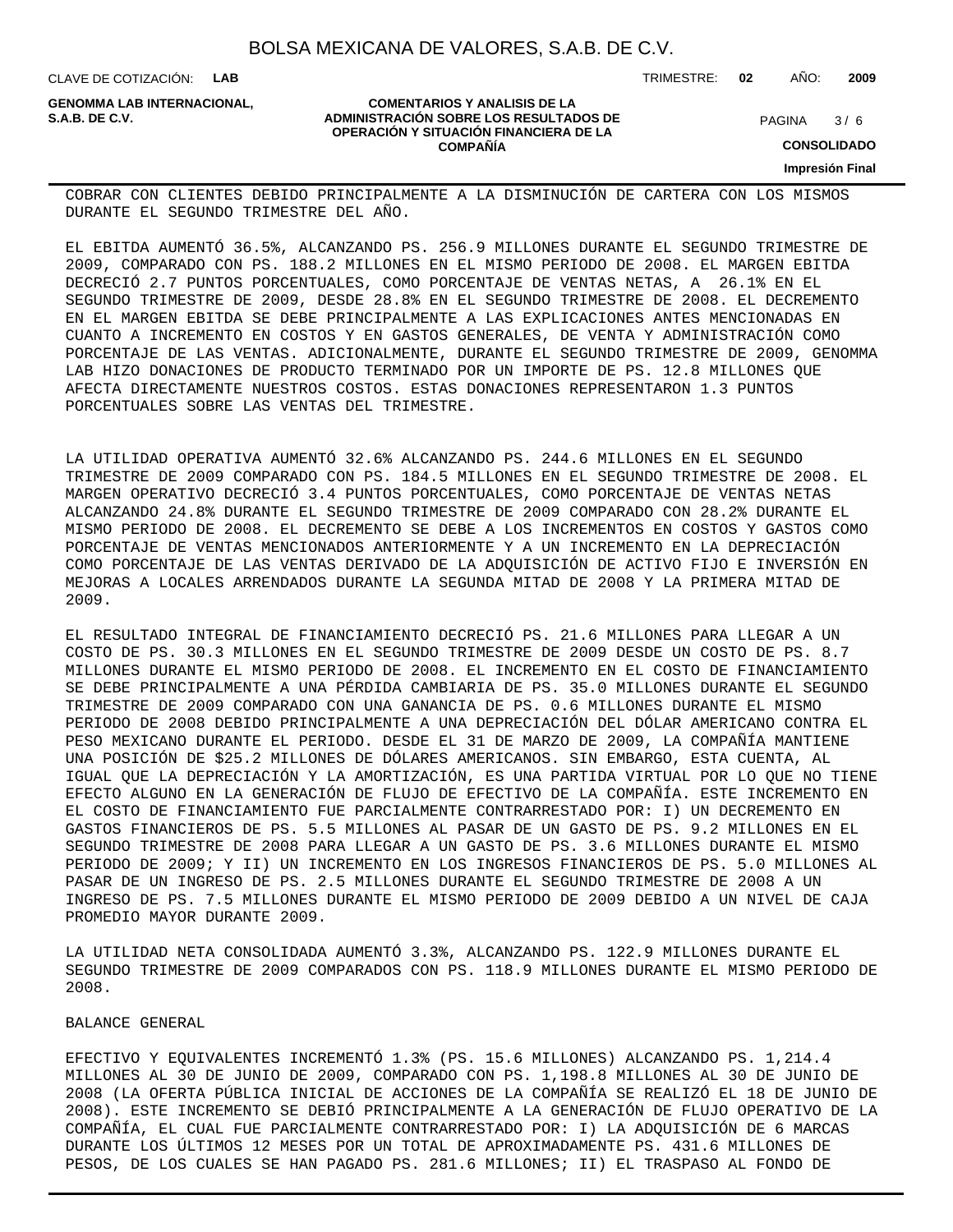**COMENTARIOS Y ANALISIS DE LA**

**OPERACIÓN Y SITUACIÓN FINANCIERA DE LA COMPAÑÍA**

CLAVE DE COTIZACIÓN: **LAB**

**ADMINISTRACIÓN SOBRE LOS RESULTADOS DE PAGINA 1/6** PAGINA 1/6 **GENOMMA LAB INTERNACIONAL,**

TRIMESTRE: **02** AÑO: **2009**

 $4/6$ 

**CONSOLIDADO**

**Impresión Final**

RECOMPRA DE ACCIONES DE LA COMPAÑÍA POR PS. 40.0 MILLONES; Y III) EL FONDEO DEL FONDO DE COMPENSACIÓN DE EMPLEADOS POR PS. 95.0 MILLONES.

INCLUSO CON EL INCREMENTO EN VENTAS DURANTE EL PERIODO, NUESTRA CARTERA DE CLIENTES DECRECIÓ 19.9% (PS. 140.1 MILLONES) A PS. 562.1 MILLONES AL 30 DE JUNIO DE 2009, COMPARADO CON PS. 702.1 MILLONES AL 30 DE JUNIO DE 2008. NUESTROS DÍAS DE CLIENTES DECRECIERON 48 DÍAS, AL PASAR DE 113 DÍAS EL 30 DE JUNIO DE 2008 A 65 DÍAS AL 30 DE JUNIO DE 2009. DURANTE EL SEGUNDO TRIMESTRE DE 2009 SE IMPLEMENTARON PLANES COMERCIALES CON NUESTROS PRINCIPALES CLIENTES, DENTRO DE LOS CUALES SE OTORGARON DESCUENTOS COMERCIALES A LOS CLIENTES COMO INCENTIVO PARA QUE ALCANZARAN SUS OBJETIVOS DE VENTA, AUNADO A LA REALIZACIÓN DE PAGOS A PLAZOS MENORES QUE RESULTARON EN UN INCREMENTO EN NUESTRA COBRANZA, Y POR ENDE, UNA DISMINUCIÓN EN NUESTROS DÍAS DE CLIENTES. CABE RESALTAR QUE LOS DÍAS DE CLIENTES OPERATIVOS DE LA COMPAÑÍA OSCILAN REGULARMENTE DENTRO DE UN RANGO DE ENTRE 100 Y 120 DÍAS, Y ESPERAMOS QUE REGRESEN A DICHOS NIVELES EN EL TERCER TRIMESTRE DEL AÑO.

LOS INVENTARIOS AUMENTARON 93.1% (PS. 248.9 MILLONES) ALCANZANDO PS. 516.1 MILLONES AL 30 DE JUNIO DE 2009, COMPARADO CON PS. 267.2 MILLONES AL 30 DE JUNIO DE 2008. LOS DÍAS DE INVENTARIOS SE INCREMENTARON EN 62 DÍAS, AL PASAR DE 167 DÍAS EL 30 DE JUNIO DE 2008 A 229 DÍAS AL 30 DE JUNIO DE 2009. ESTE INCREMENTO SE DEBIÓ PRINCIPALMENTE A: I) UN INCREMENTO EN LOS DÍAS DE INVENTARIOS OBJETIVO DE LA COMPAÑÍA CON LA INTENCIÓN DE MEJORAR EL SERVICIO CON LOS CLIENTES Y CUMPLIR LA ENTREGA DE LOS PRODUCTOS ORDENADOS; II) UN INCREMENTO EN NUESTROS INVENTARIOS COMO RESULTADO DE LA COMPRA DE PRODUCTOS QUE SERÁN LANZADOS EN EL TERCER TRIMESTRE DE 2009; III) LA DE INVENTARIOS EN LAS OPERACIONES INTERNACIONALES RECIENTES; Y IV) COMPRAS ADICIONALES DE INVENTARIO DE MANERA PRECAUTORIA DEBIDO A LA FUERTE DEMANDA QUE HAN CONTINUADO MOSTRANDO NUESTROS PRODUCTOS A PESAR DE LA SITUACIÓN ECONÓMICA ACTUAL.

LAS CUENTAS POR PAGAR A PROVEEDORES AUMENTARON EN 70.9% (PS. 170.6 MILLONES) ALCANZANDO PS. 411.2 MILLONES AL 30 DE JUNIO DE 2009, COMPARADO CON PS. 240.6 MILLONES AL 30 DE JUNIO DE 2008. LOS DÍAS DE PROVEEDORES SE INCREMENTARON EN 33 DÍAS, AL PASAR DE 150 DÍAS EL 30 DE JUNIO DE 2008 A 183 DÍAS AL 30 DE JUNIO DE 2009. ESTE INCREMENTO SE DEBIÓ PRINCIPALMENTE A: I) UNA EXTENSIÓN TEMPORAL EN LOS PLAZOS DE PROVEEDORES COMO NEGOCIACIÓN COMPLEMENTARIA A LOS PLANES COMERCIALES DEL PERIODO; II) UNA DISMINUCIÓN EN PAGOS ANTICIPADOS CON PROVEEDORES GRACIAS A LA NEGOCIACIÓN DE PLAZOS DE CRÉDITO ATRACTIVOS CON PROVEEDORES, INCLUSO EN LANZAMIENTOS O NUEVOS PRODUCTOS; Y III) UNA ESTRATEGIA DE INCREMENTO EN INVENTARIOS PARA SOPORTAR LA CRECIENTE DEMANDA FUTURA.

OTROS ACTIVOS CIRCULANTES SE INCREMENTARON 116.2% (PS. 172.5 MILLONES) ALCANZANDO PS. 321.0 MILLONES AL 30 DE JUNIO DE 2009, COMPARADO CON PS. 148.4 MILLONES AL 30 DE JUNIO DE 2008. ESTE CAMBIO SE ATRIBUYE PRINCIPALMENTE A UN INCREMENTO EN IMPUESTOS POR RECUPERAR Y PUBLICIDAD PAGADA POR ANTICIPADO. ESTE INCREMENTO FUE PARCIALMENTE CONTRARRESTADO POR UN DECREMENTO EN ANTICIPOS DE IMPUESTO SOBRE LA RENTA.

OTROS PASIVOS CIRCULANTES DISMINUYERON 32.0% (PS. 109.1 MILLONES) ALCANZANDO PS. 232.3 MILLONES AL 30 DE JUNIO DE 2009, COMPARADO CON PS. 341.4 MILLONES AL 30 DE JUNIO DE 2008. ESTE CAMBIO SE ATRIBUYE PRINCIPALMENTE A UNA DISMINUCIÓN EN GASTOS ACUMULADOS POR PAGAR Y A UNA DISMINUCIÓN EN INGRESOS POR DEVENGAR.

DURANTE EL SEGUNDO TRIMESTRE DE 2009, EL FLUJO DE OPERACIÓN Y EL SALDO EN CAJA FUERON SUFICIENTES PARA FINANCIAR LOS REQUERIMIENTOS DE LIQUIDEZ DE LA COMPAÑÍA.

RESUMEN OPERATIVO

VENTAS DEL SEGUNDO TRIMESTRE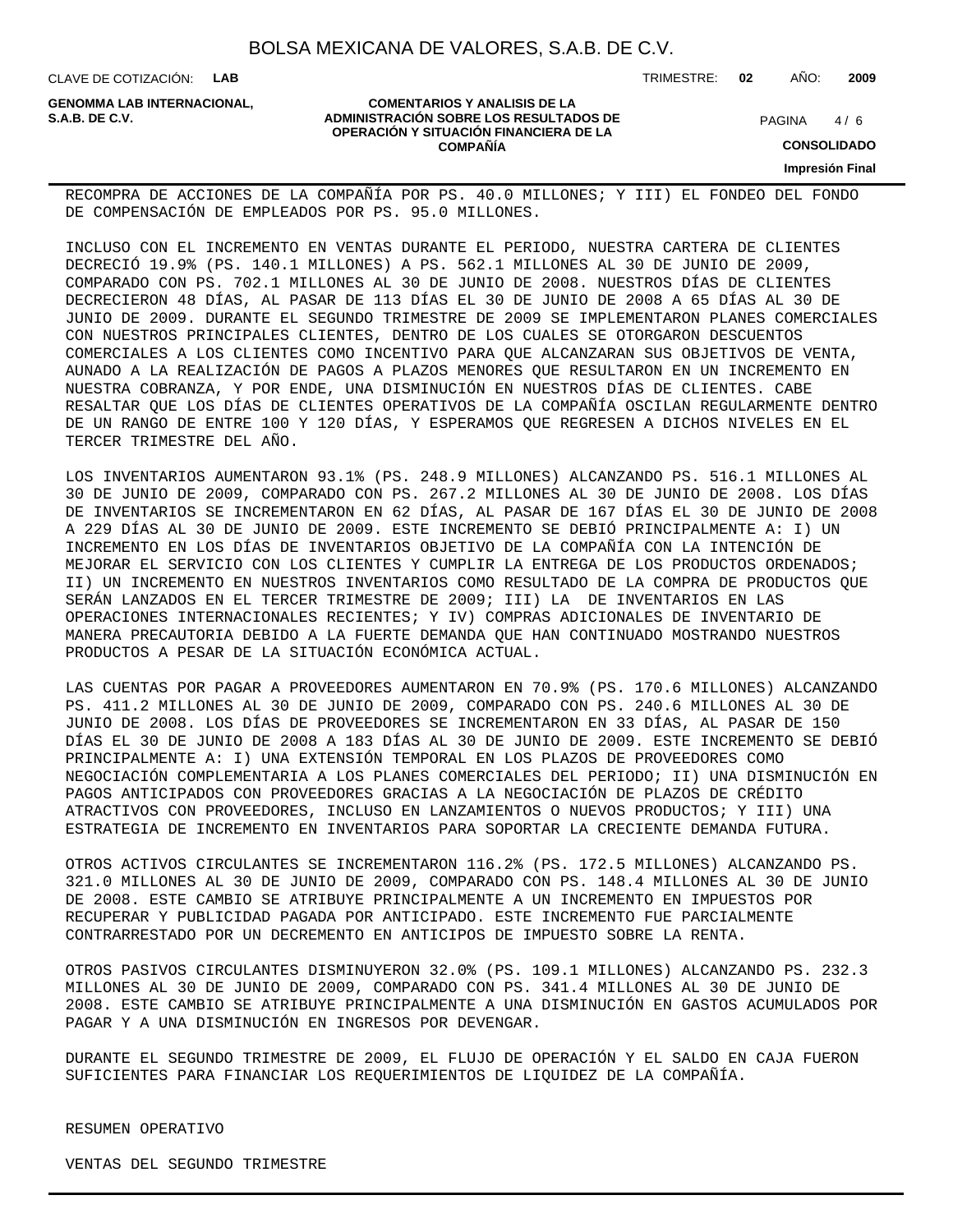CLAVE DE COTIZACIÓN: **LAB**

**GENOMMA LAB INTERNACIONAL,**

#### **COMENTARIOS Y ANALISIS DE LA ADMINISTRACIÓN SOBRE LOS RESULTADOS DE S.A.B. DE C.V.** PAGINA / 6 **OPERACIÓN Y SITUACIÓN FINANCIERA DE LA COMPAÑÍA**

 $5/6$ 

TRIMESTRE: **02** AÑO: **2009**

**CONSOLIDADO**

**Impresión Final**

EN EL SEGUNDO TRIMESTRE, LAS VENTAS NETAS DE MEDICAMENTOS DE LIBRE VENTA ("OTC") AUMENTARON 31.4% COMPARADO CON EL MISMO PERIODO DE 2008. LAS VENTAS NETAS DOMÉSTICAS DE PRODUCTOS OTC DEL SEGUNDO TRIMESTRE DE 2009 REPRESENTARON EL 64.5% DE LAS VENTAS NETAS DOMÉSTICAS TOTALES, MISMAS QUE REPRESENTARON 64.2% DURANTE EL MISMO PERIODO DE 2008. DURANTE EL PRIMER SEMESTRE DE 2009 LA COMPAÑÍA LANZÓ SIETE NUEVOS PRODUCTOS OTC.

LAS VENTAS NETAS DE PRODUCTOS DE CUIDADO PERSONAL AUMENTARON 29.9% EN EL SEGUNDO TRIMESTRE DE 2009, COMPARADO CON EL SEGUNDO TRIMESTRE DE 2008. LAS VENTAS NETAS DE CUIDADO PERSONAL DEL SEGUNDO TRIMESTRE DE 2009 REPRESENTARON EL 35.5% DE LAS VENTAS NETAS NACIONALES, MISMAS QUE REPRESENTARON 35.8% DURANTE EL MISMO PERIODO DE 2008. DURANTE EL PRIMER SEMESTRE DE 2009, LA COMPAÑÍA LANZÓ DOS NUEVOS PRODUCTOS DE CUIDADO PERSONAL.

LAS VENTAS NETAS DE NUESTRAS OPERACIONES INTERNACIONALES AUMENTARON 220.9%, ALCANZANDO PS. 130.1 MILLONES EN EL SEGUNDO TRIMESTRE DE 2009, COMPARADO CON PS. 40.6 MILLONES EN EL MISMO TRIMESTRE DE 2008. ESTE CRECIMIENTO ES DERIVADO PRINCIPALMENTE DE LAS VENTAS REGISTRADAS EN COLOMBIA DURANTE EL SEGUNDO TRIMESTRE DE 2009, MISMAS QUE NO EXISTÍAN EN EL MISMO PERIODO DE 2008

LANZAMIENTO DE NUEVOS PRODUCTOS Y EXTENSIONES DE LÍNEA DURANTE LA PRIMERA MITAD DE 2009, LA COMPAÑÍA LANZÓ DIEZ PRODUCTOS COMO EXTENSIONES DE LÍNEA Y OCHO NUEVOS PRODUCTOS BAJO OCHO NUEVAS MARCAS. ALGUNAS DE LAS MARCAS NUEVAS QUE HASTA EL MOMENTO HAN DEMOSTRADO SER EXITOSAS Y HAN SUPERADO NUESTRAS EXPECTATIVAS DE VENTAS Y DESPLAZAMIENTO EN PUNTOS DE VENTA HAN SIDO LAS SIGUIENTES:

QG5, UNA MARCA NUEVA LANZADA EN EL PRIMER TRIMESTRE DE 2009, BAJO LA CUAL SE COMERCIALIZA UN MEDICAMENTO DE LIBRE VENTA QUE TIENE UNA FÓRMULA REVOLUCIONARIA COMPUESTA DE HOJAS DE GUAYABA, LA CUAL HA MOSTRADO EFECTIVIDAD COMO AUXILIAR PARA EL ALIVIO DE LA COLITIS.

METABOL TONICS SEN, AMPLIACIÓN DE LÍNEA DE LA MARCA METABOL TONICS, QUE ESTÁ HECHO CON UNA NUEVA FÓRMULA CON SENÓSIDOS QUE AYUDAN A EVITAR EL ESTREÑIMIENTO CAUSADO POR LOS CAMBIOS EN HÁBITOS ALIMENTICIOS PROVOCADOS POR DIETAS PARA BAJAR DE PESO.

TÍO NACHO, UN RELANZAMIENTO DE UNA MARCA ANTIGUA QUE FUE ADQUIRIDA DURANTE 2008, A LA QUE SE LE MEJORÓ LA FÓRMULA CON EXTRACTOS NATURALES. ADEMÁS, SE HIZO UNA IMPORTANTE MODIFICACIÓN DE IMAGEN, QUE CAMBIÓ LA PERCEPCIÓN DEL CONSUMIDOR, POSICIONANDO AL PRODUCTO COMO UN SHAMPOO DE ORIGEN NATURAL ANTI-EDAD.

#### OTROS EVENTOS

 DURANTE EL SEGUNDO TRIMESTRE DE 2009 LA COMPAÑÍA ADQUIRIÓ LA MARCA DE LOCIONES FLOR DE NARANJA SANBORNSMR, LA MARCA DE CREMAS TEATRICAL, LA MARCA DE TINTES PARA CABELLO HENNA EGIPCIA, Y LA LICENCIA DE USO POR 99 AÑOS DE LA MARCA SANBORNSMR PARA LAS MARCAS ADQUIRIDAS. CON ESTA ADQUISICIÓN, GENOMMA LAB REFUERZA SU PRESENCIA EN EL MERCADO DE CREMAS FACIALES, CORPORALES Y DE PRODUCTOS PARA EL CABELLO, A LA VEZ QUE AMPLÍA SU PLATAFORMA EN LAS CATEGORÍAS DE LOCIONES Y PERFUMES. LAS VENTAS DE PRODUCTOS BAJO LAS MARCAS ADQUIRIDAS FUERON DE PS. 110.3 MILLONES DURANTE LOS ÚLTIMOS DOCE MESES AL 30 DE ABRIL DE 2009. TEATRICAL ES UNA MARCA DE FUERTE ARRAIGO Y TRADICIÓN POPULAR EN MÉXICO, REGISTRADA PARA SU VENTA DESDE 1928, HA PERMANECIDO EN LA MENTE DE VARIAS GENERACIONES DE CONSUMIDORES POR MÁS DE 80 AÑOS. POR OTRA PARTE, EL AGUA DE COLONIA FLOR DE NARANJA SANBORNSMR CUENTA CON UNA TRAYECTORIA DE CASI 82 AÑOS, SIENDO TAMBIÉN UNA DE LAS MARCAS MÁS RECONOCIDAS EN SU CATEGORÍA. FINALMENTE, HENNA EGIPCIA ES UNA MARCA RECONOCIDA PERO DISCRETA CON ESPECIALIDAD EN TINTES PARA CABELLO, CONTANDO EN ESTE CASO CON UNA HISTORIA DE CASI 45 AÑOS EN EL MERCADO. GENOMMA LAB ACORDÓ UN PRECIO DE PS. 300 MILLONES, UN MÚLTIPLO DE APROXIMADAMENTE 2.7 VECES VENTAS, DE LOS CUALES EL 50% FUE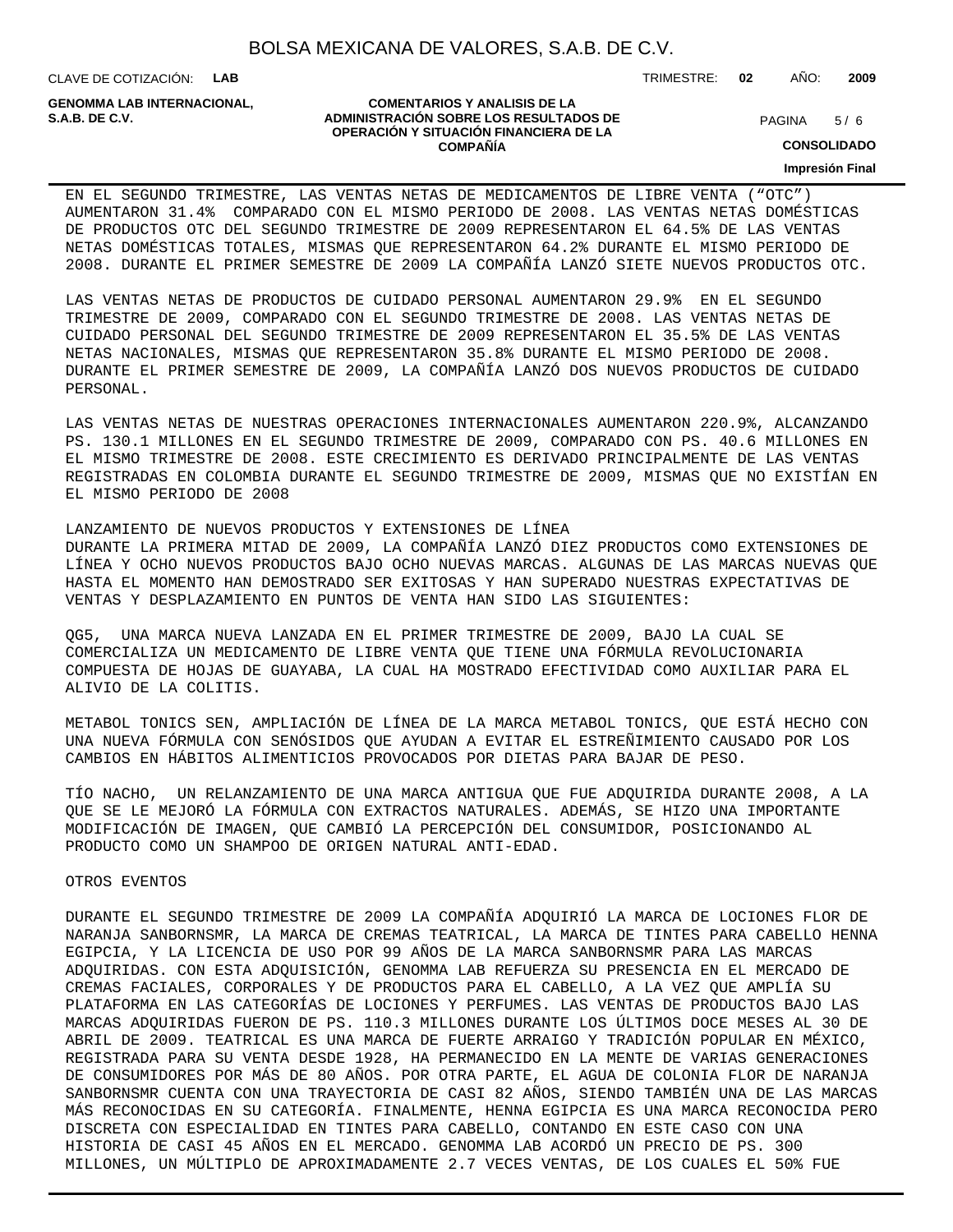CLAVE DE COTIZACIÓN: **LAB**

**GENOMMA LAB INTERNACIONAL,**

### **COMENTARIOS Y ANALISIS DE LA ADMINISTRACIÓN SOBRE LOS RESULTADOS DE S.A.B. DE C.V.** PAGINA / 6 **OPERACIÓN Y SITUACIÓN FINANCIERA DE LA COMPAÑÍA**

 $6/6$ 

**CONSOLIDADO**

**Impresión Final**

PAGADO AL CIERRE DE LA TRANSACCIÓN, Y EL 50% RESTANTE SERÁ PAGADO EN 10 PAGOS ANUALES.

 TAMBIÉN, DURANTE EL SEGUNDO TRIMESTRE DE 2009, LA COMPAÑÍA ADQUIRIÓ LA MARCA DE PRODUCTOS DE CUIDADO PERSONAL PARA HOMBRE JOCKEY CLUB. CON ESTA ADQUISICIÓN, GENOMMA LAB REFUERZA SU PRESENCIA EN LA INDUSTRIA DE CUIDADO PERSONAL ENFOCADO A CABALLEROS. LA MARCA REPORTÓ VENTAS NETAS DE PS. 32.6 MILLONES EN 2008. CON VENTAS REGISTRADAS DESDE 1949, LA GAMA DE PRODUCTOS CON LOS QUE PARTICIPA EN LA INDUSTRIA DE CUIDADO PERSONAL PARA HOMBRE CUENTA CON UN GRAN RECONOCIMIENTO DE MARCA DENTRO DE SU MERCADO. LA ADMINISTRACIÓN DE GENOMMA LAB ESTÁ CONVENCIDA DE QUE LAS SINERGIAS CREADAS AL INTRODUCIR LA MARCA JOCKEY CLUB A SU PLATAFORMA DE NEGOCIO CONSTITUYEN UN ALTO POTENCIAL PARA INCREMENTAR LAS VENTAS EN EL CORTO PLAZO Y FACILITARÁN EL DESARROLLO, REPOSICIONAMIENTO Y COMERCIALIZACIÓN DE LOS MISMOS. GENOMMA LAB PAGÓ LA TRANSACCIÓN CON RECURSOS PROPIOS A UN MÚLTIPLO DE 1.3 VECES VENTAS DE 2008, POR UN TOTAL DE PS. 42.4 MILLONES.

 LA ADMINISTRACIÓN ESPERA REVITALIZAR LAS MARCAS ADQUIRIDAS Y POTENCIAR SU EXPANSIÓN MEDIANTE LA APLICACIÓN DEL MODELO DE NEGOCIOS DE GENOMMA LAB.

TRIMESTRE: **02** AÑO: **2009**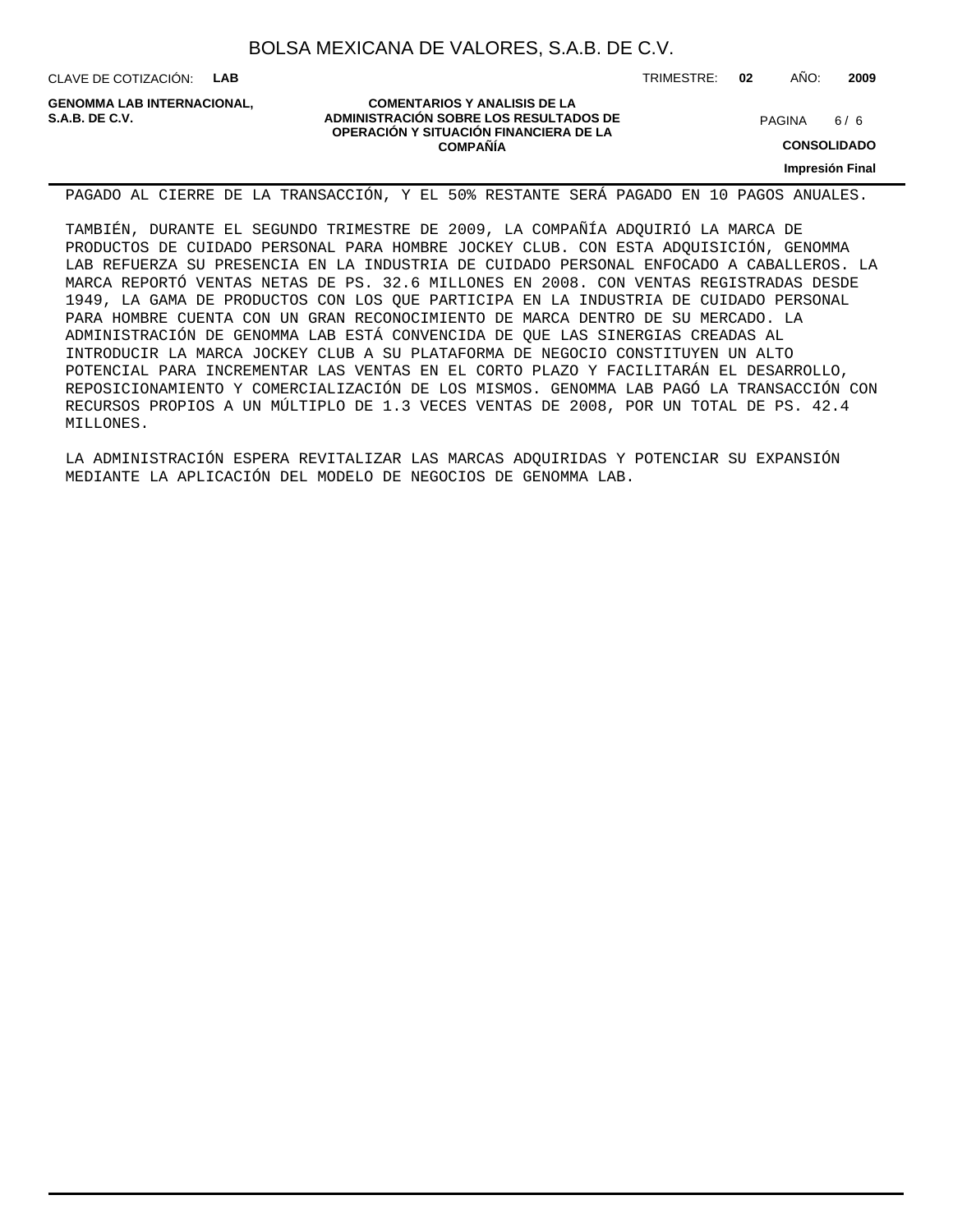**LAB**

CLAVE DE COTIZACIÓN: TRIMESTRE: **02** AÑO: **2009**

**GENOMMA LAB INTERNACIONAL,**

**NOTAS COMPLEMENTARIAS A LA INFORMACIÓN FINANCIERA S.A.B. DE C.V.** PAGINA 1 / 8

**CONSOLIDADO Impresión Final**

GENOMMA LAB INTERNACIONAL, S. A. B. DE C. V. Y SUBSIDIARIAS

NOTAS A LOS ESTADOS FINANCIEROS CONSOLIDADOS POR LOS PERIODOS DE SEIS MESES QUE TERMINARON EL 30 DE JUNIO DE 2009 Y 2008 (EN MILES DE PESOS)

#### 1. ACTIVIDADES Y EVENTOS IMPORTANTES

GENOMMA LAB INTERNACIONAL, S. A. B. DE C. V. Y SUBSIDIARIAS (LA "COMPAÑÍA") SE DEDICAN A LA VENTA DE PRODUCTOS OTC FARMACÉUTICOS QUE NO REQUIEREN PRESCRIPCIÓN MÉDICA (EN ADELANTE PRODUCTOS OTC FARMACÉUTICOS) Y PRODUCTOS DE CUIDADO PERSONAL (EN ADELANTE PC) EN MÉXICO CON UNA CRECIENTE PRESENCIA INTERNACIONAL.

LA COMPAÑÍA DESARROLLA, VENDE Y COMERCIALIZA UNA AMPLIA GAMA DE PRODUCTOS DE PRIMERA CLASE CON 49 MARCAS PROPIAS, OFRECIENDO MÁS DE 120 PRODUCTOS EN VARIAS CATEGORÍAS, ENTRE LOS QUE SE ENCUENTRAN ANTIACNÉ, PROTECCIÓN Y MEJORA SEXUAL, ANTIARRUGAS, POMADAS REMOVEDORAS DE CICATRICES, TRATAMIENTO DE HEMORROIDES, ANTIÁCIDOS, TRATAMIENTO CONTRA VARICES, OSTEOPOROSIS Y TRATAMIENTOS REMOVEDORES DE VERRUGAS. LA COMPAÑÍA ESTÁ ENFOCADA EN INCREMENTAR EL VALOR DE LAS MARCAS DE SUS PRODUCTOS POR MEDIO DE CAMPAÑAS PUBLICITARIAS, PRINCIPALMENTE A TRAVÉS DE CAMPAÑAS TELEVISIVAS. LAS VENTAS DE LAS COMPAÑÍAS EN EL EXTRANJERO REPRESENTAN APROXIMADAMENTE EL 15% Y 7% DE LAS VENTAS NETAS CONSOLIDADAS EN 2009 Y 2008, RESPECTIVAMENTE.

INVERSIÓN EN COMPAÑÍAS SUBSIDIARIAS – EL 31 DE MARZO DE 2009 LA COMPAÑÍA COMPRÓ EL 100% DE LAS ACCIONES DE LA COMPAÑÍA MEXICANA MEDICINAS Y MEDICAMENTOS NACIONALES, S. A. DE C. V., CON LA FINALIDAD DE COMERCIALIZAR NUEVAS LÍNEAS DE MEDICAMENTOS AL AMPARO DE DIFERENTES MARCAS EN CATEGORÍAS COMO ANALGÉSICOS, ANTIGRIPALES, ANTIMICÓTICOS, ANTIINFLAMATORIOS, EXPECTORANTES Y MULTIVITAMÍNICOS, ENTRE OTROS. LA COMPAÑÍA MANTENDRÁ UN ESQUEMA DE MANUFACTURA CON TERCEROS PARA TODAS LAS LÍNEAS DE PRODUCTO QUE SE COMERCIALIZARÁN MANTENIENDO LOS ESTÁNDARES DE CALIDAD QUE LA CARACTERIZAN.

COMPRA DE MARCAS – EL 5 DE JUNIO DE 2009 LA COMPAÑÍA ADQUIRIÓ LAS MARCAS DE JOCKEY CLUB, FLOR DE NARANJA SANBORNS, TEATRICAL Y HENNA EGIPCIA Y LA LICENCIA DE USO POR 99 AÑOS DE LA MARCA SANBORNS PARA LAS MARCAS ADQUIRIDAS.

FONDO DE RECOMPRA - CON LA FINALIDAD DE PROPORCIONAR MAYOR LIQUIDEZ A SUS ACCIONES, A PRINCIPIOS DEL 2009, LA COMPAÑÍA INICIÓ LA OPERACIÓN DE UN FONDO DE RECOMPRA HASTA POR UN MONTO AUTORIZADO DE \$100,000. ASIMISMO, SE FIRMÓ UN CONTRATO DE PRESTACIÓN DE SERVICIOS DE FORMACIÓN DE MERCADO CON IXE CASA DE BOLSA, S. A. DE C. V., DICHO CONTRATO FUE APROBADO EL 19 DE ENERO DE 2009 POR LA BOLSA MEXICANA DE VALORES Y TENDRÁ VIGENCIA POR UN PERIODO MÍNIMO DE 12 MESES A PARTIR DE LA FECHA DE LA FIRMA.

OPERACIÓN DISCONTINUADA – DURANTE 2008, LA COMPAÑÍA DECIDIÓ INICIAR EL PROCESO DE CIERRE DE SU SUBSIDIARIA EN ESPAÑA COMO PARTE DE UNA ESTRATEGIA PARA ENFOCAR SU FUERZA DE VENTAS EN CENTROAMÉRICA Y SUDAMÉRICA. LA TRANSACCIÓN SE RECONOCIÓ COMO UNA OPERACIÓN DISCONTINUADA, DANDO EFECTO RETROACTIVO A LOS ESTADOS FINANCIEROS CONSOLIDADOS PARA FINES DE COMPARABILIDAD.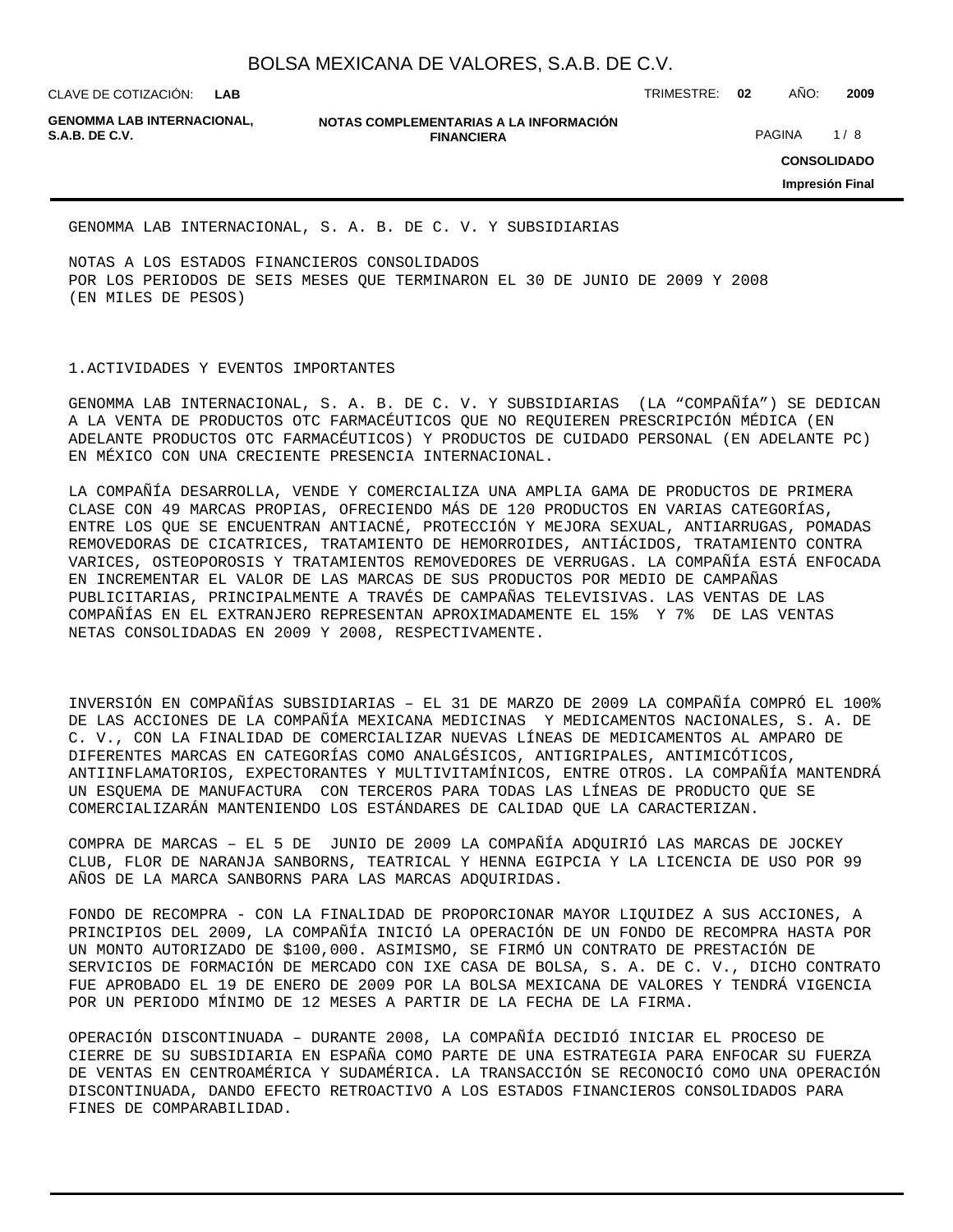**LAB**

CLAVE DE COTIZACIÓN: TRIMESTRE: **02** AÑO: **2009**

**GENOMMA LAB INTERNACIONAL,**

**NOTAS COMPLEMENTARIAS A LA INFORMACIÓN FINANCIERA S.A.B. DE C.V.** PAGINA 2 / 8

**CONSOLIDADO**

**Impresión Final**

2. BASES DE PRESENTACIÓN

A. CONSOLIDACIÓN DE ESTADOS FINANCIEROS - LOS ESTADOS FINANCIEROS CONSOLIDADOS INCLUYEN LOS DE GENOMMA LAB INTERNACIONAL, S. A. B. DE C. V. Y LOS DE SUS SUBSIDIARIAS, CUYA PARTICIPACIÓN ACCIONARIA EN SU CAPITAL SOCIAL SE MUESTRA A CONTINUACIÓN:

COMPAÑÍA PARTICIPACIÓN ACTIVIDAD

GENOMMA LABORATORIES MÉXICO, S. A. DE C. V. (COMPAÑÍA CONSTITUIDA EN MÉXICO) 99% INVESTIGACIÓN Y DESARROLLO DE PRODUCTOS OTC FARMACÉUTICOS Y DE CUIDADO PERSONAL.

TELEVISION PRODUCTS RETAIL, S. A. DE C. V. (COMPAÑÍA CONSTITUIDA EN MÉXICO) 99% PRESTACIÓN DE SERVICIOS PROFESIONALES.

GENOMMA LABORATORIOS MÉDICOS, S. L. (COMPAÑÍA CONSTITUIDA EN ESPAÑA) 85% VENTA DE PRODUCTOS OTC FARMACÉUTICOS Y DE CUIDADO PERSONAL.

GENOMMA LAB PERÚ, S. A. (ANTES INFOVISIÓN PERÚ, S. A. C. (COMPAÑÍA CONSTITUIDA EN PERÚ)) 99% VENTA DE PRODUCTOS OTC FARMACÉUTICOS Y DE CUIDADO PERSONAL.

PRODUCCIONES TELEVISIVAS INFOVISIÓN DE COSTA RICA, S. A. (COMPAÑÍA CONSTITUIDA EN COSTA RICA) 100% VENTA DE PRODUCTOS OTC FARMACÉUTICOS Y DE CUIDADO PERSONAL.

INFOVISIÓN CHILE, S. A. (COMPAÑÍA CONSTITUIDA EN CHILE) 100% VENTA DE PRODUCTOS OTC FARMACÉUTICOS Y DE CUIDADO PERSONAL.

GENOMMA LAB ECUADOR, S. A. (COMPAÑÍA CONSTITUIDA EN ECUADOR) 99.00% VENTA DE PRODUCTOS OTC FARMACÉUTICOS Y DE CUIDADO PERSONAL.

GENOMMA LAB COLOMBIA, LTDA (COMPAÑÍA CONSTITUIDA EN COLOMBIA) 100% VENTA DE PRODUCTOS OTC FARMACÉUTICOS Y DE CUIDADO PERSONAL.

GENOMMA LABORATORIES ARGENTINA, S. A. (COMPAÑÍA CONSTITUIDA EN ARGENTINA) 85% VENTA DE PRODUCTOS OTC FARMACÉUTICOS Y DE CUIDADO PERSONAL.

LOS SALDOS Y OPERACIONES INTERCOMPAÑÍAS IMPORTANTES, HAN SIDO ELIMINADOS EN ESTOS ESTADOS FINANCIEROS CONSOLIDADOS.

B. CONVERSIÓN DE ESTADOS FINANCIEROS DE SUBSIDIARIAS EXTRANJERAS – PARA CONSOLIDAR LOS ESTADOS FINANCIEROS DE SUBSIDIARIAS EXTRANJERAS, ÉSTOS SE MODIFICAN EN LA MONEDA DE REGISTRO PARA PRESENTARSE BAJO NIF MEXICANAS, EXCEPTO POR LA APLICACIÓN DE LA NIF B-10 EFECTOS DE LA INFLACIÓN CUANDO LA ENTIDAD EXTRANJERA OPERA EN UN ENTORNO INFLACIONARIO, YA QUE LAS NORMAS DE ESTA NIF SE APLICAN A LOS ESTADOS FINANCIEROS CONVERTIDOS A MONEDA FUNCIONAL Y DE AHÍ AL PESO MEXICANO.

LAS MONEDAS DE REGISTRO Y FUNCIONAL DE LAS OPERACIONES EXTRANJERAS, SON COMO SIGUE:

COMPAÑÍA MONEDA DE REGISTRO MONEDA FUNCIONAL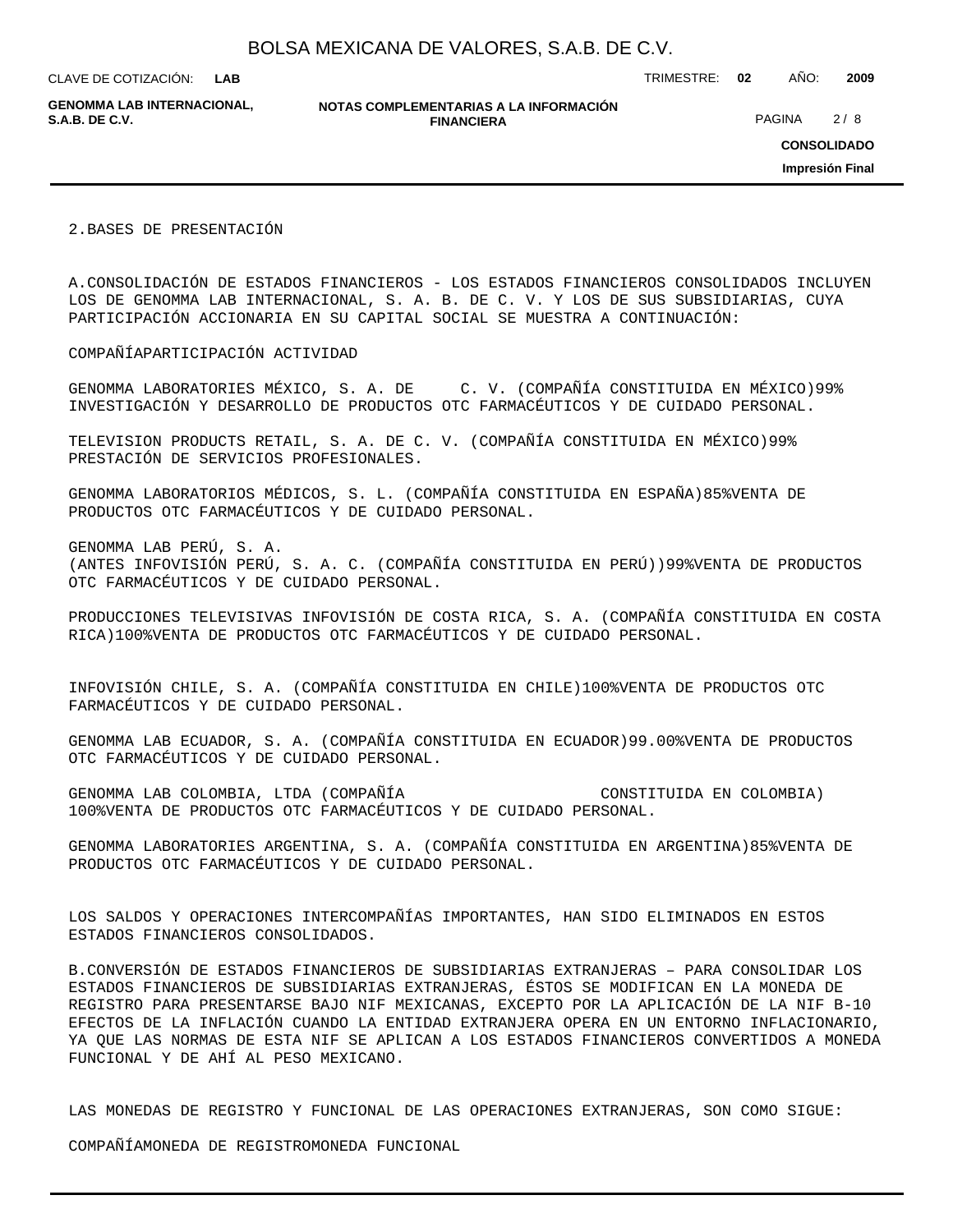**LAB**

**GENOMMA LAB INTERNACIONAL,**

**NOTAS COMPLEMENTARIAS A LA INFORMACIÓN FINANCIERA S.A.B. DE C.V.** PAGINA 3 / 8

CLAVE DE COTIZACIÓN: TRIMESTRE: **02** AÑO: **2009**

**CONSOLIDADO**

**Impresión Final**

GENOMMA LABORATORIES MÉXICO, S. A. DE C. V. PESO MEXICANO PESO MEXICANO

TELEVISION PRODUCTS RETAIL, S. A. DE C. V. PESO MEXICANO PESO MEXICANO GENOMMA LABORATORIOS MÉDICOS, S. L. EURO DÓLAR ESTADOUNIDENSE GENOMMA LAB PERÚ, S. A. SOL DÓLAR ESTADOUNIDENSE

PRODUCCIONES TELEVISIVAS INFOVISIÓN DE COSTA RICA, S. A. DÓLAR ESTADOUNIDENSE DÓLAR ESTADOUNIDENSE

GENOMMA LAB CHILE, S. A. (ANTES INFOVISIÓN CHILE, S. A.) PESO CHILENO

DÓLAR ESTADOUNIDENSE GENOMMA LAB ECUADOR, S. A. DÓLAR ESTADOUNIDENSE

DÓLAR ESTADOUNIDENSE GENOMMA LABORATORIES ARGENTINA, S. A. PESO ARGENTINO DÓLAR ESTADOUNIDENSE GENOMMA LAB COLOMBIA, LTDA. PESO COLOMBIANO DÓLAR ESTADOUNIDENSE

C. CLASIFICACIÓN DE COSTOS Y GASTOS - LOS COSTOS Y GASTOS PRESENTADOS EN EL ESTADO DE RESULTADOS FUERON CLASIFICADOS ATENDIENDO A SU FUNCIÓN DEBIDO A QUE PERMITE CALCULAR EL MARGEN DE UTILIDAD BRUTA, POR LO QUE SE SEPARÓ EL COSTO DE VENTAS DE LOS DEMÁS COSTOS Y GASTOS.

D. UTILIDAD DE OPERACIÓN – LA UTILIDAD DE OPERACIÓN SE OBTIENE DE DISMINUIR A LAS VENTAS NETAS EL COSTO DE VENTAS Y LOS GASTOS DE VENTA, GENERALES Y DE ADMINISTRACIÓN. AÚN CUANDO LA NORMA DE INFORMACIÓN FINANCIERA NIF B-3 NO LO REQUIERE, SE INCLUYE ESTE RENGLÓN EN LOS ESTADOS DE RESULTADOS CONSOLIDADOS QUE SE PRESENTAN YA QUE CONTRIBUYE A UN MEJOR ENTENDIMIENTO DEL DESEMPEÑO ECONÓMICO Y FINANCIERO DE LA COMPAÑÍA.

3. RESUMEN DE LAS PRINCIPALES POLÍTICAS CONTABLES

LOS ESTADOS FINANCIEROS CONSOLIDADOS ADJUNTOS CUMPLEN CON LAS NORMAS DE INFORMACIÓN FINANCIERA ("NIF"). SU PREPARACIÓN REQUIERE QUE LA ADMINISTRACIÓN DE LA COMPAÑÍA EFECTÚE CIERTAS ESTIMACIONES Y UTILICE DETERMINADOS SUPUESTOS PARA VALUAR ALGUNAS DE LAS PARTIDAS DE LOS ESTADOS FINANCIEROS Y PARA EFECTUAR LAS REVELACIONES QUE SE REQUIEREN EN LOS MISMOS. SIN EMBARGO, LOS RESULTADOS REALES PUEDEN DIFERIR DE DICHAS ESTIMACIONES. LA ADMINISTRACIÓN DE LA COMPAÑÍA, APLICANDO EL JUICIO PROFESIONAL, CONSIDERA QUE LAS ESTIMACIONES Y SUPUESTOS UTILIZADOS FUERON LOS ADECUADOS EN LAS CIRCUNSTANCIAS. LAS PRINCIPALES POLÍTICAS CONTABLES SEGUIDAS POR LA COMPAÑÍA SON LAS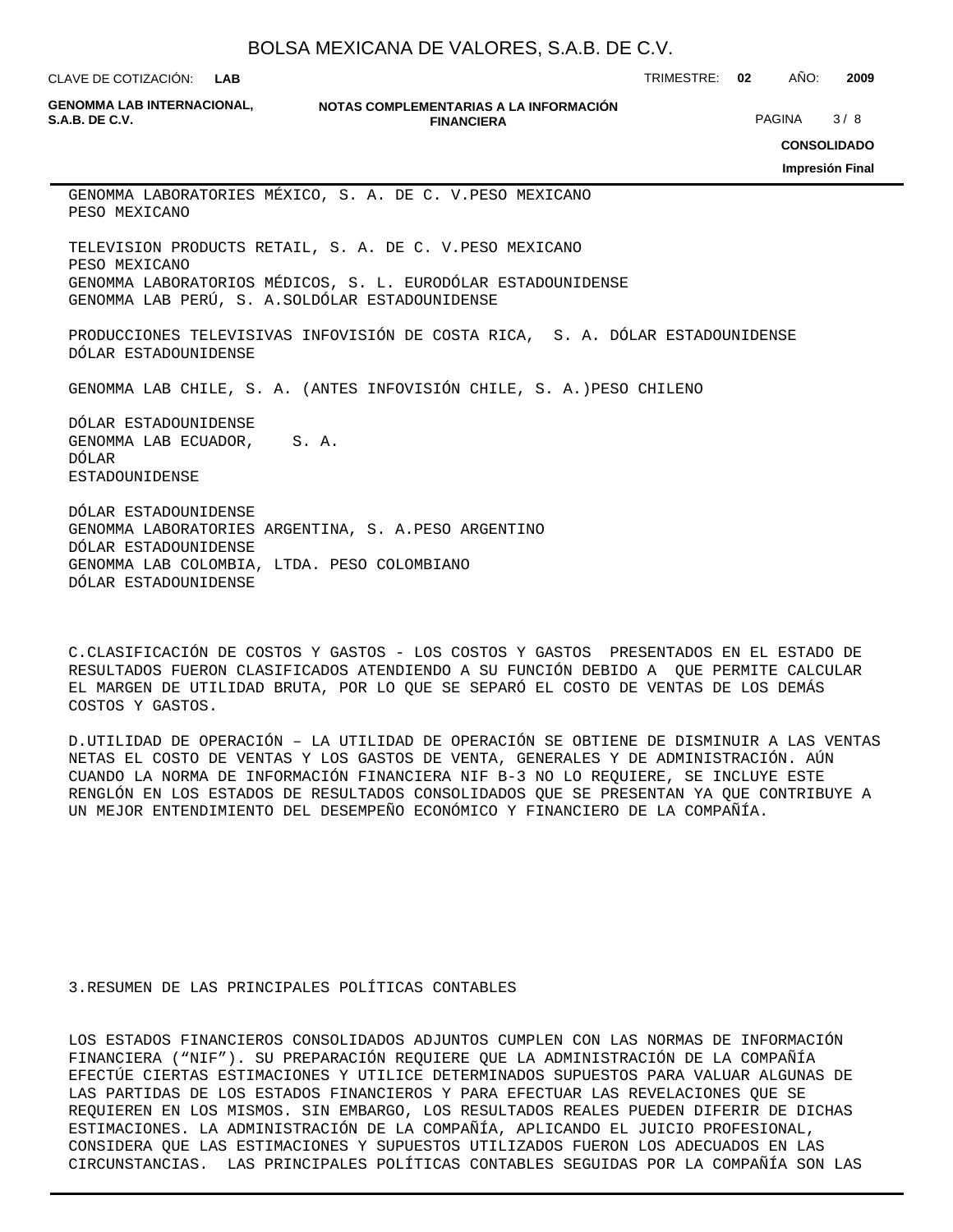CLAVE DE COTIZACIÓN: TRIMESTRE: **02** AÑO: **2009 LAB**

**GENOMMA LAB INTERNACIONAL, S.A.B. DE C.V.** PAGINA 4 / 8

**NOTAS COMPLEMENTARIAS A LA INFORMACIÓN FINANCIERA**

**CONSOLIDADO**

**Impresión Final**

#### SIGUIENTES:

A. EFECTIVO Y EQUIVALENTES DE EFECTIVO - CONSISTEN PRINCIPALMENTE EN DEPÓSITOS BANCARIOS EN CUENTAS DE CHEQUES E INVERSIONES EN VALORES A CORTO PLAZO, DE GRAN LIQUIDEZ, FÁCILMENTE CONVERTIBLES EN EFECTIVO Y SUJETOS A RIESGOS POCO SIGNIFICATIVOS DE CAMBIOS EN VALOR. EL EFECTIVO SE PRESENTA A VALOR NOMINAL Y LOS EQUIVALENTES SE VALÚAN A SU VALOR RAZONABLE; LAS FLUCTUACIONES EN SU VALOR SE RECONOCEN EN EL RESULTADO INTEGRAL DE FINANCIAMIENTO (RIF) DEL PERIODO. LOS EQUIVALENTES DE EFECTIVO ESTÁN REPRESENTADOS PRINCIPALMENTE POR INVERSIONES EN MESAS DE DINERO. AL 30 DE JUNIO DE 2009, LA COMPAÑÍA TIENE FONDOS RESTRINGIDOS DESIGNADOS PARA LA RECOMPRA DE ACCIONES PROPIAS DE LA COMPAÑÍA, LOS CUALES SE ENCUENTRAN INVERTIDOS EN MESAS DE DINERO A CORTO PLAZO EN PAPEL GUBERNAMENTAL.

B. INVERSIONES EN VALORES - DESDE SU ADQUISICIÓN LAS INVERSIONES EN VALORES, TANTO DE DEUDA COMO CAPITAL, SE CLASIFICAN DE ACUERDO A LA INTENCIÓN DE LA COMPAÑÍA EN ALGUNA DE LAS SIGUIENTES CATEGORÍAS: (1) CON FINES DE NEGOCIACIÓN, CUANDO SON INSTRUMENTOS DE DEUDA O CAPITAL, Y LA COMPAÑÍA TIENE EL PROPÓSITO DE NEGOCIARLOS A CORTO PLAZO Y ANTES DE SU VENCIMIENTO; ESTAS INVERSIONES SE VALÚAN A VALOR RAZONABLE Y SE RECONOCEN LAS FLUCTUACIONES EN VALUACIÓN EN LOS RESULTADOS DEL PERIODO; (2) CONSERVADAS A VENCIMIENTO, CUANDO LA COMPAÑÍA TIENE LA INTENCIÓN Y LA CAPACIDAD FINANCIERA DE MANTENERLAS DURANTE TODA SU VIGENCIA; SE RECONOCEN Y CONSERVAN AL COSTO AMORTIZADO; Y (3) DISPONIBLES PARA LA VENTA, LAS QUE NO SON CLASIFICADAS EN ALGUNAS DE LAS CATEGORÍAS ANTERIORES; TAMBIÉN SE VALÚAN A VALOR RAZONABLE Y LAS GANANCIAS Y PÉRDIDAS POR REALIZAR QUE SE DERIVAN DE SU VALUACIÓN, NETAS DEL IMPUESTO SOBRE LA RENTA, SE REGISTRAN EN LA UTILIDAD INTEGRAL DENTRO DEL CAPITAL CONTABLE, Y SE APLICAN A LOS RESULTADOS AL MOMENTO DE SU VENTA. EL VALOR RAZONABLE SE DETERMINA CON PRECIOS DE MERCADOS RECONOCIDOS Y CUANDO LOS INSTRUMENTOS NO COTIZAN EN UN MERCADO, SE DETERMINA CON MODELOS TÉCNICOS DE VALUACIÓN RECONOCIDOS EN EL ÁMBITO FINANCIERO.

LAS INVERSIONES EN VALORES CLASIFICADAS COMO CONSERVADAS A VENCIMIENTO Y DISPONIBLES PARA LA VENTA ESTÁN SUJETAS A PRUEBAS DE DETERIORO Y ANTE LA EVIDENCIA DE QUE NO SERÁN RECUPERADOS EN SU TOTALIDAD, EL DETERIORO ESPERADO SE RECONOCE EN RESULTADOS.

E. FONDO RESTRINGIDO- CONSISTE EN LA CREACIÓN DE UN FIDEICOMISO PARA LA COMPRA DE ACCIONES Y SU USO ESTÁ RESTRINGIDO SOLAMENTE PARA ESTE PROPÓSITO.

F. INVENTARIOS Y COSTO DE VENTAS - LOS INVENTARIOS SE VALÚAN AL COSTO PROMEDIO DE ADQUISICIÓN, SIN EXCEDER SU VALOR DE REALIZACIÓN. EL COSTO DE VENTAS, EL CUAL PRINCIPALMENTE SE INTEGRA POR EL COSTO DE PRODUCTOS COMPRADOS A TERCERAS PARTES, MATERIAS PRIMAS Y DE EMPAQUE, SE DETERMINA UTILIZANDO EL COSTO PROMEDIO A LA FECHA DE LA VENTA.

G. EQUIPO - SE REGISTRAN AL COSTO DE ADQUISICIÓN. LOS SALDOS QUE PROVIENEN DE ADQUISICIONES REALIZADAS HASTA EL 31 DE DICIEMBRE DE 2007 SE ACTUALIZARON APLICANDO FACTORES DERIVADOS DEL INPC HASTA ESA FECHA. LA DEPRECIACIÓN SE CALCULA CONFORME AL MÉTODO DE LÍNEA RECTA CON BASE EN LAS TASAS DE DEPRECIACIÓN SIGUIENTES:

 PORCENTAJE ANUAL

MEJORAS A LOCALES ARRENDADOS 20% EQUIPO DE LABORATORIO Y MOLDES 35% EQUIPO DE TRANSPORTE 25% EQUIPO DE CÓMPUTO 30% EQUIPO DE PRODUCCIÓN Y GRABACIÓN 30% MOBILIARIO Y EQUIPO DE OFICINA Y VENTA 10%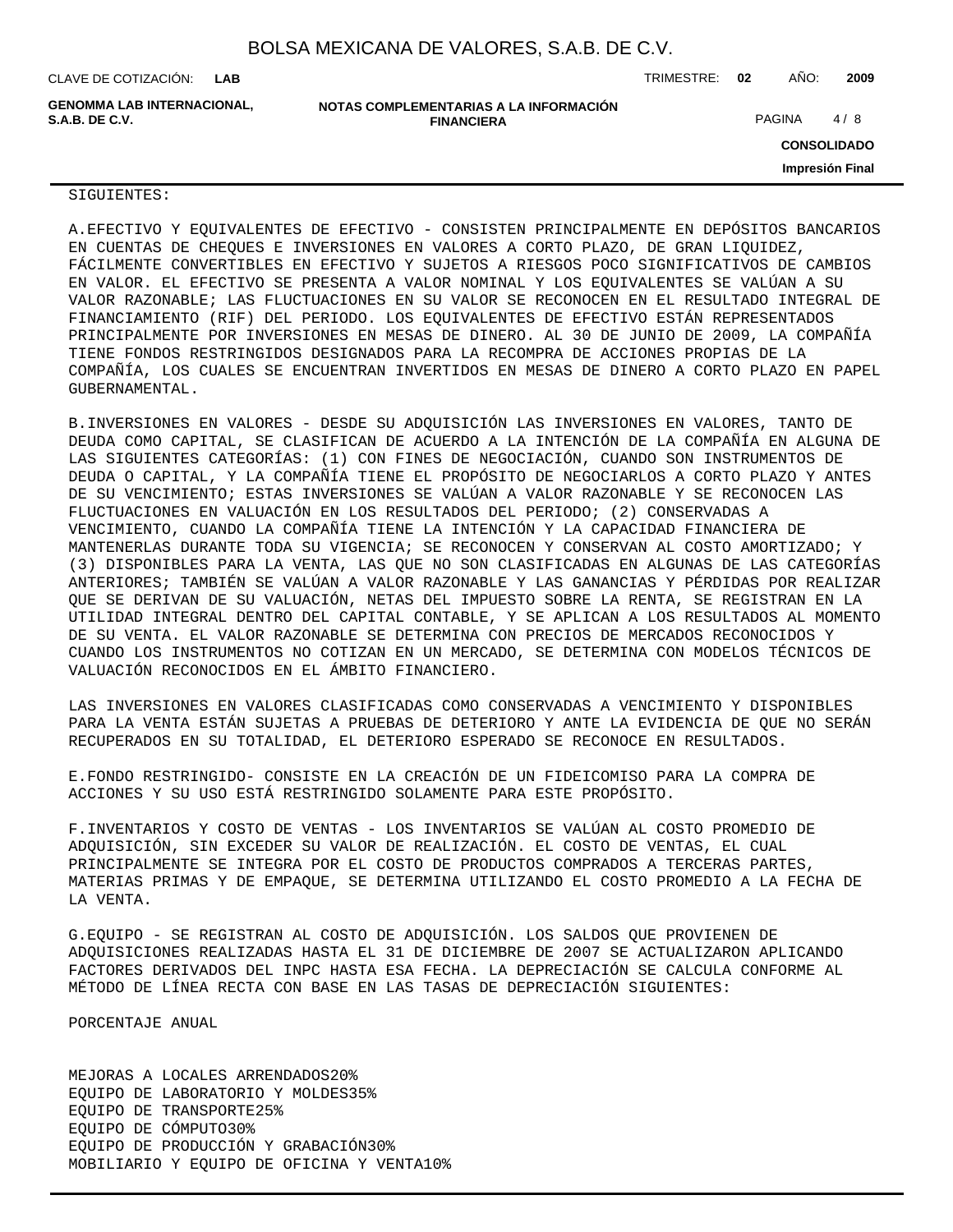| BOLSA MEXICANA DE VALORES, S.A.B. DE C.V. |  |  |
|-------------------------------------------|--|--|
|-------------------------------------------|--|--|

**LAB**

CLAVE DE COTIZACIÓN: TRIMESTRE: **02** AÑO: **2009**

**GENOMMA LAB INTERNACIONAL,**

**NOTAS COMPLEMENTARIAS A LA INFORMACIÓN FINANCIERA S.A.B. DE C.V.** PAGINA 5 / 8

**CONSOLIDADO**

**Impresión Final**

H. DETERIORO DE ACTIVOS DE LARGA DURACIÓN EN USO - LA COMPAÑÍA REVISA EL VALOR EN LIBROS DE LOS ACTIVOS DE LARGA DURACIÓN EN USO, ANTE LA PRESENCIA DE ALGÚN INDICIO DE DETERIORO QUE PUDIERA INDICAR QUE EL VALOR EN LIBROS PUDIERA NO SER RECUPERABLE, CONSIDERANDO EL MAYOR ENTRE EL VALOR PRESENTE DE LOS FLUJOS NETOS DE EFECTIVO FUTUROS O EL PRECIO NETO DE VENTA EN EL CASO DE SU EVENTUAL DISPOSICIÓN. EL DETERIORO SE REGISTRA SI EL VALOR EN LIBROS EXCEDE AL MAYOR DE LOS VALORES ANTES MENCIONADOS. LOS INDICIOS DE DETERIORO QUE SE CONSIDERAN PARA ESTOS EFECTOS, SON ENTRE OTROS, LAS PÉRDIDAS DE OPERACIÓN O FLUJOS DE EFECTIVO NEGATIVOS EN EL PERIODO SI ES QUE ESTÁN COMBINADOS CON UN HISTORIAL O PROYECCIÓN DE PÉRDIDAS, DEPRECIACIONES Y AMORTIZACIONES CARGADAS A RESULTADOS QUE EN TÉRMINOS PORCENTUALES, EN RELACIÓN CON LOS INGRESOS, SEAN SUBSTANCIALMENTE SUPERIORES A LAS DE EJERCICIOS ANTERIORES, EFECTOS DE OBSOLESCENCIA, REDUCCIÓN EN LA DEMANDA DE LOS PRODUCTOS QUE SE FABRICAN O LOS SERVICIOS QUE SE PRESTAN, COMPETENCIA Y OTROS FACTORES ECONÓMICOS Y LEGALES. AL 30 DE JUNIO DE 2009 Y 2008 NO FUE NECESARIO REGISTRAR NINGÚN AJUSTE POR DETERIORO.

I. BENEFICIOS DIRECTOS A LOS EMPLEADOS - SE VALÚAN EN PROPORCIÓN A LOS SERVICIOS PRESTADOS, CONSIDERANDO LOS SUELDOS ACTUALES Y SE RECONOCE EL PASIVO CONFORME SE DEVENGAN. INCLUYE PRINCIPALMENTE PTU POR PAGAR, AUSENCIAS COMPENSADAS, COMO VACACIONES Y PRIMA VACACIONAL, E INCENTIVOS.

J. BENEFICIOS A LOS EMPLEADOS POR TERMINACIÓN, AL RETIRO Y OTRAS - EL PASIVO POR PRIMAS DE ANTIGÜEDAD, BENEFICIOS AL RETIRO E INDEMNIZACIONES POR TERMINACIÓN DE LA RELACIÓN LABORAL SE REGISTRA CONFORME SE DEVENGA, EL CUAL SE CALCULA POR ACTUARIOS INDEPENDIENTES CON BASE EN EL MÉTODO DE CRÉDITO UNITARIO PROYECTADO UTILIZANDO TASAS DE INTERÉS NOMINALES EN 2009 Y TASAS DE INTERÉS REALES EN 2008. POR LO TANTO, SE ESTÁ RECONOCIENDO EL PASIVO QUE A VALOR PRESENTE, SE ESTIMA CUBRIRÁ LA OBLIGACIÓN POR ESTOS BENEFICIOS A LA FECHA ESTIMADA DE RETIRO DEL CONJUNTO DE EMPLEADOS QUE LABORA EN LA COMPAÑÍA.

K. OTROS ACTIVOS - ESTOS ACTIVOS REPRESENTAN EROGACIONES CUYOS BENEFICIOS SERÁN RECIBIDOS EN EL FUTURO. LA COMPAÑÍA CLASIFICA SUS ACTIVOS INTANGIBLES EN ACTIVOS CON VIDA ÚTIL INDEFINIDA Y ACTIVOS CON VIDA ÚTIL DEFINIDA, DE ACUERDO CON EL PERIODO EN EL CUAL LA COMPAÑÍA ESPERA RECIBIR LOS BENEFICIOS.

ACTIVOS DE VIDA ÚTIL INDEFINIDA: CORRESPONDEN A MARCAS, POR LAS QUE LA COMPAÑÍA ESPERA GENERAR INGRESOS DE MANERA INDEFINIDA, POR LO QUE NO SE AMORTIZAN, PERO SU VALOR SE SUJETA A PRUEBAS DE DETERIORO, USANDO LA METODOLOGÍA DESCRITA ANTERIORMENTE EN EL INCISO H.

ACTIVOS DE VIDA ÚTIL DEFINIDA: CORRESPONDEN A DEPÓSITOS EN GARANTÍA PAGADOS POR RENTA DE INMUEBLES, QUE SE REGISTRAN AL VALOR DEL EFECTIVO DADO EN GARANTÍA Y QUE SE ESTIMA RECUPERAR AL FINAL DEL CONTRATO DE ARRENDAMIENTO.

L. PROVISIONES - SE RECONOCEN CUANDO SE TIENE UNA OBLIGACIÓN PRESENTE COMO RESULTADO DE UN EVENTO PASADO, QUE PROBABLEMENTE RESULTE EN LA SALIDA DE RECURSOS ECONÓMICOS Y QUE PUEDA SER ESTIMADA RAZONABLEMENTE.

M. PARTICIPACIÓN DE LOS TRABAJADORES EN LAS UTILIDADES - LA PTU SE REGISTRA EN LOS RESULTADOS DEL AÑO EN QUE SE CAUSA Y SE PRESENTA EN EL RUBRO DE OTROS INGRESOS Y GASTOS EN EL ESTADO DE RESULTADOS CONSOLIDADO ADJUNTO. SE RECONOCE LA PTU DIFERIDA PROVENIENTE DE LAS DIFERENCIAS TEMPORALES ENTRE EL RESULTADO CONTABLE Y LA RENTA GRAVABLE, SÓLO CUANDO SE PUEDA PRESUMIR RAZONABLEMENTE QUE VAN A PROVOCAR UN PASIVO O BENEFICIO, Y NO EXISTA ALGÚN INDICIO DE QUE VAYA A CAMBIAR ESA SITUACIÓN, DE TAL MANERA QUE LOS PASIVOS O LOS BENEFICIOS NO SE MATERIALICEN.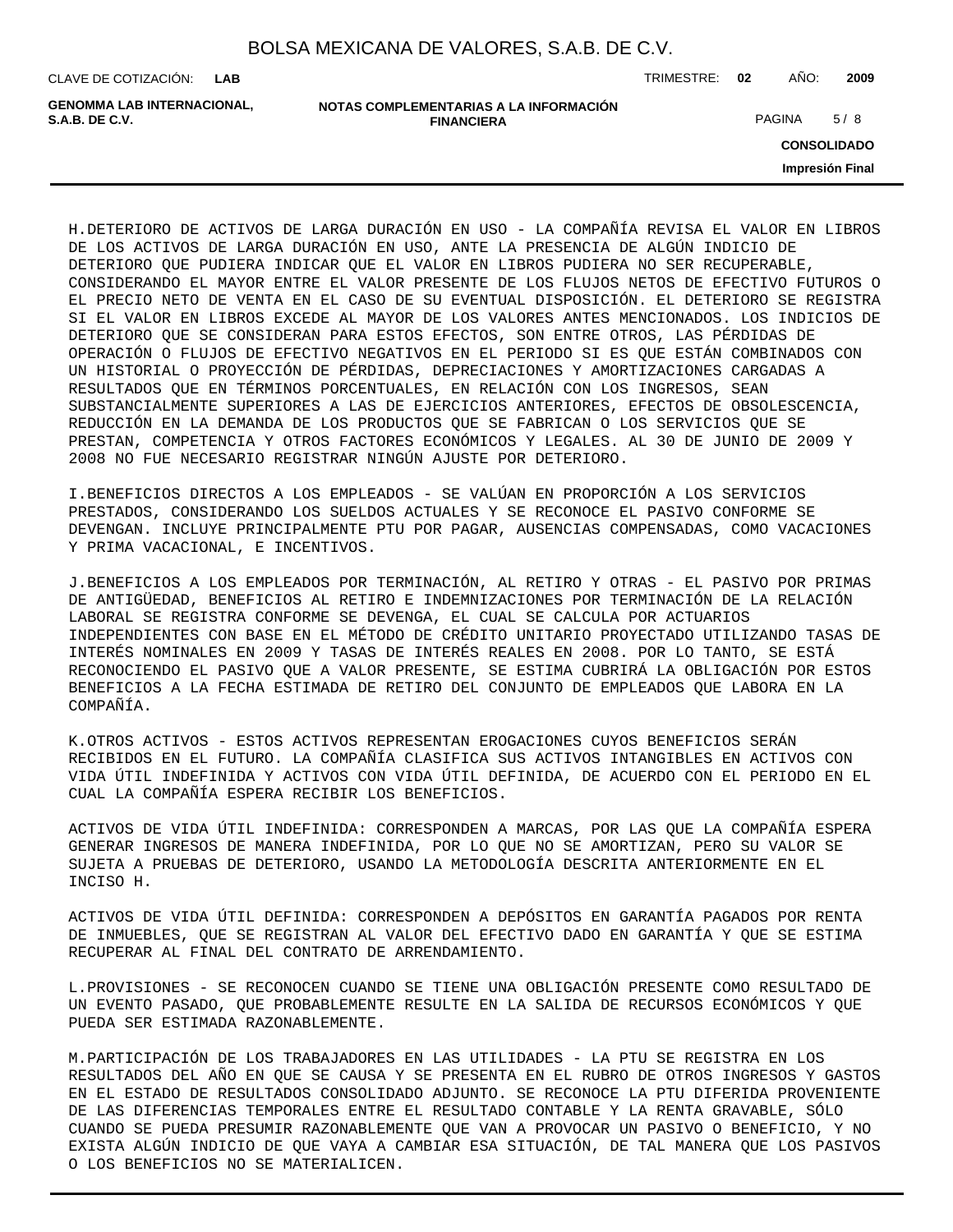**LAB**

CLAVE DE COTIZACIÓN: TRIMESTRE: **02** AÑO: **2009**

| GENOMMA LAB INTERNACIONAL. | NOTAS COMPLEMENTARIAS A LA INFORMACIÓN |               |     |
|----------------------------|----------------------------------------|---------------|-----|
| S.A.B. DE C.V.             | <b>FINANCIERA</b>                      | <b>PAGINA</b> | 6/8 |

**CONSOLIDADO**

**Impresión Final**

N. IMPUESTOS A LA UTILIDAD - EL IMPUESTO SOBRE LA RENTA (ISR) Y EL IMPUESTO EMPRESARIAL A TASA ÚNICA (IETU) SE REGISTRAN EN LOS RESULTADOS DEL AÑO EN QUE SE CAUSAN. PARA RECONOCER EL IMPUESTO DIFERIDO SE DETERMINA SI, CON BASE EN PROYECCIONES FINANCIERAS, LA COMPAÑÍA CAUSARÁ ISR O IETU Y RECONOCE EL IMPUESTO DIFERIDO QUE CORRESPONDA AL IMPUESTO QUE ESENCIALMENTE PAGARÁ. EL DIFERIDO SE RECONOCE APLICANDO LA TASA CORRESPONDIENTE A LAS DIFERENCIAS TEMPORALES QUE RESULTAN DE LA COMPARACIÓN DE LOS VALORES CONTABLES Y FISCALES DE LOS ACTIVOS Y PASIVOS, Y EN SU CASO, SE INCLUYEN LOS BENEFICIOS DE LAS PÉRDIDAS FISCALES POR AMORTIZAR Y DE ALGUNOS CRÉDITOS FISCALES. EL IMPUESTO DIFERIDO ACTIVO SE REGISTRA SÓLO CUANDO EXISTE ALTA PROBABILIDAD DE QUE PUEDA RECUPERARSE.

LAS PROVISIONES DEL ISR DE LAS SUBSIDIARIAS EN EL EXTRANJERO SE DETERMINAN CON BASE EN LA UTILIDAD GRAVABLE DE CADA COMPAÑÍA EN LO INDIVIDUAL.

M. OPERACIONES EN MONEDA EXTRANJERA - LAS OPERACIONES EN MONEDA EXTRANJERA SE REGISTRAN AL TIPO DE CAMBIO VIGENTE A LA FECHA DE SU CELEBRACIÓN. LOS ACTIVOS Y PASIVOS MONETARIOS EN MONEDA EXTRANJERA SE VALÚAN EN MONEDA NACIONAL AL TIPO DE CAMBIO VIGENTE A LA FECHA DE LOS ESTADOS FINANCIEROS. LAS FLUCTUACIONES CAMBIARIAS SE REGISTRAN EN LOS RESULTADOS.

N. RECONOCIMIENTO DE INGRESOS - LOS INGRESOS SE RECONOCEN EN EL PERIODO EN EL QUE SE TRANSFIEREN LOS RIESGOS Y BENEFICIOS DE LOS INVENTARIOS A LOS CLIENTES, LO CUAL GENERALMENTE OCURRE CUANDO SE ENTREGAN DICHOS INVENTARIOS Y EL CLIENTE ASUME LA RESPONSABILIDAD SOBRE LOS MISMOS.

O. UTILIDAD POR ACCIÓN - LA UTILIDAD BÁSICA POR ACCIÓN ORDINARIA SE CALCULA DIVIDIENDO LA UTILIDAD NETA MAYORITARIA ENTRE EL PROMEDIO PONDERADO DE ACCIONES ORDINARIAS EN CIRCULACIÓN DURANTE EL EJERCICIO.

P. RECLASIFICACIONES - LOS ESTADOS FINANCIEROS POR EL PERIODO DE SEIS MESES QUE TERMINÓ EL 30 DE JUNIO DE 2008 HAN SIDO RECLASIFICADOS EN CIERTOS RUBROS PARA CONFORMAR SU PRESENTACIÓN CON LA UTILIZADA EN 2009.

4. CAPITAL CONTABLE

A. EL CAPITAL APORTADO A VALOR NOMINAL AL 30 DE JUNIO DE 2009 Y 2008, SE INTEGRA COMO SIGUE: 2009 2008 NÚMERO DE ACCIONES IMPORTE NÚMERO DE ACCIONES IMPORTE CAPITAL FIJO:

SERIE B 624,000 \$150 624,000 \$150

CAPITAL VARIABLE: SERIE B 528,616,713 1,785,755 521,712,696 1,703,111

TOTAL 529,240,713 \$1,785,905 522,336,696 \$1,703,261

EL CAPITAL SOCIAL ESTÁ INTEGRADO POR ACCIONES COMUNES NOMINATIVAS SIN VALOR NOMINAL.

B. LAS UTILIDADES RETENIDAS INCLUYEN LA RESERVA LEGAL. DE ACUERDO CON LA LEY GENERAL DE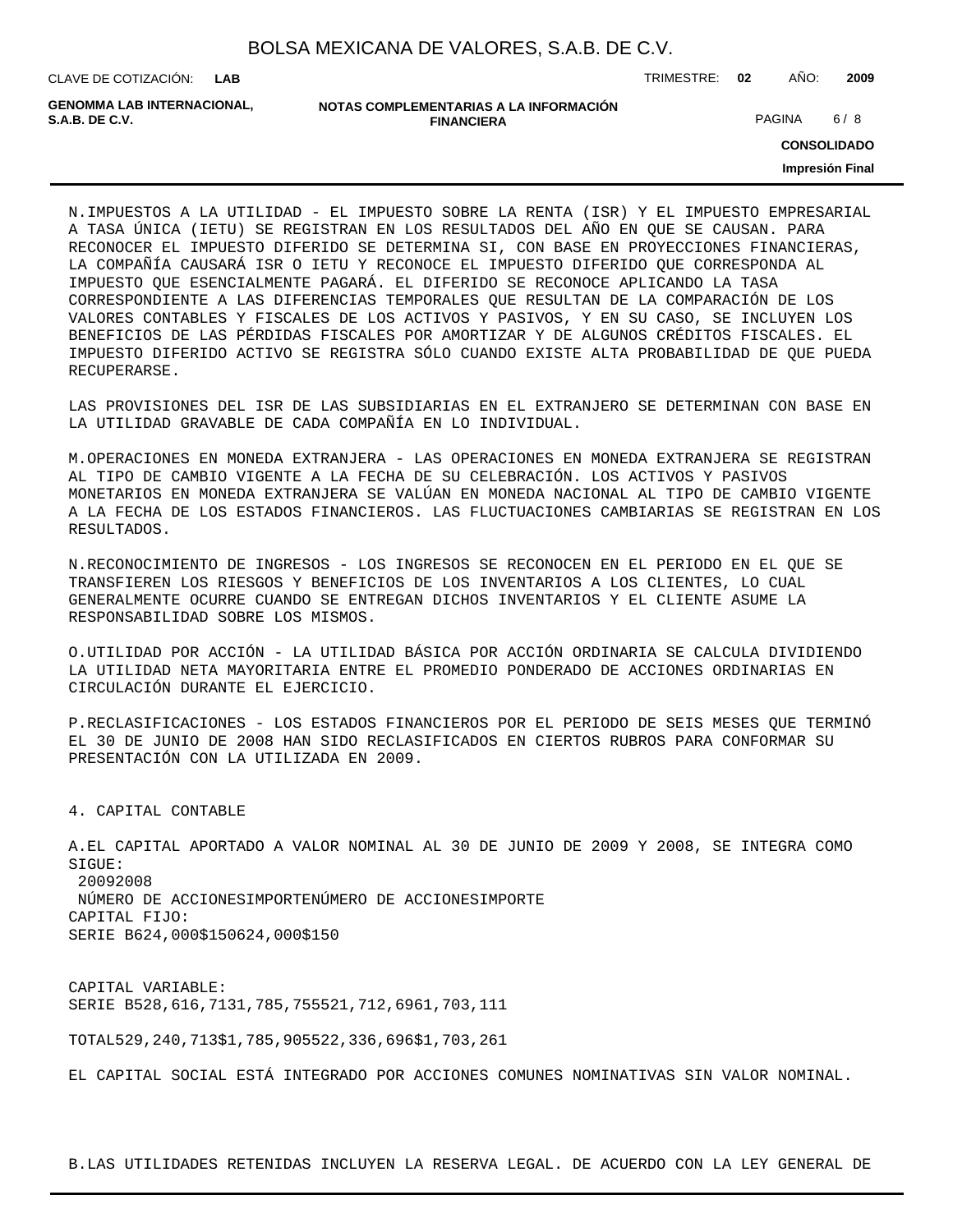CLAVE DE COTIZACIÓN: TRIMESTRE: **02** AÑO: **2009 LAB**

**GENOMMA LAB INTERNACIONAL,**

#### **NOTAS COMPLEMENTARIAS A LA INFORMACIÓN FINANCIERA S.A.B. DE C.V.** PAGINA 7 / 8

**CONSOLIDADO**

#### **Impresión Final**

SOCIEDADES MERCANTILES, DE LAS UTILIDADES NETAS DEL EJERCICIO DEBE SEPARARSE UN 5% COMO MÍNIMO PARA FORMAR LA RESERVA LEGAL, HASTA QUE SU IMPORTE ASCIENDA AL 20% DEL CAPITAL SOCIAL A VALOR NOMINAL. LA RESERVA LEGAL PUEDE CAPITALIZARSE, PERO NO DEBE REPARTIRSE A MENOS QUE SE DISUELVA LA SOCIEDAD, Y DEBE SER RECONSTITUIDA CUANDO DISMINUYA POR CUALQUIER MOTIVO.

C. LA DISTRIBUCIÓN DEL CAPITAL CONTABLE, EXCEPTO POR LOS IMPORTES ACTUALIZADOS DEL CAPITAL SOCIAL APORTADO Y DE LAS UTILIDADES RETENIDAS FISCALES, CAUSARÁ EL IMPUESTO SOBRE LA RENTA A CARGO DE LA COMPAÑÍA A LA TASA VIGENTE AL MOMENTO DE LA DISTRIBUCIÓN. EL IMPUESTO QUE SE PAGUE POR DICHA DISTRIBUCIÓN, SE PODRÁ ACREDITAR CONTRA EL IMPUESTO SOBRE LA RENTA DEL EJERCICIO EN EL QUE SE PAGUE EL IMPUESTO SOBRE DIVIDENDOS Y EN LOS DOS EJERCICIOS INMEDIATOS SIGUIENTES, CONTRA EL IMPUESTO DEL EJERCICIO Y LOS PAGOS PROVISIONALES DE LOS MISMOS.

#### 5. IMPUESTOS A LA UTILIDAD

LA COMPAÑÍA EN MÉXICO ESTÁ SUJETA EN 2009 Y 2008 AL ISR Y AL IETU.

EL ISR SE CALCULA CONSIDERANDO COMO GRAVABLES O DEDUCIBLES CIERTOS EFECTOS DE LA INFLACIÓN. LA TASA ES EL 28%.

EL IETU GRAVA LAS ENAJENACIONES DE BIENES, LAS PRESTACIONES DE SERVICIOS INDEPENDIENTES Y EL OTORGAMIENTO DEL USO O GOCE TEMPORAL DE BIENES, EN LOS TÉRMINOS DEFINIDOS EN DICHA LEY, MENOS CIERTAS DEDUCCIONES AUTORIZADAS. EL IMPUESTO POR PAGAR SE CALCULA RESTANDO AL IMPUESTO DETERMINADO CIERTOS CRÉDITOS FISCALES. TANTO LOS INGRESOS COMO LAS DEDUCCIONES Y CIERTOS CRÉDITOS FISCALES SE DETERMINAN CON BASE EN FLUJOS DE EFECTIVO QUE SE GENERARON A PARTIR DEL 1 DE ENERO DE 2008. LA TASA ES DEL 16.5% PARA 2008, 17.0% PARA 2009 Y 17.5% A PARTIR DE 2010. ASIMISMO, AL ENTRAR EN VIGOR ESTA LEY SE ABROGÓ LA LEY DEL IMPAC.

CON BASE EN PROYECCIONES FINANCIERAS, DE ACUERDO CON LO QUE SE MENCIONA EN LA INIF 8, EFECTOS DEL IMPUESTO EMPRESARIAL A TASA ÚNICA, LA COMPAÑÍA IDENTIFICÓ QUE ESENCIALMENTE PAGARÁ ISR, POR LO TANTO, RECONOCE ÚNICAMENTE ISR DIFERIDO.

LAS TASAS DE ISR EN ESPAÑA Y EN LOS PAÍSES DE CENTRO Y SUDAMÉRICA EN DONDE LA COMPAÑÍA OPERA VAN DE UN RANGO ENTRE EL 15% AL 38%. ADICIONALMENTE, LOS PERIODOS EN LOS QUE PUEDEN SER APLICADAS LAS PÉRDIDAS FISCALES EN DICHOS PAÍSES VAN DE TRES A OCHO AÑOS.

LAS OPERACIONES EN COLOMBIA Y ARGENTINA ESTÁN SUJETAS AL IMPUESTO AL ACTIVO.

EN COLOMBIA EL IMPUESTO AL ACTIVO RESULTA DE APLICAR LA TASA DEL 6% AL NETO DE LOS ACTIVOS FISCALES AL INICIO DEL AÑO. EL IMPUESTO AL ACTIVO ÚNICAMENTE ES PAGADO CUANDO EXCEDE EL ISR DEL EJERCICIO. SI EL PAGO DEL IMPUESTO AL ACTIVO FUE EFECTUADO DESPUÉS DEL EJERCICIO 2002, EL MONTO PAGADO PUEDE SER ACREDITADO EN LOS PRÓXIMOS CINCO AÑOS.

EN ARGENTINA EXISTE UN IMPUESTO A LAS GANANCIAS MÍNIMAS PRESUNTAS ("IGMP") QUE RESULTA DE APLICAR LA TASA DEL 1% SOBRE CIERTOS ACTIVOS PRODUCTIVOS, Y SE PAGA ÚNICAMENTE POR EL MONTO EN QUE EXCEDA AL ISR DEL EJERCICIO. SI EN ALGÚN AÑO SE EFECTUARA UN PAGO, ESTE IMPUESTO ES ACREDITADO CONTRA EL EXCESO DEL IMPUESTO SOBRE LA RENTA SOBRE EL IGMP EN LOS PRÓXIMOS DIEZ AÑOS.

A. LOS IMPUESTOS A LA UTILIDAD SE INTEGRAN COMO SIGUE: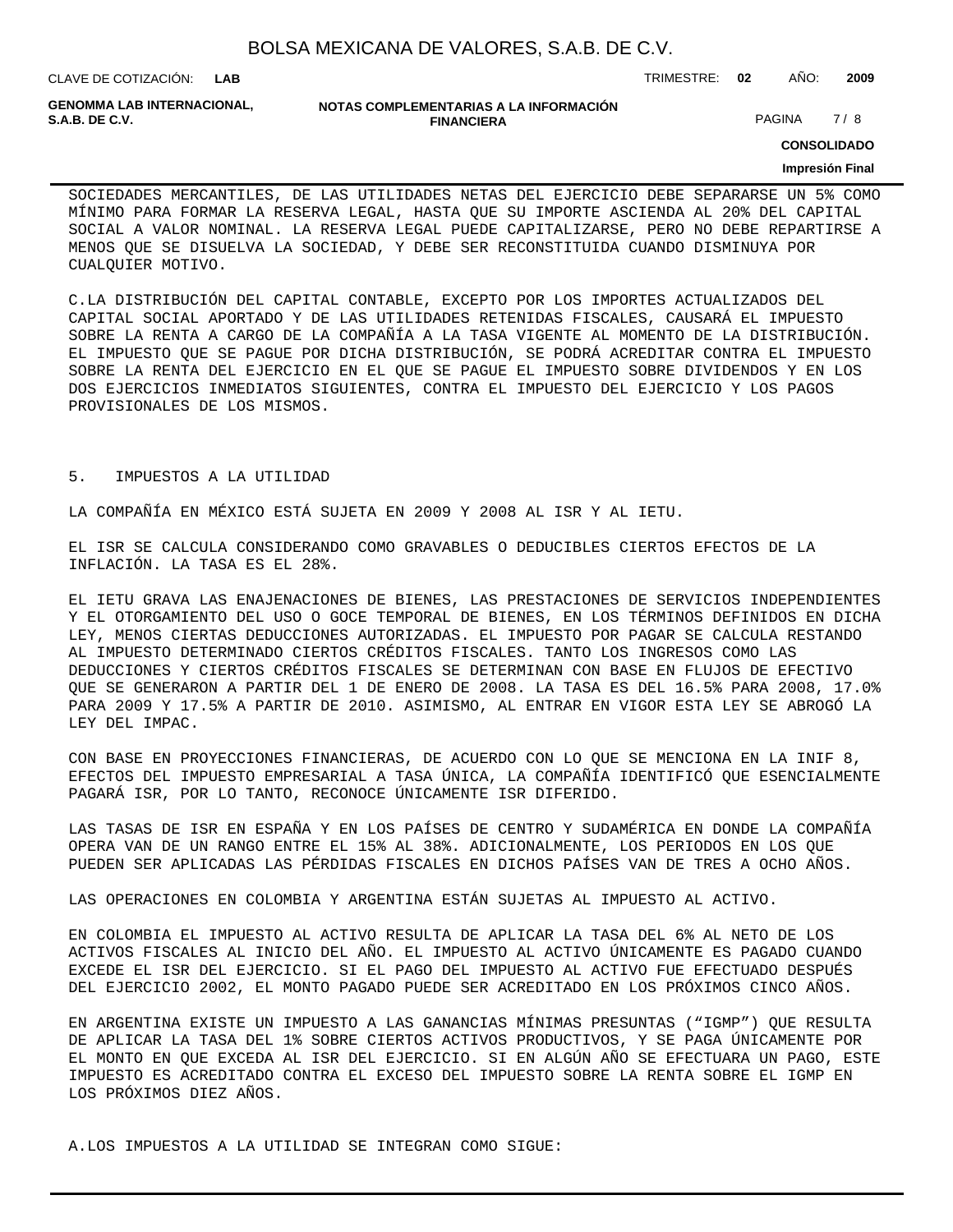**LAB**

**GENOMMA LAB INTERNACIONAL,**

**NOTAS COMPLEMENTARIAS A LA INFORMACIÓN FINANCIERA S.A.B. DE C.V.** PAGINA 8 / 8

CLAVE DE COTIZACIÓN: TRIMESTRE: **02** AÑO: **2009**

**CONSOLIDADO**

**Impresión Final**

 2009 2008 ISR: CAUSADO \$ 144,096 \$ 108,935 DIFERIDO (32,902) (34,602)

 $$111,194$   $$74,333$ 

6. HECHOS POSTERIORES

EL 17 DE JULIO DE 2009 LA COMPAÑÍA DECIDIÓ TERMINAR DE MANERA ANTICIPADA EL CONTRATO DE SERVICIOS DE FORMADOR DE MERCADOS QUE TENÍA CELEBRADO CON IXE CASA DE BOLSA, S.A. DE C.V. ASIMISMO, SE FIRMÓ UN CONTRATO CON UBS CASA DE BOLSA, S.A. DE C.V., EL CUAL SURTIRÁ EFECTO A PARTIR DE QUE LA BOLSA MEXICANA DE VALORES EMITA LA APROBACIÓN CORRESPONDIENTE.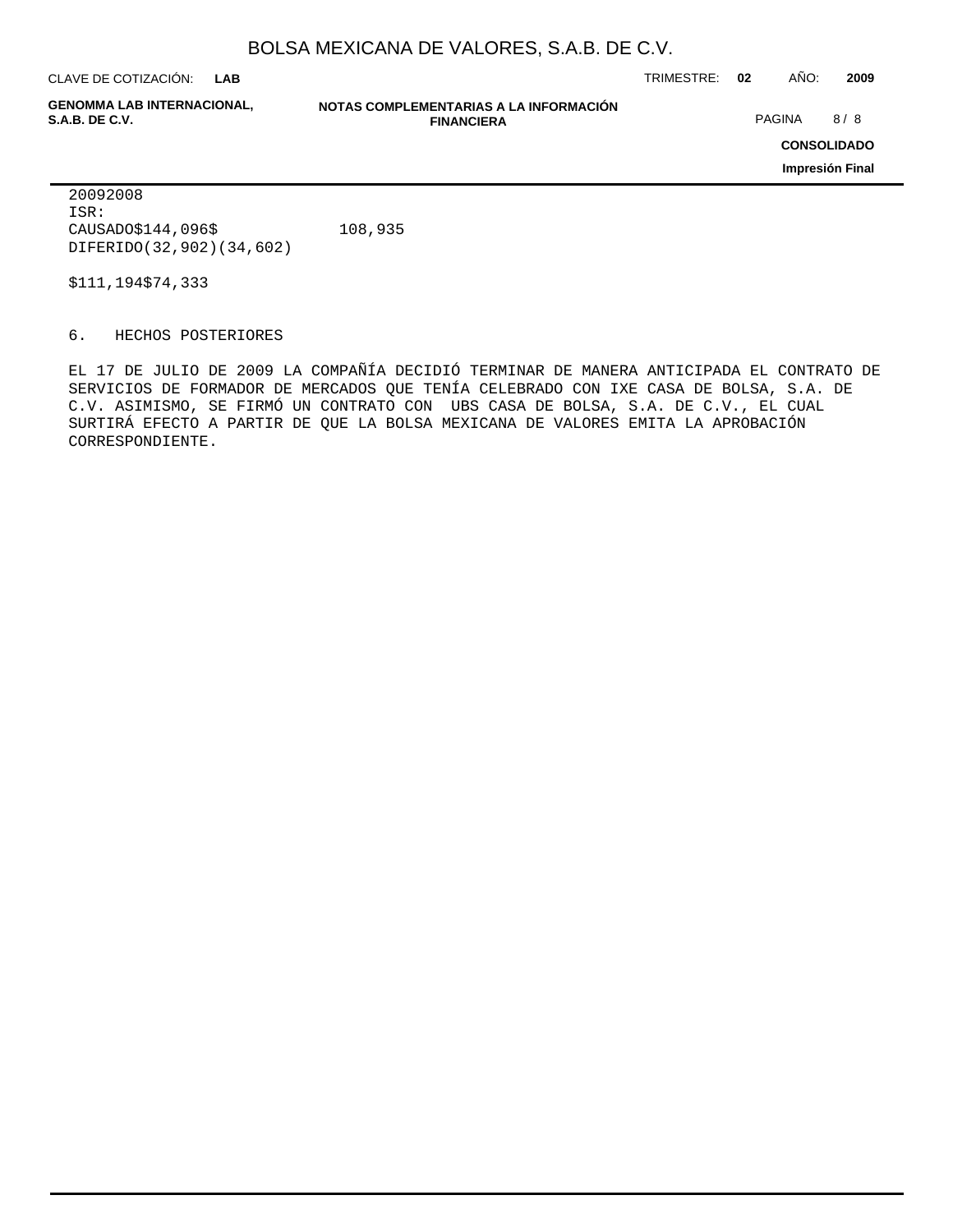CLAVE DE COTIZACIÓN TRIMESTRE **02** AÑO **2009 LAB**

**GENOMMA LAB INTERNACIONAL, S.A.B. DE C.V.**

# **RELACIÓN DE INVERSIÓN EN ACCIONES**

## **CONSOLIDADO**

SUBSIDIARIAS

| <b>NOMBRE DE LA EMPRESA</b> | <b>ACTIVIDAD PRINCIPAL</b> | <b>NO. DE ACCIONES</b> | % DE TEN |
|-----------------------------|----------------------------|------------------------|----------|
|-----------------------------|----------------------------|------------------------|----------|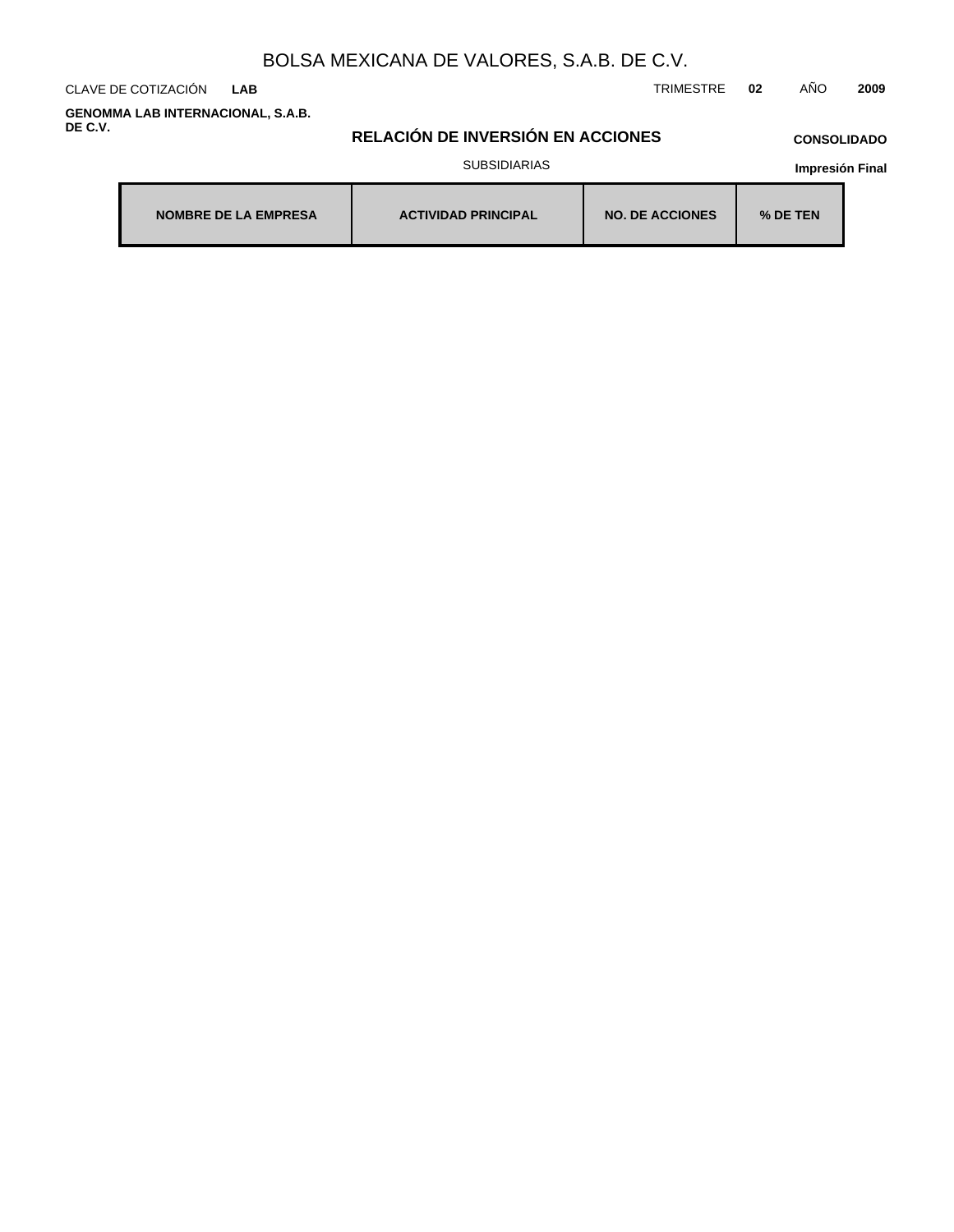#### **GENOMMA LAB INTERNACIONAL, S.A.B. DE C.V.** CLAVE DE COTIZACIÓN **LAB**

# **DESGLOSE DE CRÉDITOS**

### (MILES DE PESOS)

**Impresión Final**

|                               |                                                       |                                            | <b>FECHA DE</b><br><b>VENCIMIENTO</b> | TASA DE<br>INTERÉS Y/O<br><b>SOBRETASA</b> | VENCTOS. O AMORT. DENOMINADOS EN MONEDA NACIONAL |                    |                     |                     |                     |                                     | VENCTOS. O AMORT. DENOMINADOS EN MONEDA EXTRANJERA |                            |                     |                     |                     |                              |
|-------------------------------|-------------------------------------------------------|--------------------------------------------|---------------------------------------|--------------------------------------------|--------------------------------------------------|--------------------|---------------------|---------------------|---------------------|-------------------------------------|----------------------------------------------------|----------------------------|---------------------|---------------------|---------------------|------------------------------|
| TIPO DE CRÉDITO / INSTITUCIÓN | <b>CON</b><br><b>INSTITUCIÓN</b><br><b>EXTRANJERA</b> | <b>FECHA DE FIRMA /</b><br><b>CONTRATO</b> |                                       |                                            | <b>INTERVALO DE TIEMPO</b>                       |                    |                     |                     |                     |                                     |                                                    | <b>INTERVALO DE TIEMPO</b> |                     |                     |                     |                              |
|                               |                                                       |                                            |                                       |                                            | <b>AÑO ACTUAL</b>                                | <b>HASTA 1 AÑO</b> | <b>HASTA 2 AÑOS</b> | <b>HASTA 3 AÑOS</b> | <b>HASTA 4 AÑOS</b> | <b>HASTA 5 AÑOS O</b><br><b>MÁS</b> | AÑO ACTUAL                                         | <b>HASTA 1 AÑO</b>         | <b>HASTA 2 AÑOS</b> | <b>HASTA 3 AÑOS</b> | <b>HASTA 4 AÑOS</b> | <b>HASTA 5 AÑOS O</b><br>MÁS |
| <b>BANCARIOS</b>              |                                                       |                                            |                                       |                                            |                                                  |                    |                     |                     |                     |                                     |                                                    |                            |                     |                     |                     |                              |
| <b>COMERCIO EXTERIOR</b>      |                                                       |                                            |                                       |                                            |                                                  |                    |                     |                     |                     |                                     |                                                    |                            |                     |                     |                     |                              |
| <b>CON GARANTÍA</b>           |                                                       |                                            |                                       |                                            |                                                  |                    |                     |                     |                     |                                     |                                                    |                            |                     |                     |                     |                              |
| <b>BANCA COMERCIAL</b>        |                                                       |                                            |                                       |                                            |                                                  |                    |                     |                     |                     |                                     |                                                    |                            |                     |                     |                     |                              |
| <b>OTROS</b>                  |                                                       |                                            |                                       |                                            |                                                  |                    |                     |                     |                     |                                     |                                                    |                            |                     |                     |                     |                              |
| <b>TOTAL BANCARIOS</b>        |                                                       |                                            |                                       |                                            |                                                  |                    |                     |                     |                     |                                     |                                                    |                            |                     |                     |                     | $\overline{\mathbf{0}}$      |

### **CONSOLIDADO**

TRIMESTRE **02** AÑO **2009**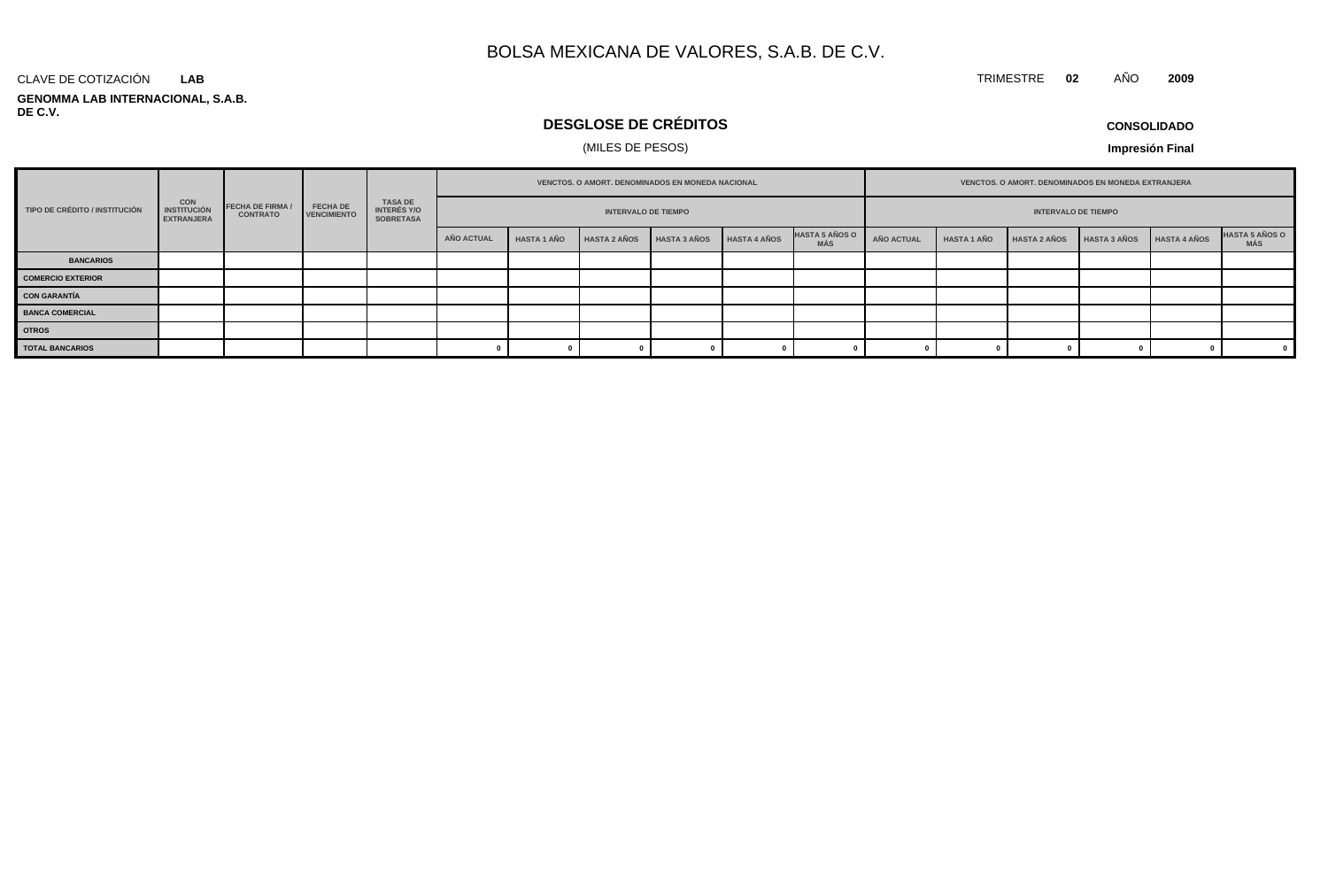#### CLAVE DE COTIZACIÓN TRIMESTRE **02** AÑO **2009 LAB**

#### **GENOMMA LAB INTERNACIONAL, S.A.B. DE C.V.**

# **DESGLOSE DE CRÉDITOS**

### (MILES DE PESOS)

| <b>CONSOLIDADO</b> |  |
|--------------------|--|
|--------------------|--|

|                                                                                                                                                                                                                               |  | VENCTOS. O AMORT. DENOMINADOS EN MONEDA NACIONAL |  |  |                            |                    |                     |                     | VENCTOS. O AMORT. DENOMINADOS EN MONEDA EXTRANJERA |                              |                   |                            |                     |                     |                     |                               |  |  |
|-------------------------------------------------------------------------------------------------------------------------------------------------------------------------------------------------------------------------------|--|--------------------------------------------------|--|--|----------------------------|--------------------|---------------------|---------------------|----------------------------------------------------|------------------------------|-------------------|----------------------------|---------------------|---------------------|---------------------|-------------------------------|--|--|
| <b>TASA DE<br/>INTERÉS Y/O<br/>SOBRETASA</b><br><b>CON</b><br><b>FECHA DE</b><br><b>FECHA DE FIRMA /</b><br>TIPO DE CRÉDITO / INSTITUCIÓN<br><b>INSTITUCIÓN</b><br><b>CONTRATO</b><br><b>VENCIMIENTO</b><br><b>EXTRANJERA</b> |  |                                                  |  |  | <b>INTERVALO DE TIEMPO</b> |                    |                     |                     |                                                    |                              |                   | <b>INTERVALO DE TIEMPO</b> |                     |                     |                     |                               |  |  |
|                                                                                                                                                                                                                               |  |                                                  |  |  | <b>AÑO ACTUAL</b>          | <b>HASTA 1 AÑO</b> | <b>HASTA 2 AÑOS</b> | <b>HASTA 3 AÑOS</b> | <b>HASTA 4 AÑOS</b>                                | <b>HASTA 5 AÑOS O</b><br>MÁS | <b>AÑO ACTUAL</b> | <b>HASTA 1 AÑO</b>         | <b>HASTA 2 AÑOS</b> | <b>HASTA 3 AÑOS</b> | <b>HASTA 4 AÑOS</b> | <b>HASTA 5 AÑOS O<br/>MÁS</b> |  |  |
| <b>BURSÁTILES</b>                                                                                                                                                                                                             |  |                                                  |  |  |                            |                    |                     |                     |                                                    |                              |                   |                            |                     |                     |                     |                               |  |  |
| <b>LISTADAS EN BOLSA (MÉXICO Y/O</b><br><b>EXTRANJERO)</b>                                                                                                                                                                    |  |                                                  |  |  |                            |                    |                     |                     |                                                    |                              |                   |                            |                     |                     |                     |                               |  |  |
| QUIROGRAFARIOS                                                                                                                                                                                                                |  |                                                  |  |  |                            |                    |                     |                     |                                                    |                              |                   |                            |                     |                     |                     |                               |  |  |
| CON GARANTÍA                                                                                                                                                                                                                  |  |                                                  |  |  |                            |                    |                     |                     |                                                    |                              |                   |                            |                     |                     |                     |                               |  |  |
| <b>COLOCACIONES PRIVADAS</b>                                                                                                                                                                                                  |  |                                                  |  |  |                            |                    |                     |                     |                                                    |                              |                   |                            |                     |                     |                     |                               |  |  |
| QUIROGRAFARIOS                                                                                                                                                                                                                |  |                                                  |  |  |                            |                    |                     |                     |                                                    |                              |                   |                            |                     |                     |                     |                               |  |  |
| CON GARANTÍA                                                                                                                                                                                                                  |  |                                                  |  |  |                            |                    |                     |                     |                                                    |                              |                   |                            |                     |                     |                     |                               |  |  |
| TOTAL BURSÁTILES Y<br><b>COLOCACIONES PRIVADAS</b>                                                                                                                                                                            |  |                                                  |  |  |                            |                    |                     |                     |                                                    |                              |                   |                            |                     |                     |                     | $\sqrt{0}$                    |  |  |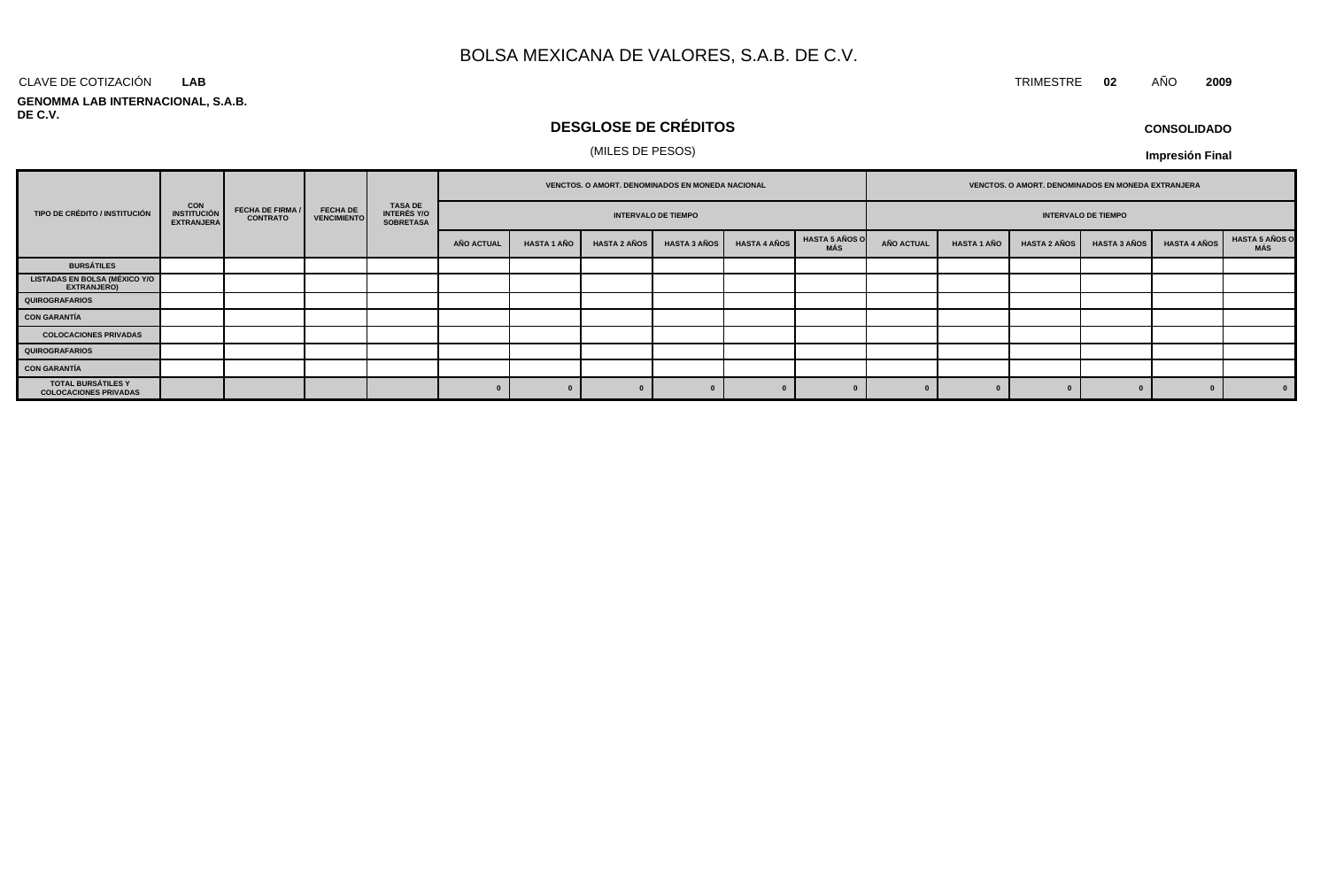#### **LAB**

#### **GENOMMA LAB INTERNACIONAL, S.A.B. DE C.V.**

## **DESGLOSE DE CRÉDITOS**

### (MILES DE PESOS)

|                               |                                                       |                                        |                                       |                   |                    | VENCTOS. O AMORT. DENOMINADOS EN MONEDA NACIONAL |                     |                     |                              |                   |                    | VENCTOS. O AMORT. DENOMINADOS EN MONEDA EXTRANJERA |                     |                     |                              |
|-------------------------------|-------------------------------------------------------|----------------------------------------|---------------------------------------|-------------------|--------------------|--------------------------------------------------|---------------------|---------------------|------------------------------|-------------------|--------------------|----------------------------------------------------|---------------------|---------------------|------------------------------|
| TIPO DE CRÉDITO / INSTITUCIÓN | <b>CON</b><br><b>INSTITUCIÓN</b><br><b>EXTRANJERA</b> | <b>FECHA DE</b><br><b>CONCERTACIÓN</b> | <b>FECHA DE</b><br><b>VENCIMIENTO</b> |                   |                    | <b>INTERVALO DE TIEMPO</b>                       |                     |                     |                              |                   |                    | <b>INTERVALO DE TIEMPO</b>                         |                     |                     |                              |
|                               |                                                       |                                        |                                       | <b>AÑO ACTUAL</b> | <b>HASTA 1 AÑO</b> | <b>HASTA 2 AÑOS</b>                              | <b>HASTA 3 AÑOS</b> | <b>HASTA 4 AÑOS</b> | <b>HASTA 5 AÑOS O</b><br>MÁS | <b>AÑO ACTUAL</b> | <b>HASTA 1 AÑO</b> | <b>HASTA 2 AÑOS</b>                                | <b>HASTA 3 AÑOS</b> | <b>HASTA 4 AÑOS</b> | <b>IASTA 5 AÑOS O</b><br>MÁS |
| <b>PROVEEDORES</b>            |                                                       |                                        |                                       |                   |                    |                                                  |                     |                     |                              |                   |                    |                                                    |                     |                     |                              |
| PROV CONCERTADOS DIC 08       | <b>NA</b>                                             | 30/12/2008                             | 31/07/2009                            | 464               | $\overline{0}$     | $\mathbf 0$                                      | $\Omega$            | $\overline{0}$      | $\Omega$                     |                   |                    |                                                    |                     |                     |                              |
| PROV CONCERTADOS ENE 09       | NA                                                    | 31/01/2009                             | 31/07/2009                            | 356               | $\Omega$           | $\overline{0}$                                   | - 0                 | $\overline{0}$      |                              |                   |                    |                                                    |                     |                     |                              |
| PROV CONCERTADOS FEB 09       | NA                                                    | 28/02/2009                             | 31/07/2009                            | 1,970             | $\mathbf{0}$       | $\overline{0}$                                   | - 0                 | $\mathbf{0}$        |                              |                   |                    |                                                    |                     |                     |                              |
| PROV CONCERTADOS MAR 09       | NA                                                    | 31/03/2009                             | 31/07/2009                            | 4,082             | $\mathbf{0}$       | $\overline{0}$                                   | $\Omega$            | $\overline{0}$      |                              |                   |                    |                                                    |                     |                     |                              |
| PROV CONCERTADOS ABR 09       | NA                                                    | 30/04/2009                             | 31/07/2009                            | 5,349             | $\Omega$           | $\overline{0}$                                   |                     | $\mathbf 0$         |                              |                   |                    |                                                    |                     |                     |                              |
| PROV CONCERTADOS ABR 09       | NA                                                    | 30/04/2009                             | 31/08/2009                            | 7,091             | $\Omega$           | $\overline{0}$                                   |                     | $\Omega$            |                              |                   |                    |                                                    |                     |                     |                              |
| PROV CONCERTADOS ABR 09       | NA                                                    | 30/04/2009                             | 30/09/2009                            | 144               | $\bigcap$          | $\overline{0}$                                   | $\Omega$            | $\overline{0}$      |                              |                   |                    |                                                    |                     |                     |                              |
| PROV CONCERTADOS MAY 09       | <b>NA</b>                                             | 31/05/2009                             | 31/07/2009                            | 8,409             | $\Omega$           | $\overline{0}$                                   | $\Omega$            | $\mathbf 0$         |                              |                   |                    |                                                    |                     |                     |                              |
| PROV CONCERTADOS MAY 09       | <b>NA</b>                                             | 31/05/2009                             | 31/08/2009                            | 7,615             | $\Omega$           | $\mathbf{0}$                                     | $\Omega$            | $\overline{0}$      |                              |                   |                    |                                                    |                     |                     |                              |
| PROV CONCERTADOS MAY 09       | NA                                                    | 31/05/2009                             | 30/09/2009                            | 5,172             | $\Omega$           | $\overline{0}$                                   | $\Omega$            | $\overline{0}$      |                              |                   |                    |                                                    |                     |                     |                              |
| PROV CONCERTADOS MAY 09       | NA                                                    | 31/05/2009                             | 31/10/2009                            | 50                | $\Omega$           | $\mathbf{0}$                                     | $\Omega$            | $\overline{0}$      |                              |                   |                    |                                                    |                     |                     |                              |
| PROV CONCERTADOS JUN 09       | NA                                                    | 30/06/2009                             | 31/07/2009                            | 30,585            | $\Omega$           | $\overline{0}$                                   |                     | $\mathbf{0}$        |                              |                   |                    |                                                    |                     |                     |                              |
| PROV CONCERTADOS JUN 09       | <b>NA</b>                                             | 30/06/2009                             | 31/08/2009                            | 20,915            | $\Omega$           | $\overline{0}$                                   | $\Omega$            | $\mathbf{0}$        |                              |                   |                    |                                                    |                     |                     |                              |
| PROV CONCERTADOS JUN 09       | NA                                                    | 30/06/2009                             | 30/09/2009                            | 36,477            | $\Omega$           | $\overline{0}$                                   | $\Omega$            | $\overline{0}$      |                              |                   |                    |                                                    |                     |                     |                              |
| PROV CONCERTADOS JUN 09       | <b>NA</b>                                             | 30/06/2009                             | 31/10/2009                            | 256,407           | $\Omega$           | $\overline{0}$                                   | $\Omega$            | $\overline{0}$      |                              |                   |                    |                                                    |                     |                     |                              |
| PROV CONCERTADOS JUN 09       | NA                                                    | 30/06/2009                             | 30/12/2009                            | 1,637             | $\Omega$           | $\overline{0}$                                   | $\Omega$            | $\overline{0}$      |                              |                   |                    |                                                    |                     |                     |                              |
| PROV NAC CONCERTADOS DIC 08   | <b>NO</b>                                             | 30/12/2008                             | 31/07/2009                            |                   |                    |                                                  |                     |                     |                              | 957               | $\Omega$           | $^{\circ}$                                         | $\Omega$            | $\mathbf 0$         |                              |
| PROV NAC CONCERTADOS FEB 09   | <b>NO</b>                                             | 28/02/2009                             | 31/07/2009                            |                   |                    |                                                  |                     |                     |                              | 17                | $\Omega$           | $\mathbf{0}$                                       | $\sqrt{2}$          | $\Omega$            |                              |
| PROV NAC CONCERTADOS JUN 09   | <b>NO</b>                                             | 30/06/2009                             | 31/10/2009                            |                   |                    |                                                  |                     |                     |                              | 2,080             | $^{\circ}$         | $\mathbf{0}$                                       |                     | $^{\circ}$          |                              |
| PROV EXT CONCERTADOS EN MEX   | <b>NO</b>                                             | 30/06/2009                             | 31/07/2009                            |                   |                    |                                                  |                     |                     |                              | 10,506            | $^{\circ}$         | $\mathsf 0$                                        |                     | $\mathbf 0$         |                              |
| PROV EXT CONCERTADOS SUB CR   | <b>SI</b>                                             | 30/06/2009                             | 31/08/2009                            |                   |                    |                                                  |                     |                     |                              | 12                | $^{\circ}$         | $\overline{0}$                                     | $\Omega$            | $^{\circ}$          |                              |
| PROV EXT CONCERTADOS SUB COL  | <b>NO</b>                                             | 30/06/2009                             | 31/08/2009                            |                   |                    |                                                  |                     |                     |                              | 3,124             | - 0                | $\mathbf 0$                                        | C                   | $\Omega$            |                              |
| PROV EXT CONCERTADOS SUB PER  | SI                                                    | 30/06/2009                             | 31/08/2009                            |                   |                    |                                                  |                     |                     |                              | 2,111             | $\Omega$           | $\mathbf{0}$                                       | $\Omega$            | $\Omega$            |                              |
| PROV EXT CONCERTADOS SUB ECU  | <b>NO</b>                                             | 30/06/2009                             | 31/08/2009                            |                   |                    |                                                  |                     |                     |                              | 84                | $\Omega$           | $\mathbf{0}$                                       | $\Omega$            | $\Omega$            |                              |
| PROV EXT CONCERTADOS SUB CHI  | <b>SI</b>                                             | 30/06/2009                             | 31/08/2009                            |                   |                    |                                                  |                     |                     |                              | 2,083             | $\Omega$           | $\mathbf{0}$                                       |                     | $\Omega$            |                              |
| PROV EXT CONCERTADOS SUB ARG  | <b>NO</b>                                             | 30/06/2009                             | 31/08/2009                            |                   |                    |                                                  |                     |                     |                              | 3,495             | $^{\circ}$         | $\mathbf{0}$                                       |                     | $^{\circ}$          |                              |
|                               | SI                                                    |                                        |                                       |                   |                    |                                                  |                     |                     |                              | $\mathbf 0$       | $^{\circ}$         | $\mathbf 0$                                        |                     | $\mathbf 0$         |                              |
|                               | <b>NO</b>                                             |                                        |                                       |                   |                    |                                                  |                     |                     |                              | $\Omega$          | $\Omega$           | $\mathbf{0}$                                       |                     | $\Omega$            |                              |
|                               | SI                                                    |                                        |                                       |                   |                    |                                                  |                     |                     |                              | $\Omega$          | - 0                | $\mathbf 0$                                        |                     | $^{\circ}$          |                              |
|                               | <b>NO</b>                                             |                                        |                                       |                   |                    |                                                  |                     |                     |                              | $\cap$            | ſ                  | $\Omega$                                           |                     | $\Omega$            |                              |
|                               | <b>SI</b>                                             |                                        |                                       |                   |                    |                                                  |                     |                     |                              | - 0               | - 0                | $\mathbf{0}$                                       |                     | $\Omega$            |                              |
|                               | <b>NO</b>                                             |                                        |                                       |                   |                    |                                                  |                     |                     |                              |                   |                    | $\Omega$                                           |                     | $\Omega$            |                              |

SI 0 0 0 0 0 0

CLAVE DE COTIZACIÓN TRIMESTRE **02** AÑO **2009**

**CONSOLIDADO**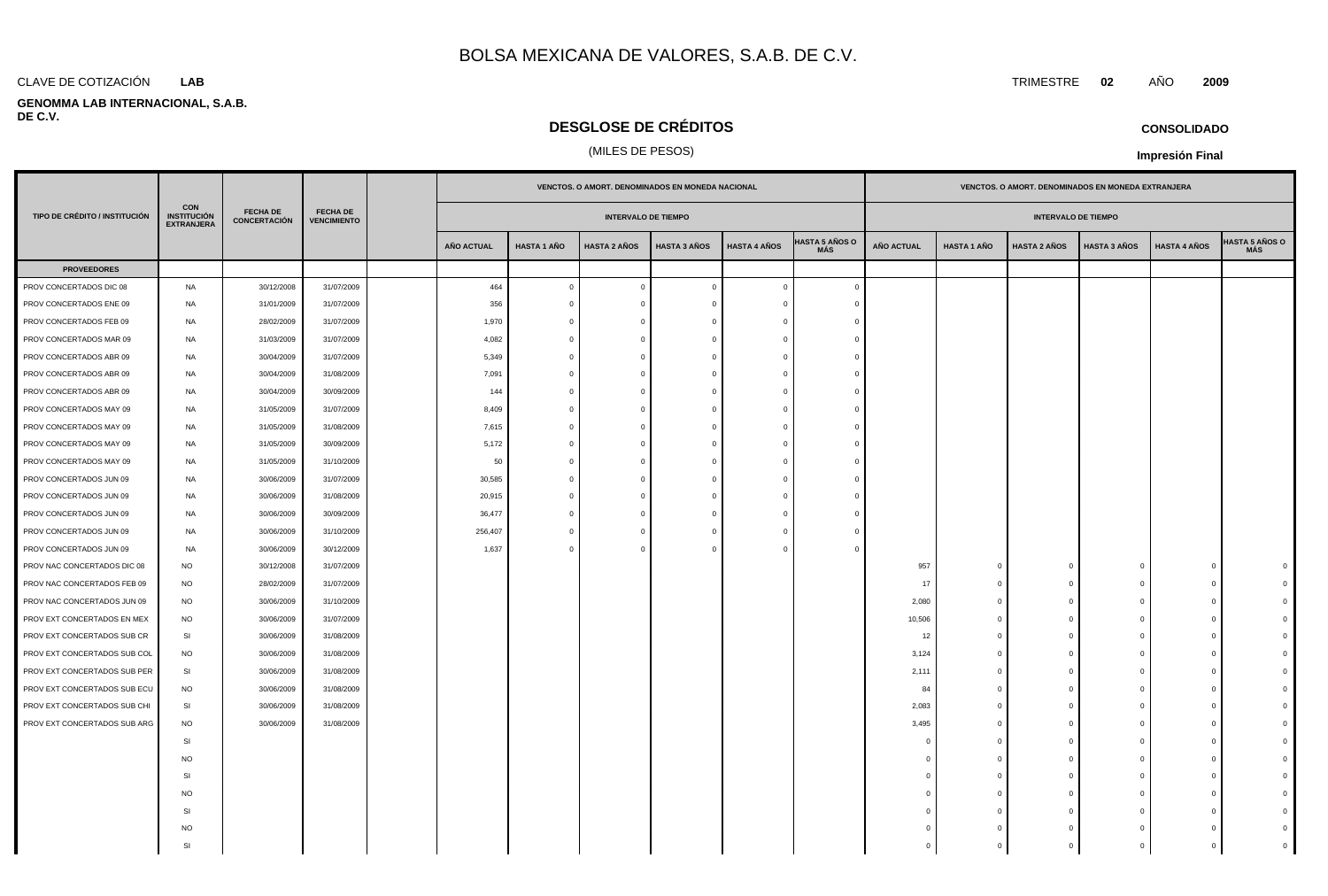#### CLAVE DE COTIZACIÓN TRIMESTRE **02** AÑO **2009 LAB**

#### **GENOMMA LAB INTERNACIONAL, S.A.B. DE C.V.**

# **DESGLOSE DE CRÉDITOS**

### (MILES DE PESOS)

| <b>CONSOLIDADO</b> |  |
|--------------------|--|
|                    |  |

|                                                                |                                                |                                        |                                       | VENCTOS. O AMORT. DENOMINADOS EN MONEDA NACIONAL |                    |                            |                     | VENCTOS. O AMORT. DENOMINADOS EN MONEDA EXTRANJERA |                                     |                   |                    |                            |                     |                     |                                     |
|----------------------------------------------------------------|------------------------------------------------|----------------------------------------|---------------------------------------|--------------------------------------------------|--------------------|----------------------------|---------------------|----------------------------------------------------|-------------------------------------|-------------------|--------------------|----------------------------|---------------------|---------------------|-------------------------------------|
| TIPO DE CRÉDITO / INSTITUCIÓN                                  | CON<br><b>INSTITUCIÓN</b><br><b>EXTRANJERA</b> | <b>FECHA DE</b><br><b>CONCERTACIÓN</b> | <b>FECHA DE</b><br><b>VENCIMIENTO</b> |                                                  |                    | <b>INTERVALO DE TIEMPO</b> |                     |                                                    |                                     |                   |                    | <b>INTERVALO DE TIEMPO</b> |                     |                     |                                     |
|                                                                |                                                |                                        |                                       | AÑO ACTUAL                                       | <b>HASTA 1 AÑO</b> | <b>HASTA 2 AÑOS</b>        | <b>HASTA 3 AÑOS</b> | <b>HASTA 4 AÑOS</b>                                | <b>HASTA 5 AÑOS O</b><br><b>MÁS</b> | <b>AÑO ACTUAL</b> | <b>HASTA 1 AÑO</b> | <b>HASTA 2 AÑOS</b>        | <b>HASTA 3 AÑOS</b> | <b>HASTA 4 AÑOS</b> | <b>HASTA 5 AÑOS O</b><br><b>MÁS</b> |
| <b>TOTAL PROVEEDORES</b>                                       |                                                |                                        |                                       | 386,723                                          | $\Omega$           | $\overline{0}$             |                     | $\Omega$                                           |                                     | 24,469            | $\mathbf{0}$       | $\sqrt{ }$                 | $\Omega$            | $\Omega$            | $\Omega$                            |
|                                                                |                                                |                                        |                                       |                                                  |                    |                            |                     |                                                    |                                     |                   |                    |                            |                     |                     |                                     |
| OTROS CRÉDITOS CON COSTO A<br>CORTO Y LARGO PLAZO(S103 Y S30)  |                                                |                                        |                                       |                                                  |                    |                            |                     |                                                    |                                     |                   |                    |                            |                     |                     |                                     |
|                                                                | <b>NA</b>                                      |                                        |                                       |                                                  |                    | $\Omega$                   |                     | $\Omega$                                           |                                     |                   |                    |                            |                     |                     |                                     |
|                                                                | <b>NO</b>                                      |                                        |                                       |                                                  |                    |                            |                     |                                                    |                                     |                   | $\sqrt{ }$         |                            | $\Omega$            | $\Omega$            | $\mathbf{0}$                        |
| TOTAL OTROS CRÉDITOS CON<br><b>COSTO A CORTO Y LARGO PLAZO</b> |                                                |                                        |                                       | $\Omega$                                         |                    | $\bigcap$                  |                     | $\Omega$                                           |                                     |                   | $\Omega$           |                            | $\Omega$            |                     | $\Omega$                            |
|                                                                |                                                |                                        |                                       |                                                  |                    |                            |                     |                                                    |                                     |                   |                    |                            |                     |                     |                                     |
| OTROS PASIVOS CIRCULANTES SIN<br><b>COSTO (S26)</b>            |                                                |                                        |                                       |                                                  |                    |                            |                     |                                                    |                                     |                   |                    |                            |                     |                     |                                     |
| provisiones y otras cxp                                        | <b>NA</b>                                      |                                        |                                       | 100,546                                          | -0                 |                            |                     |                                                    |                                     |                   |                    |                            |                     |                     |                                     |
| provisiones y otras cxp                                        |                                                |                                        |                                       |                                                  |                    |                            |                     |                                                    |                                     | 50,054            | $\Omega$           |                            |                     |                     |                                     |
| <b>TOTAL OTROS PASIVOS</b><br><b>CIRCULANTES SIN COSTO</b>     |                                                |                                        |                                       | 100,546                                          |                    | $\Omega$                   |                     | $\Omega$                                           |                                     | 50,054            | $\Omega$           |                            | $\Omega$            | - 0                 |                                     |
|                                                                |                                                |                                        |                                       |                                                  |                    |                            |                     |                                                    |                                     |                   |                    |                            |                     |                     |                                     |
| <b>TOTAL GENERAL</b>                                           |                                                |                                        |                                       | 487,269                                          | $\mathbf{0}$       | $\mathbf{0}$               |                     | $\mathbf{0}$                                       |                                     | 74,523            | $\mathbf{0}$       | $\sqrt{2}$                 | $\mathbf{0}$        | 0                   | $\mathbf{0}$                        |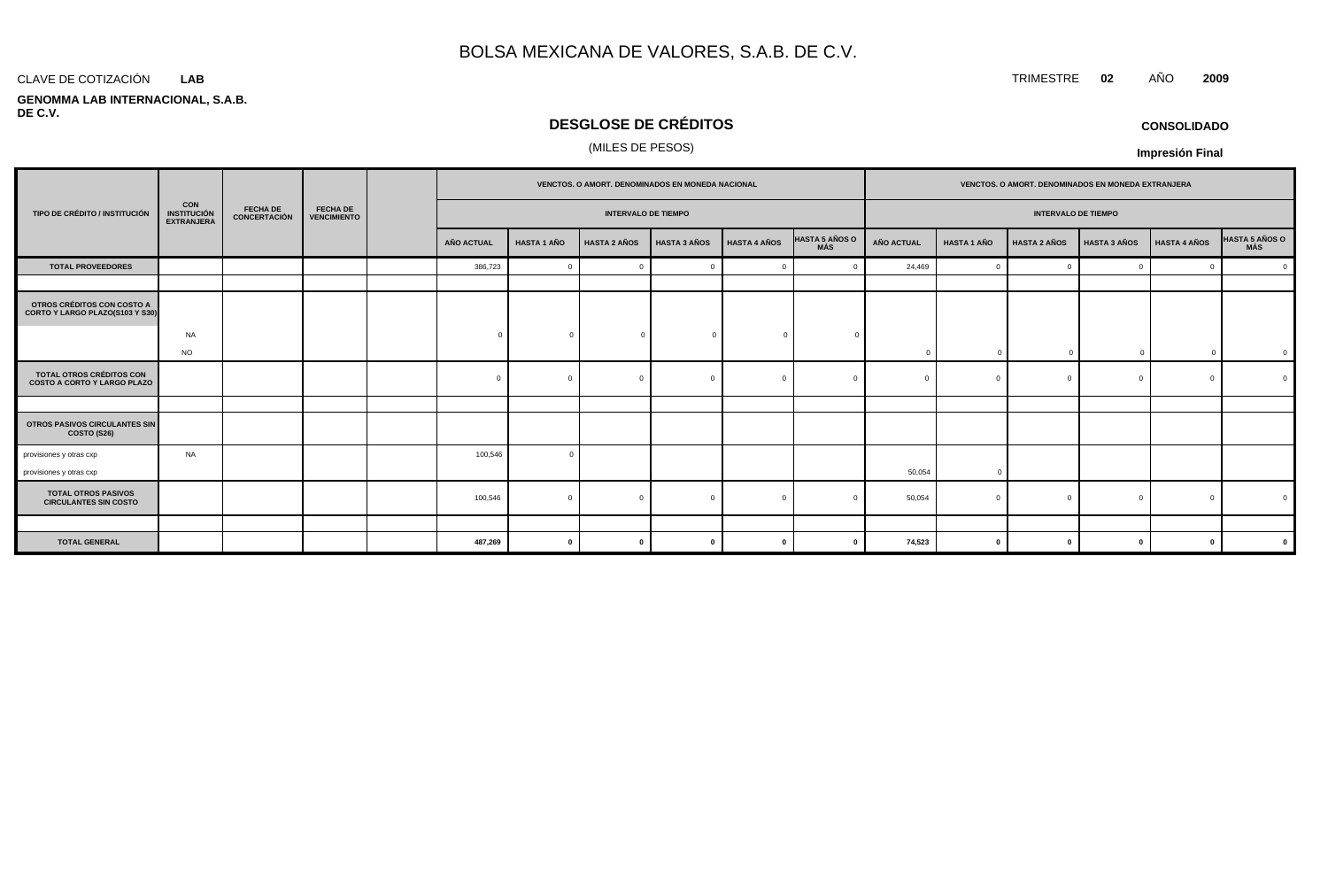### CLAVE DE COTIZACIÓN: **LAB GENOMMA LAB INTERNACIONAL, S.A.B. DE C.V.**

#### **POSICIÓN MONETARIA EN MONEDA EXTRANJERA**

(MILES DE PESOS)

#### **CONSOLIDADO**

TRIMESTRE: **02** AÑO: **2009**

**Impresión Final**

|                               | <b>DÓLARES</b> |              | <b>OTRAS MONEDAS</b> | <b>TOTAL MILES DE</b> |              |
|-------------------------------|----------------|--------------|----------------------|-----------------------|--------------|
| POSICIÓN EN MONEDA EXTRANJERA | <b>DÓLARES</b> | <b>PESOS</b> | <b>DÓLARES</b>       | <b>PESOS</b>          | <b>PESOS</b> |
| <b>ACTIVO MONETARIO</b>       | 28,909         | 381,060      | 12,117               | 159,844               | 540,904      |
| <b>PASIVO</b>                 | 2,048          | 26,989       | 5,369                | 70,773                | 97,762       |
| CORTO PLAZO                   | 2,048          | 26,989       | 5,369                | 70,773                | 97,762       |
| LARGO PLAZO                   | 0              | $\mathbf 0$  | 0                    | 0                     | 0            |
| <b>SALDO NETO</b>             | 26,861         | 354,071      | 6,748                | 89,071                | 443,142      |

#### **OBSERVACIONES**

LAS MONEDAS UTILIZADAS PARA LA CONVERSIÓN DE ESTADOS FINANCIEROS DE SUBSIDIARIAS EXTRANJERAS Y LOS TIPOS DE CAMBIO UTILIZADOS SON LOS SIGUIENTES:

BALANCE GENERAL:

PAÍS MONEDA REGISTRO TIPO DE CAMBIO DE MONEDA REGISTRO A MONEDA FUNCIONAL (DÓLAR ESTADOUNIDENSE) TIPO DE CAMBIO DE MONEDA FUNCIONAL A MONEDA DE INFORME (PESOS MEXICANOS)

| ARGENTINA<br>PESOS ARGENTINOS          | 0.2639<br>\$         | 13.1812 |
|----------------------------------------|----------------------|---------|
| CHILE<br>PESOS CHILENOS                | 0.0019<br>\$         | 13.1812 |
| COLOMBIA<br>PESOS COLOMBIANOS          | 0.0005<br>S.         | 13.1812 |
| COSTA RICA<br>DÓLAR ESTADOUNIDENSE     | \$<br>1,0000         | 13.1812 |
| <b>ECUADOR</b><br>DÓLAR ESTADOUNIDENSE | 1,0000<br>\$         | 13.1812 |
| <b>ESPAÑA</b><br><b>EUROS</b>          | 1.4048<br>\$         | 13.1812 |
| PERÚ<br>SOLES                          | $0.3393 \text{ }$ \$ | 13.1812 |

### ESTADO DE RESULTADOS: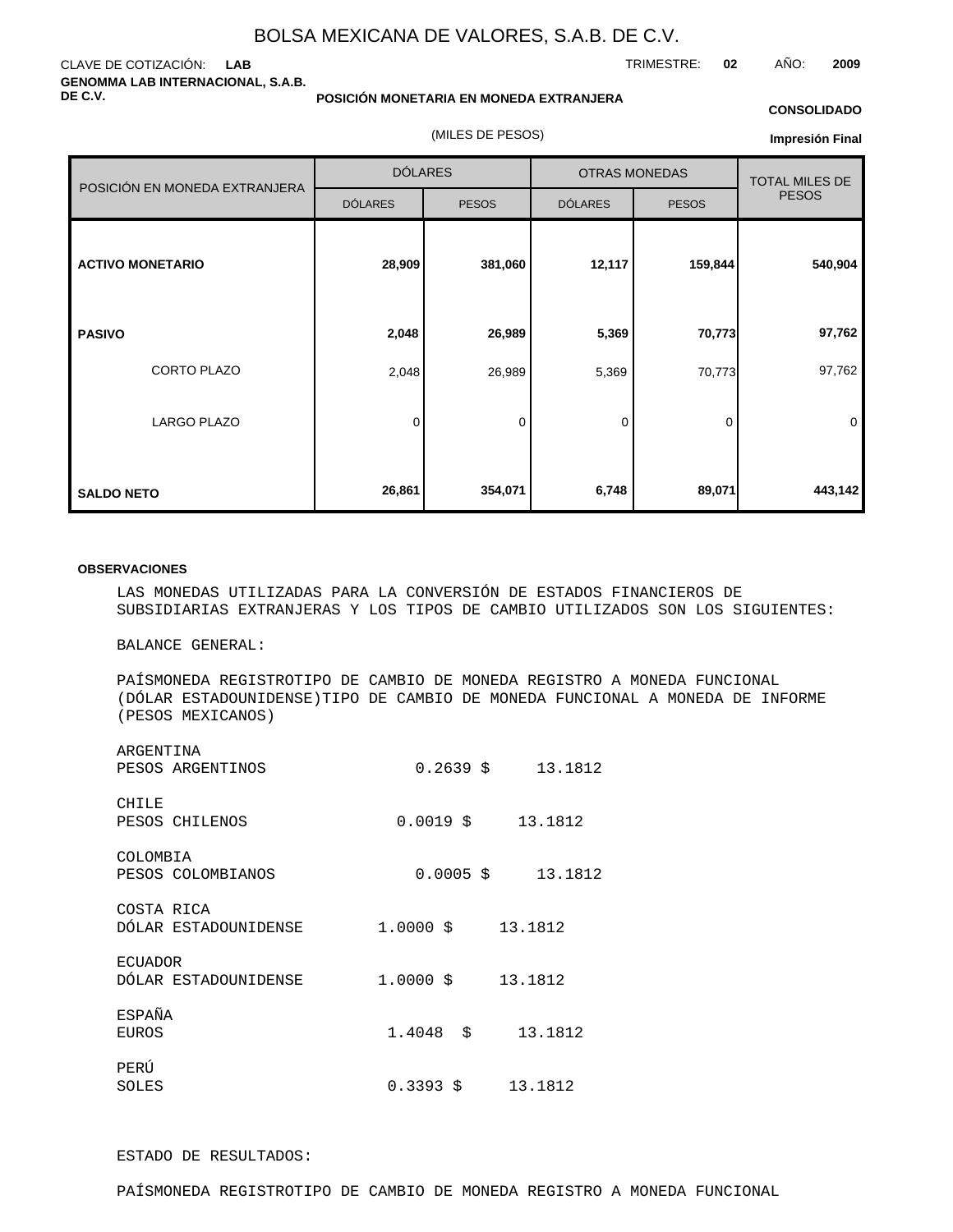| CLAVE DE COTIZACIÓN: LAB<br><b>GENOMMA LAB INTERNACIONAL, S.A.B.</b>                               |                                         |                  | TRIMESTRE: | 02 | AÑO:                   | 2009 |
|----------------------------------------------------------------------------------------------------|-----------------------------------------|------------------|------------|----|------------------------|------|
| DE C.V.                                                                                            | POSICIÓN MONETARIA EN MONEDA EXTRANJERA |                  |            |    | <b>CONSOLIDADO</b>     |      |
|                                                                                                    |                                         | (MILES DE PESOS) |            |    | <b>Impresión Final</b> |      |
| (DÓLAR ESTADOUNIDENSE) TIPO DE CAMBIO DE MONEDA FUNCIONAL A MONEDA DE INFORME<br>(PESOS MEXICANOS) |                                         |                  |            |    |                        |      |
| ARGENTINA<br>PESOS ARGENTINOS                                                                      | 0.2761                                  | \$<br>13.1812    |            |    |                        |      |
| <b>CHILE</b><br>PESOS CHILENOS                                                                     | 0.0017                                  | Ŝ.               | 13.8603    |    |                        |      |
| COLOMBIA<br>PESOS COLOMBIANOS                                                                      | 0.0004                                  | \$               | 13.8603    |    |                        |      |
| COSTA RICA<br>DÓLAR ESTADOUNIDENSE                                                                 | 1,0000                                  | \$<br>13.1812    |            |    |                        |      |
| <b>ECUADOR</b><br>DÓLAR ESTADOUNIDENSE                                                             | 1,0000                                  | \$               | 13.8603    |    |                        |      |
| ESPAÑA<br><b>EUROS</b>                                                                             | 1.4048                                  | Ŝ.               | 13.1812    |    |                        |      |
| PERÚ<br>SOLES                                                                                      | 0.3275                                  | \$               | 13.8603    |    |                        |      |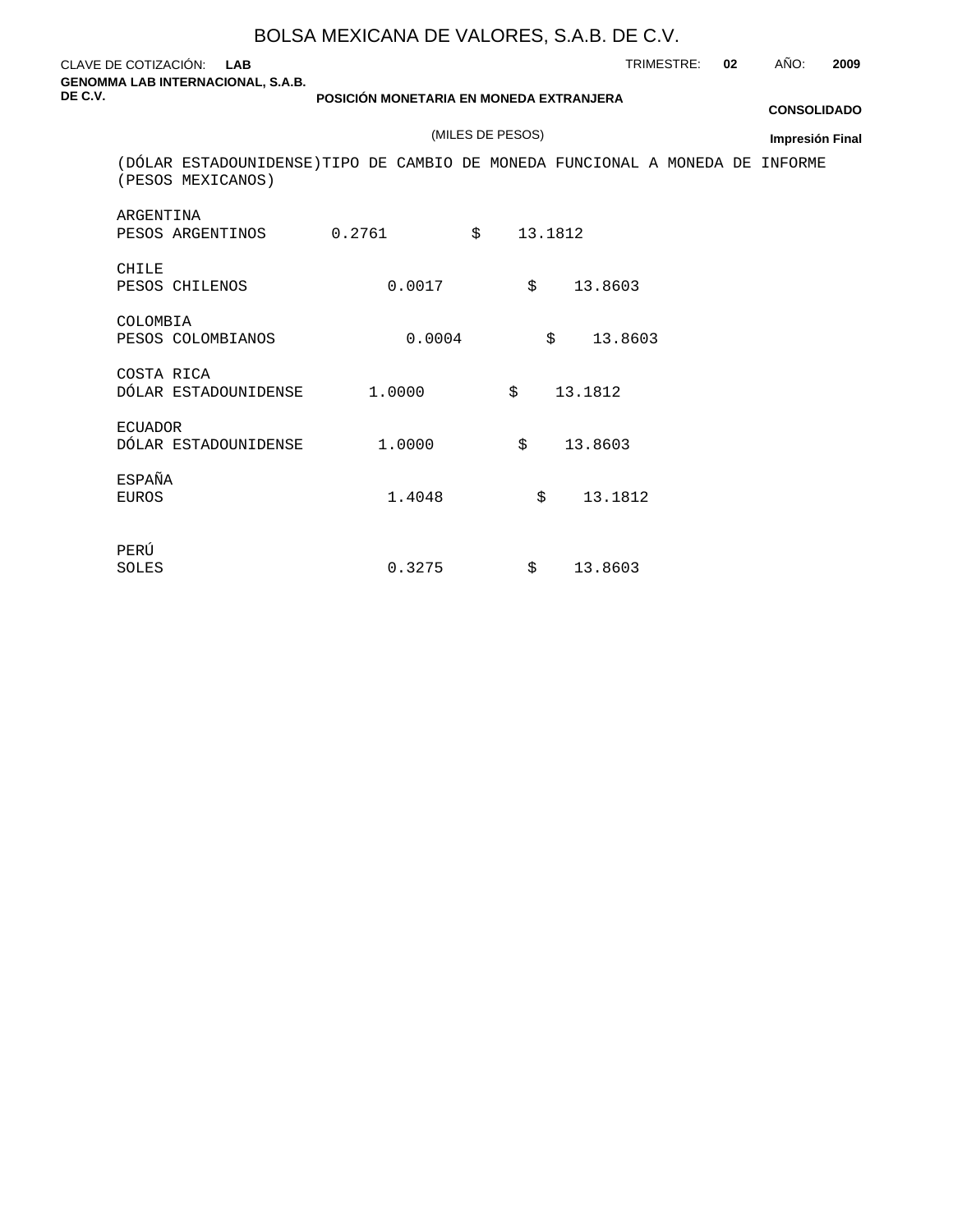TRIMESTRE: **02** AÑO: **2009**

CLAVE DE COTIZACIÓN: **LAB GENOMMA LAB INTERNACIONAL, S.A.B. DE C.V.**

### **CEDULA DE INTEGRACIÓN Y CÁLCULO DE RESULTADO POR POSICIÓN MONETARIA** (MILES DE PESOS)

**CONSOLIDADO**

**Impresión Final**

| <b>MES</b>           | <b>ACTIVOS</b><br><b>MONETARIOS</b> | <b>PASIVOS</b><br><b>MONETARIOS</b> | <b>POSICIÓN</b><br><b>MONETARIA</b><br>(ACTIVA) PASIVA | <b>INFLACIÓN</b><br><b>MENSUAL</b> | <b>EFECTO MENSUAL</b><br>(ACTIVO) PASIVO |
|----------------------|-------------------------------------|-------------------------------------|--------------------------------------------------------|------------------------------------|------------------------------------------|
| <b>ENERO</b>         | 0                                   | 0                                   | $\Omega$                                               | $\Omega$                           |                                          |
| <b>FEBRERO</b>       | 0                                   | 0                                   | 0                                                      | 0                                  | 0                                        |
| <b>MARZO</b>         | 0                                   | $\Omega$                            | $\Omega$                                               | O                                  | U                                        |
| <b>ABRIL</b>         | 0                                   | 0                                   | 0                                                      | 0                                  |                                          |
| <b>MAYO</b>          | 0                                   | $\Omega$                            | $\Omega$                                               | O                                  |                                          |
| <b>JUNIO</b>         | 0                                   | 0                                   | $\Omega$                                               | 0                                  | 0                                        |
| <b>ACTUALIZACIÓN</b> |                                     |                                     |                                                        |                                    | U                                        |
| CAPITALIZACIÓN       |                                     |                                     |                                                        |                                    | 0                                        |
| EMP. EXTRANJERAS     |                                     |                                     |                                                        |                                    | $-2,639$                                 |
| <b>OTROS</b>         |                                     |                                     |                                                        |                                    | 0                                        |
| <b>TOTAL</b>         |                                     |                                     |                                                        |                                    | $-2,639$                                 |

| DATOS INFORMATIVOS         |  |
|----------------------------|--|
| <b>REPOMO CAPITALIZADO</b> |  |

**OBSERVACIONES**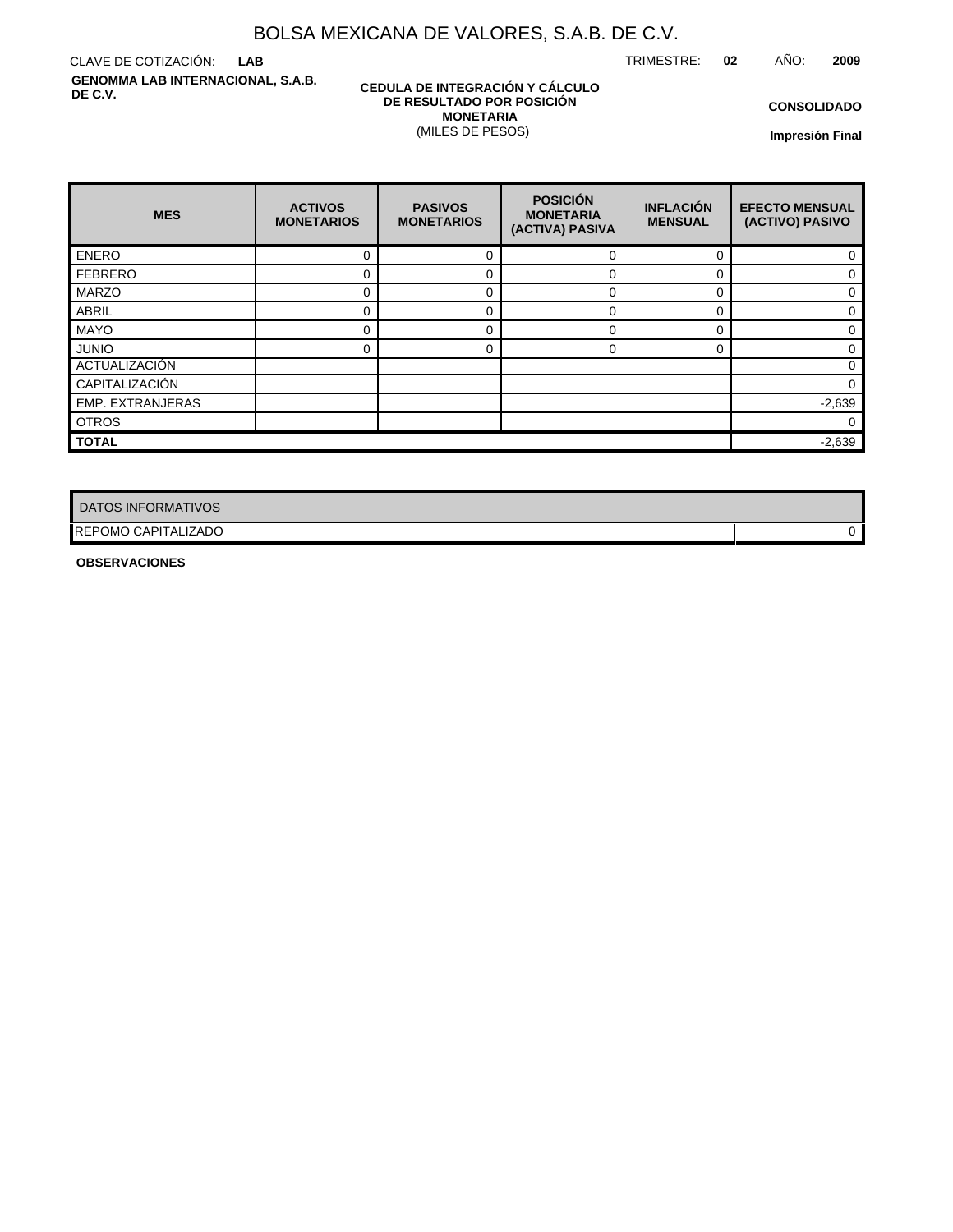|  | BOLSA MEXICANA DE VALORES, S.A.B. DE C.V. |  |
|--|-------------------------------------------|--|
|--|-------------------------------------------|--|

| CLAVE DE COTIZACIÓN:<br>LAB                         |                              | TRIMESTRE: | 02 | AÑO:          | 2009                                         |
|-----------------------------------------------------|------------------------------|------------|----|---------------|----------------------------------------------|
| <b>GENOMMA LAB INTERNACIONAL, S.A.B.</b><br>DE C.V. | <b>INSTRUMENTOS DE DEUDA</b> |            |    | <b>PAGINA</b> | 1/2<br><b>CONSOLIDADO</b><br>Impresión Final |
|                                                     |                              |            |    |               |                                              |

LIMITACIONES FINANCIERAS SEGÚN ESCRITURAS DE LA EMISIÓN Y/O TITULO

 $\overline{\phantom{0}}$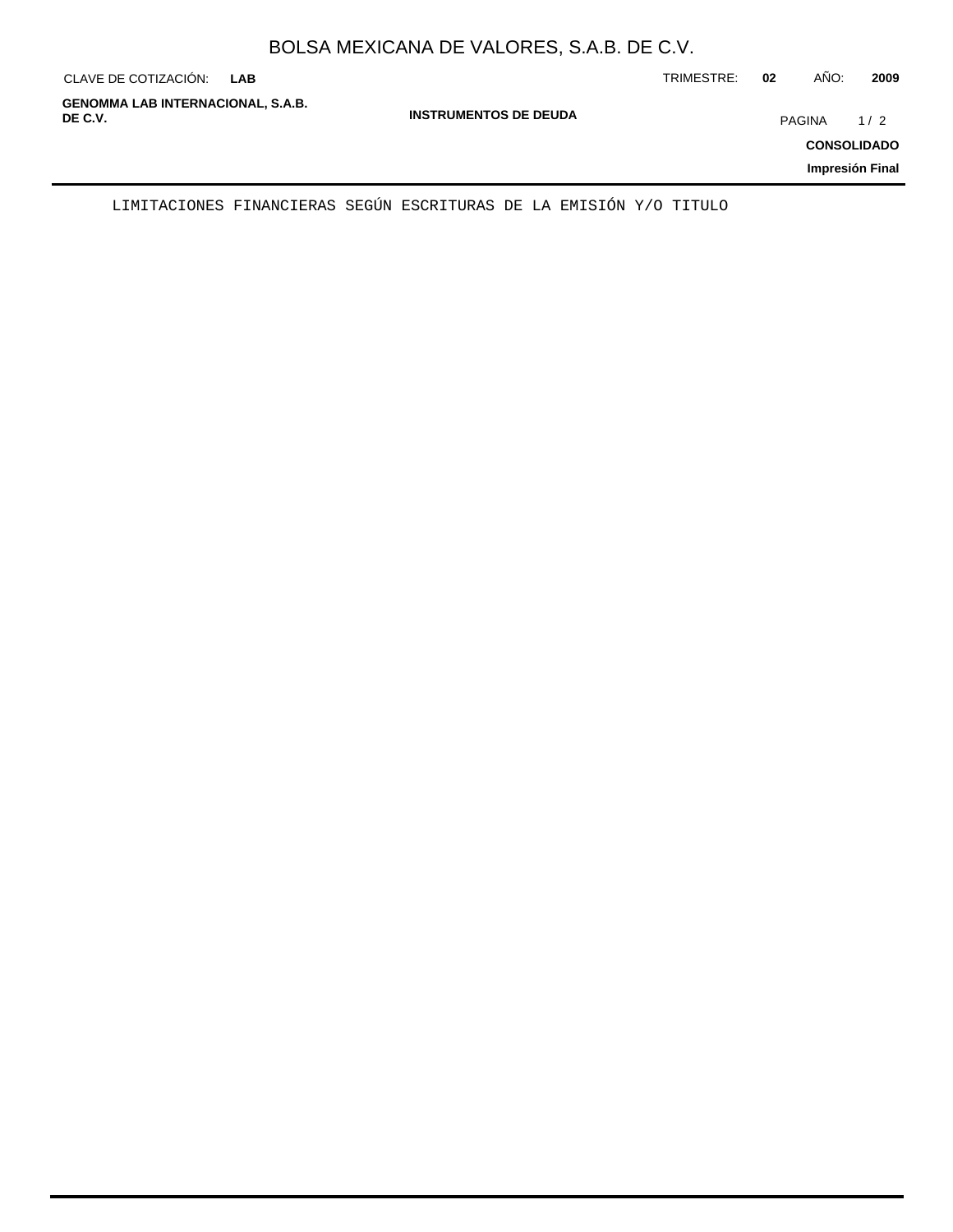| CLAVE DE COTIZACIÓN:                                | <b>LAB</b> |                              | TRIMESTRE: | 02            | AÑO: | 2009                      |
|-----------------------------------------------------|------------|------------------------------|------------|---------------|------|---------------------------|
| <b>GENOMMA LAB INTERNACIONAL, S.A.B.</b><br>DE C.V. |            | <b>INSTRUMENTOS DE DEUDA</b> |            | <b>PAGINA</b> |      | 2/2<br><b>CONSOLIDADO</b> |
|                                                     |            |                              |            |               |      | Impresión Final           |

SITUACIÓN ACTUAL DE LAS LIMITACIONES FINANCIERAS

÷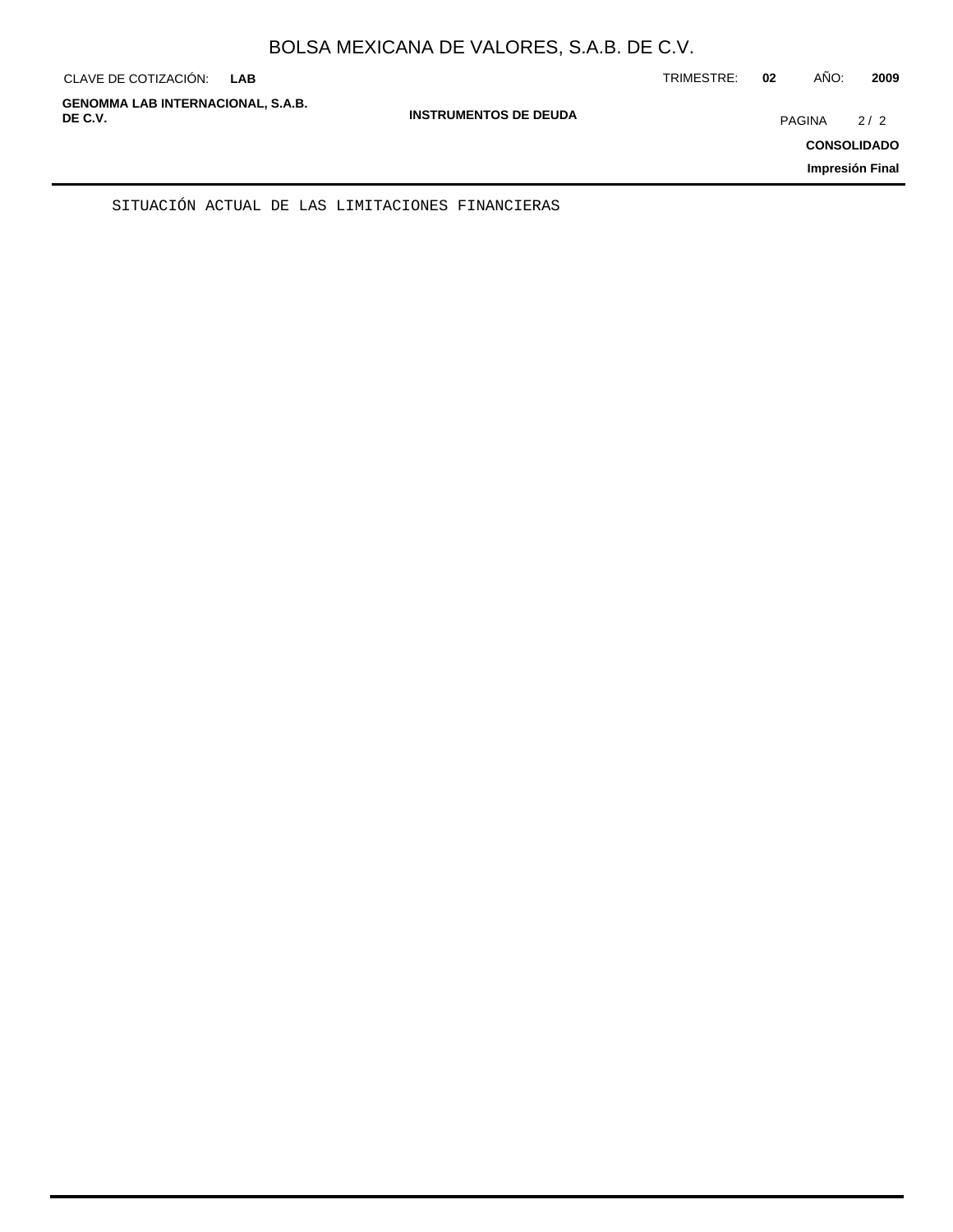**LAB**

CLAVE DE COTIZACIÓN: TRIMESTRE: **02** AÑO: **2009**

**GENOMMA LAB INTERNACIONAL, S.A.B. DE C.V.**

### **PLANTAS, CENTROS COMERCIALES, DE DISTRIBUCIÓN Y/O SERVICIO**

**CONSOLIDADO**

**Impresión Final**

| <b>PLANTA O CENTRO</b>         | <b>ACTIVIDAD ECONOMICA</b> | <b>CAPACIDAD INSTALADA</b> | % DE UTIL. |
|--------------------------------|----------------------------|----------------------------|------------|
| CENTRO DE DISTRIBUCION TOLUCA  | ACOPIO Y DISTRIBUCION DE   | 21.570                     | 89.00      |
| CENTRO DE DISTRIBUCION LERMA   | ACOPIO Y DISTRIBUCION DE   | 10.000                     | 82.00      |
| CENTRO DE DISTRIBUCION MARAVIL | ACOPIO Y DISTRIBUCION DE   | 1.500                      | 0.00       |

**OBSERVACIONES**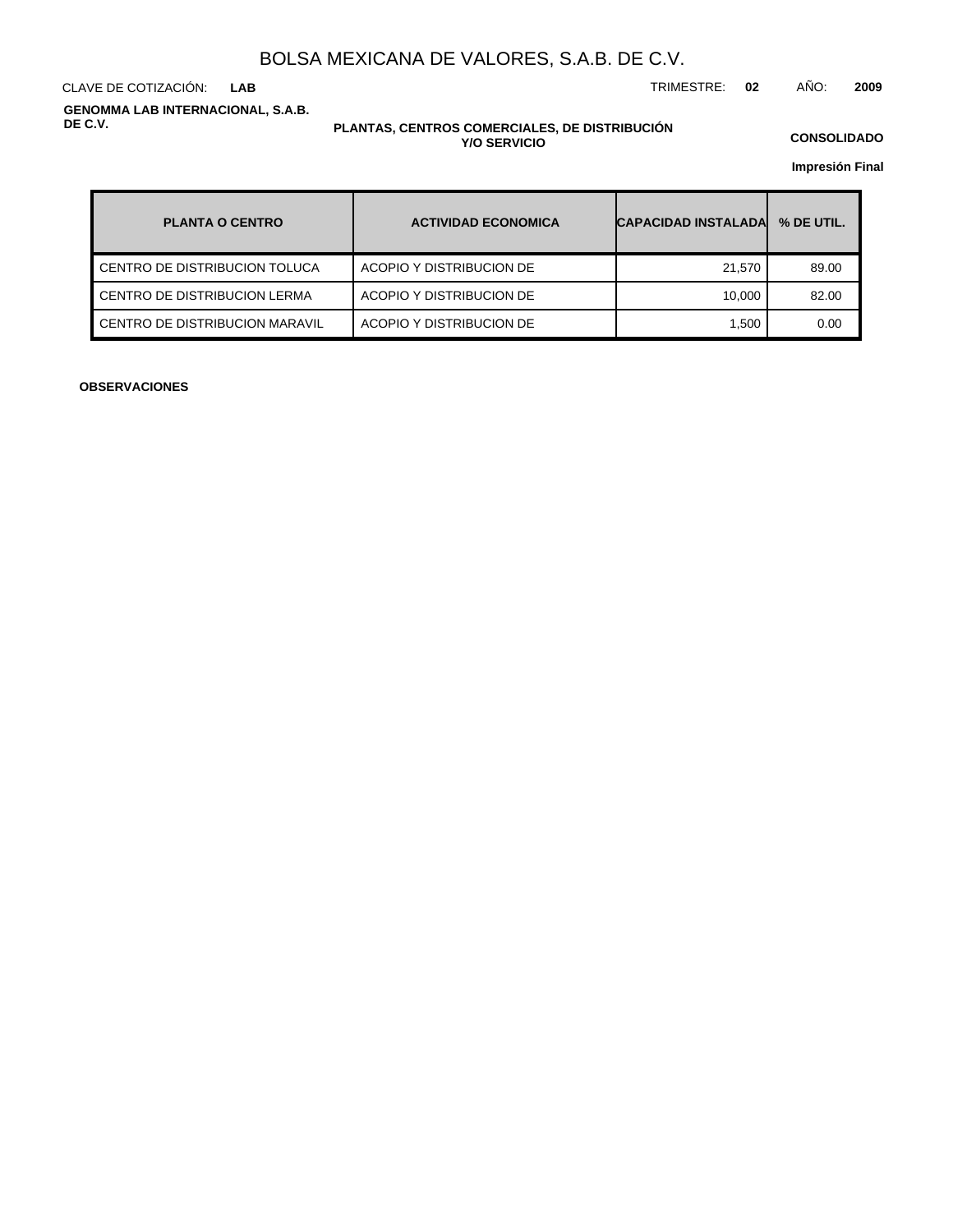CLAVE DE COTIZACIÓN **LAB GENOMMA LAB INTERNACIONAL, S.A.B. DE C.V.**

TRIMESTRE **02** AÑO **2009**

### **MATERIAS PRIMAS DIRECTAS**

## **CONSOLIDADO**

**Impresión Final**

| <b>PRINCIPALES</b><br><b>MATERIAS PRIMAS</b><br><b>PROVEEDORES</b> | <b>ORIGEN</b> | SUST.<br>NAL. | % COSTO<br><b>IPRODUCCION</b><br><b>TOTAL</b> |
|--------------------------------------------------------------------|---------------|---------------|-----------------------------------------------|
|--------------------------------------------------------------------|---------------|---------------|-----------------------------------------------|

**OBSERVACIONES**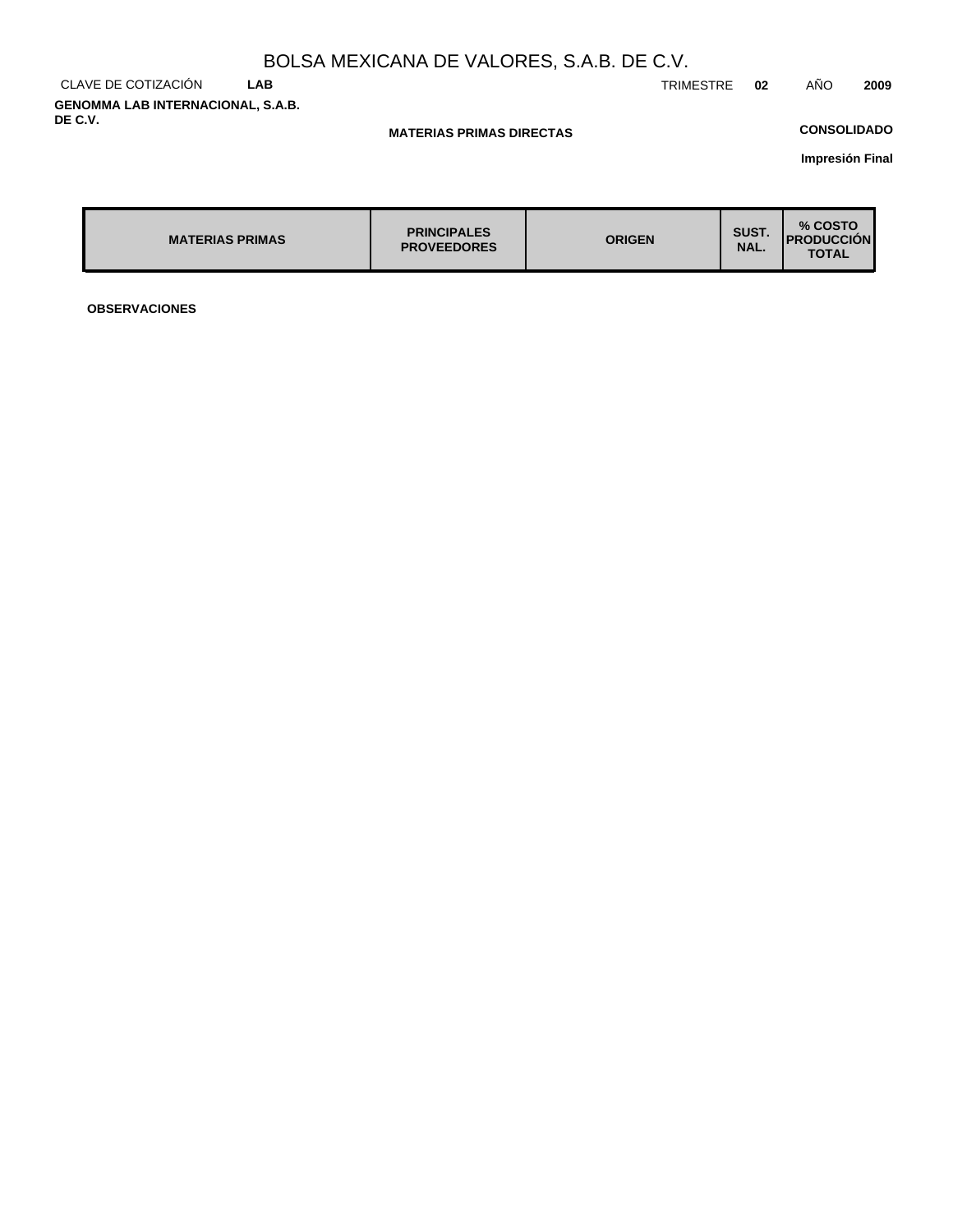**LAB**

**GENOMMA LAB INTERNACIONAL, S.A.B. DE C.V.**

### CLAVE DE COTIZACIÓN TRIMESTRE **02** AÑO **2009**

# **DISTRIBUCIÓN DE VENTAS POR PRODUCTO** VENTAS TOTALES

# **CONSOLIDADO**

| <b>PRINCIPALES</b> | <b>VENTAS</b>  |                | % DE PART. | <b>PRINCIPALES</b> |                   |  |  |  |
|--------------------|----------------|----------------|------------|--------------------|-------------------|--|--|--|
|                    | <b>VOLUMEN</b> | <b>IMPORTE</b> | MDO.       | <b>MARCAS</b>      | <b>CLIENTES</b>   |  |  |  |
| <b>NACIONALES</b>  |                |                |            |                    |                   |  |  |  |
| <b>OTC</b>         | 14,394,032     | 868,105        | 53.11      | <b>VARIAS</b>      | AUTOSERV/MAY/FARM |  |  |  |
| <b>PC</b>          | 22,813,409     | 523,081        | 32.00      | <b>VARIAS</b>      | AUTOSERV/MAY/FARM |  |  |  |
| <b>EXTRANJERAS</b> |                |                |            |                    |                   |  |  |  |
| <b>EXPORTACION</b> | 0              | 243,391        | 14.89      | <b>VARIAS</b>      | AUTOSERV/MAY/FARM |  |  |  |
| <b>TOTAL</b>       |                | 1,634,577      |            |                    |                   |  |  |  |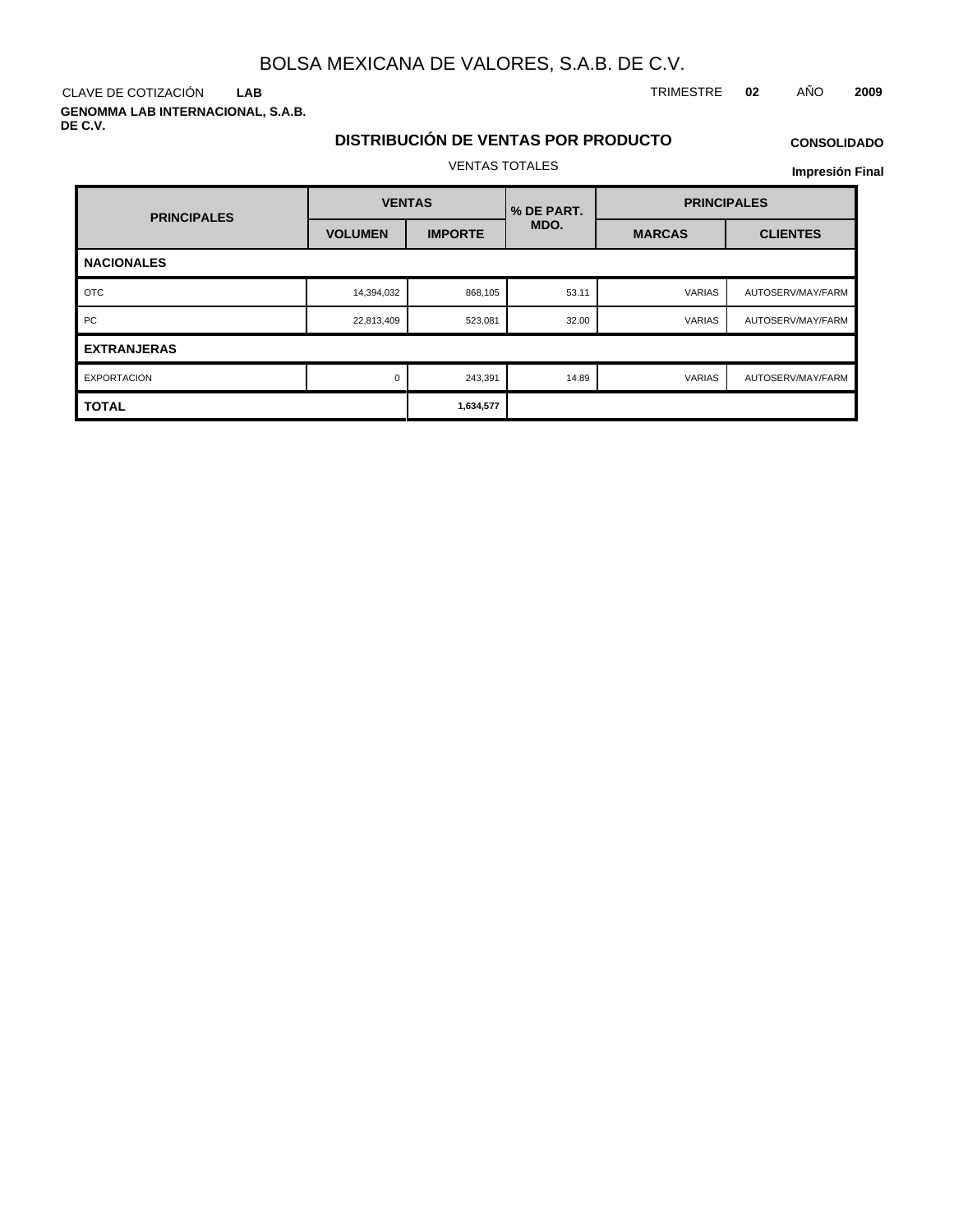**LAB**

**GENOMMA LAB INTERNACIONAL, S.A.B. DE C.V.**

## **DISTRIBUCIÓN DE VENTAS POR PRODUCTO**

**CONSOLIDADO**

# VENTAS EXTRANJERAS

### **Impresión Final**

| <b>PRINCIPALES</b> | <b>VENTAS</b>  |                | <b>DESTINO</b> | <b>PRINCIPALES</b> |                          |  |  |  |  |
|--------------------|----------------|----------------|----------------|--------------------|--------------------------|--|--|--|--|
|                    | <b>VOLUMEN</b> | <b>IMPORTE</b> |                | <b>MARCAS</b>      | <b>CLIENTES</b>          |  |  |  |  |
| <b>EXPORTACIÓN</b> |                |                |                |                    |                          |  |  |  |  |
| EXPORTACION        |                | 3,592          | ARGENTINA      | OTC/PC             | <b>HLB PHARMA GRUOUP</b> |  |  |  |  |

| <b>SUBSIDIARIAS EN EL EXTRANJERO</b> |         |        |                  |        |                          |  |  |  |  |
|--------------------------------------|---------|--------|------------------|--------|--------------------------|--|--|--|--|
| <b>GENOMMA LAB ARGENTIN</b>          |         | 62,075 | <b>ARGENTINA</b> | OTC/PC | AUTOSERVICIOS/MAYO<br>RI |  |  |  |  |
| <b>GENOMMA LAB PERU</b>              |         | 66,364 | PERU             | OTC/PC | AUTOSERVICIOS/MAYO<br>RI |  |  |  |  |
| <b>GENOMMA LAB COLOMBIA</b>          | 0       | 67.124 | <b>COLOMBIA</b>  | OTC/PC | AUTOSERVICIOS/MAYO<br>RI |  |  |  |  |
| <b>GENOMMA LAB ECUADOR</b>           |         | 40,853 | <b>ECUADOR</b>   | OTC/PC | AUTOSERVICIOS/MAYO<br>RI |  |  |  |  |
| <b>GONOMMA LAB CHILE</b>             |         | 3,383  | CHILE            | OTC/PC | AUTOSERVICIOS/MAYO<br>RI |  |  |  |  |
| <b>TOTAL</b>                         | 243,391 |        |                  |        |                          |  |  |  |  |

**OBSERVACIONES**

CLAVE DE COTIZACIÓN TRIMESTRE **02** AÑO **2009**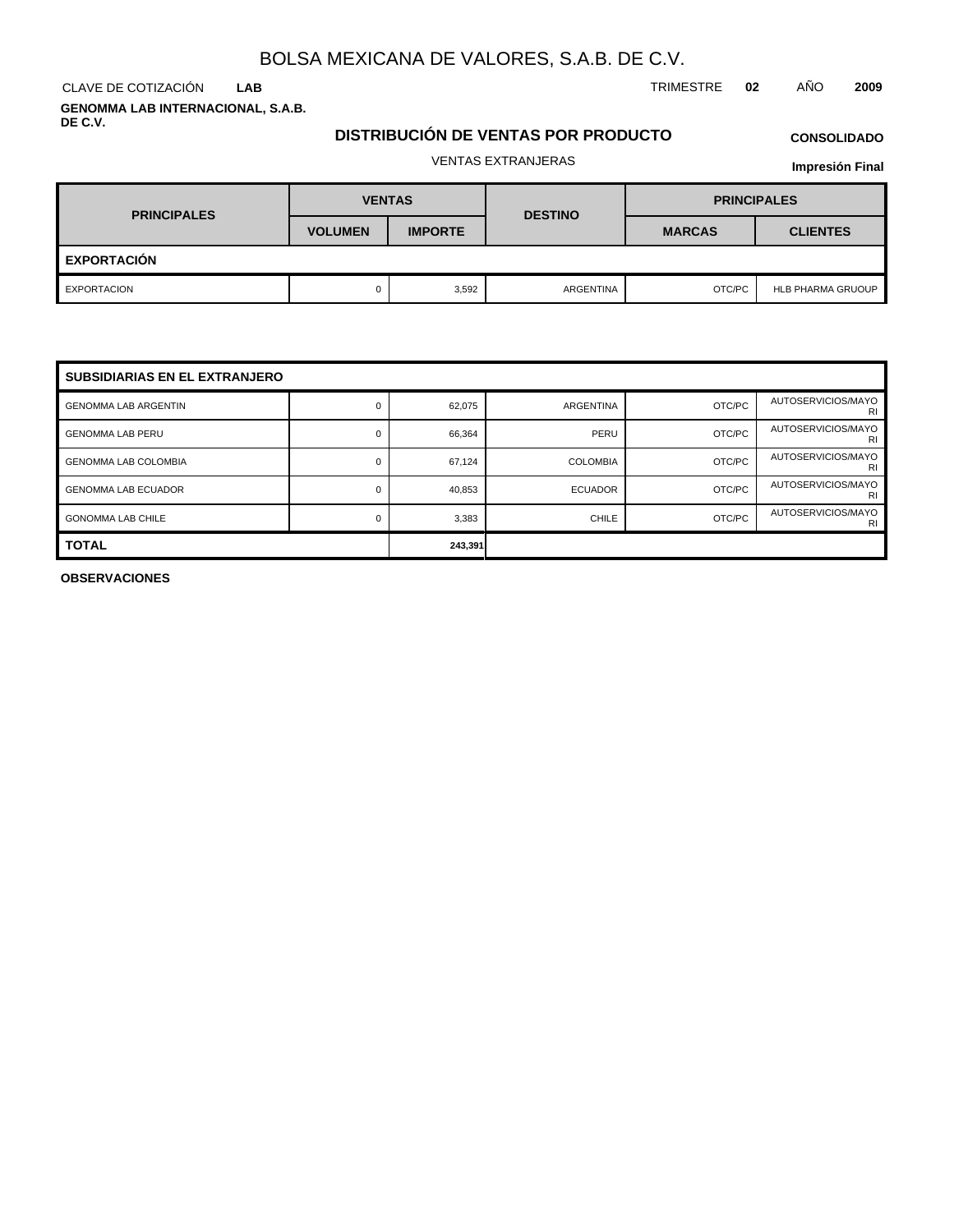|  | BOLSA MEXICANA DE VALORES, S.A.B. DE C.V. |
|--|-------------------------------------------|
|--|-------------------------------------------|

| CLAVE DE COTIZACIÓN:<br>I AR                        |                                                                                       | TRIMESTRE: | 02 | AÑO:   | 2009               |
|-----------------------------------------------------|---------------------------------------------------------------------------------------|------------|----|--------|--------------------|
| <b>GENOMMA LAB INTERNACIONAL, S.A.B.</b><br>DE C.V. | <b>INFORMACIÓN DE PROYECTOS (Proyecto, Monto)</b><br>Ejercido y Porcentaje de Avance) |            |    | PAGINA | 1/1                |
|                                                     |                                                                                       |            |    |        | <b>CONSOLIDADO</b> |
|                                                     |                                                                                       |            |    |        | Impresión Final    |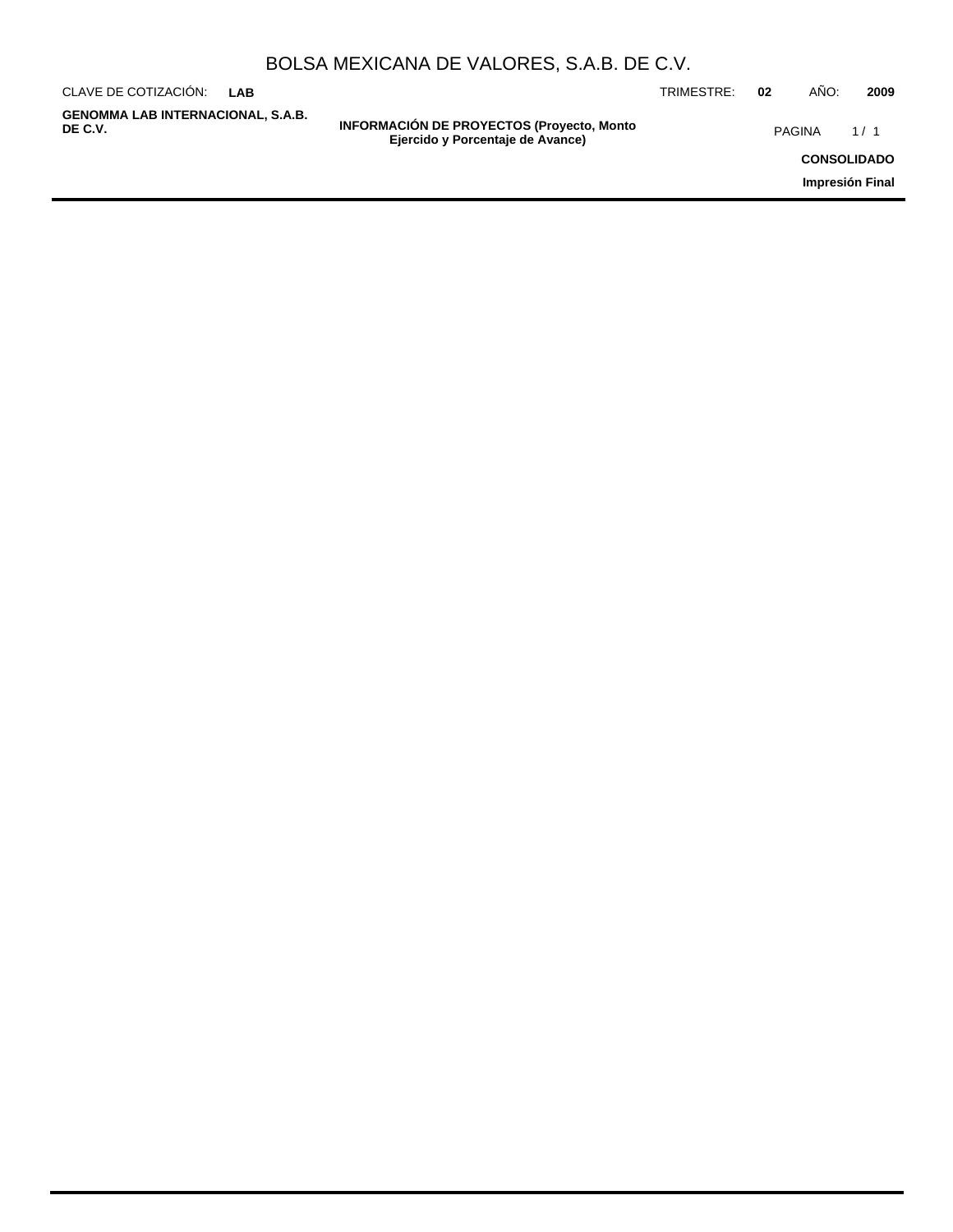**LAB**

**GENOMMA LAB INTERNACIONAL, S.A.B. DE C.V.**

**TRANSACCIONES EN MONEDA EXTRANJERA Y CONVERSIÓN DE ESTADOS FINANCIEROS DE OPERACIONES EXTRANJERAS (Información relacionada al Boletín B-15)**

CLAVE DE COTIZACIÓN: TRIMESTRE: **02** AÑO: **2009**

**CONSOLIDADO** PAGINA 1/2

**Impresión Final**

A. CONVERSIÓN DE ESTADOS FINANCIEROS DE SUBSIDIARIAS EXTRANJERAS – PARA CONSOLIDAR LOS ESTADOS FINANCIEROS DE SUBSIDIARIAS EXTRANJERAS, ÉSTOS SE MODIFICAN EN LA MONEDA DE REGISTRO PARA PRESENTARSE BAJO NIF MEXICANAS, EXCEPTO POR LA APLICACIÓN DE LA NIF B-10 EFECTOS DE LA INFLACIÓN CUANDO LA ENTIDAD EXTRANJERA OPERA EN UN ENTORNO INFLACIONARIO, YA QUE LAS NORMAS DE ESTA NIF SE APLICAN A LOS ESTADOS FINANCIEROS CONVERTIDOS A MONEDA FUNCIONAL. LOS ESTADOS FINANCIEROS SE CONVIERTEN A PESOS MEXICANOS, CONSIDERANDO LAS SIGUIENTES METODOLOGÍAS:

- A PARTIR DE 2008, LAS OPERACIONES EXTRANJERAS CUYA MONEDA DE REGISTRO Y FUNCIONAL ES LA MISMA, CONVIERTEN SUS ESTADOS FINANCIEROS UTILIZANDO LOS SIGUIENTES TIPOS DE CAMBIO:1) DE CIERRE PARA LOS ACTIVOS Y PASIVOS Y 2) HISTÓRICO PARA EL CAPITAL CONTABLE, INGRESOS, COSTOS Y GASTOS.

- A PARTIR DE 2008, LAS OPERACIONES EXTRANJERAS CUYA MONEDA DE REGISTRO Y FUNCIONAL ES DIFERENTE, CONVIERTEN SUS ESTADOS FINANCIEROS DE LA MONEDA DE REGISTRO A LA MONEDA FUNCIONAL, UTILIZANDO LOS SIGUIENTES TIPOS DE CAMBIO: 1) DE CIERRE PARA LOS ACTIVOS Y PASIVOS MONETARIOS Y 2) HISTÓRICO PARA ACTIVOS NO MONETARIOS, PASIVOS NO MONETARIOS, CAPITAL CONTABLE, Y 3) EL DE LA FECHA DE DEVENGAMIENTO PARA LOS INGRESOS, COSTOS Y GASTOS, EXCEPTO LOS QUE PROVIENEN DE PARTIDAS NO MONETARIAS QUE SE CONVIERTEN AL TIPO DE CAMBIO HISTÓRICO DE LA PARTIDA NO MONETARIA; LOS EFECTOS DE CONVERSIÓN, SE REGISTRAN EN EL RESULTADO INTEGRAL DE FINANCIAMIENTO. POSTERIORMENTE, PARA CONVERTIR LOS ESTADOS FINANCIEROS DE LA MONEDA FUNCIONAL AL PESO MEXICANO, SE UTILIZAN LOS SIGUIENTES TIPOS DE CAMBIO:1) DE CIERRE PARA LOS ACTIVOS Y PASIVOS Y 2) HISTÓRICO PARA EL CAPITAL CONTABLE, INGRESOS, COSTOS Y GASTOS. LOS EFECTOS DE CONVERSIÓN SE REGISTRAN EN EL CAPITAL CONTABLE. EN EL CASO DE OPERACIONES EXTRANJERAS QUE OPERAN EN UN ENTORNO ECONÓMICO INFLACIONARIO, PRIMERO REEXPRESAN SUS ESTADOS FINANCIEROS EN MONEDA DE PODER ADQUISITIVO AL CIERRE DEL EJERCICIO, UTILIZANDO EL ÍNDICE DE PRECIOS DEL PAÍS DE ORIGEN, Y POSTERIORMENTE LOS CONVIERTEN UTILIZANDO EL TIPO DE CAMBIO DE CIERRE PARA TODAS LAS PARTIDAS; LOS EFECTOS DE CONVERSIÓN, SE REGISTRAN EN EL CAPITAL CONTABLE.

LAS MONEDAS DE REGISTRO Y FUNCIONAL DE LAS OPERACIONES EXTRANJERAS, SON COMO SIGUE:

COMPAÑÍA MONEDA DE REGISTRO MONEDA FUNCIONAL

GENOMMA LABORATORIES MÉXICO, S. A. DE C. V. PESO MEXICANO PESO MEXICANO

TELEVISION PRODUCTS RETAIL, S. A. DE C. V. PESO MEXICANO PESO MEXICANO GENOMMA LABORATORIOS MÉDICOS, S. L. EURO DÓLAR ESTADOUNIDENSE GENOMMA LAB PERÚ, S. A. SOL DÓLAR ESTADOUNIDENSE

PRODUCCIONES TELEVISIVAS INFOVISIÓN DE COSTA RICA, S. A. DÓLAR ESTADOUNIDENSE DÓLAR ESTADOUNIDENSE

GENOMMA LAB CHILE, S. A. (ANTES INFOVISIÓN CHILE, S. A.) PESO CHILENO

DÓLAR ESTADOUNIDENSE GENOMMA LAB ECUADOR, S.A. DÓLAR ESTADOUNIDENSE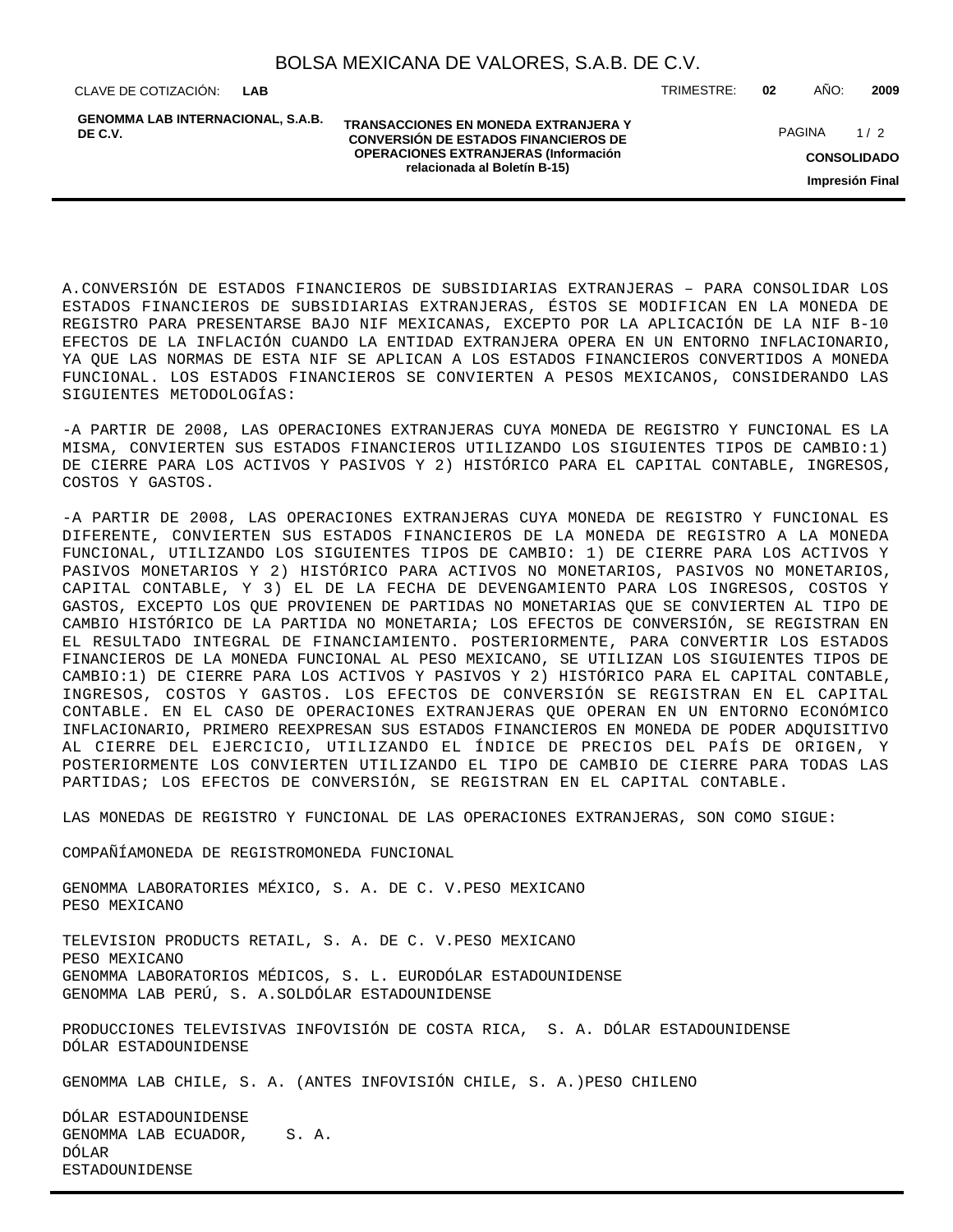CLAVE DE COTIZACIÓN: TRIMESTRE: **02** AÑO: **2009 LAB**

**GENOMMA LAB INTERNACIONAL, S.A.B. DE C.V.**

**TRANSACCIONES EN MONEDA EXTRANJERA Y CONVERSIÓN DE ESTADOS FINANCIEROS DE OPERACIONES EXTRANJERAS (Información relacionada al Boletín B-15)**

PAGINA 2/2

**CONSOLIDADO Impresión Final**

DÓLAR ESTADOUNIDENSE GENOMMA LABORATORIES ARGENTINA, S. A. PESO ARGENTINO DÓLAR ESTADOUNIDENSE GENOMMA LAB COLOMBIA, LTDA. PESO COLOMBIANO DÓLAR ESTADOUNIDENSE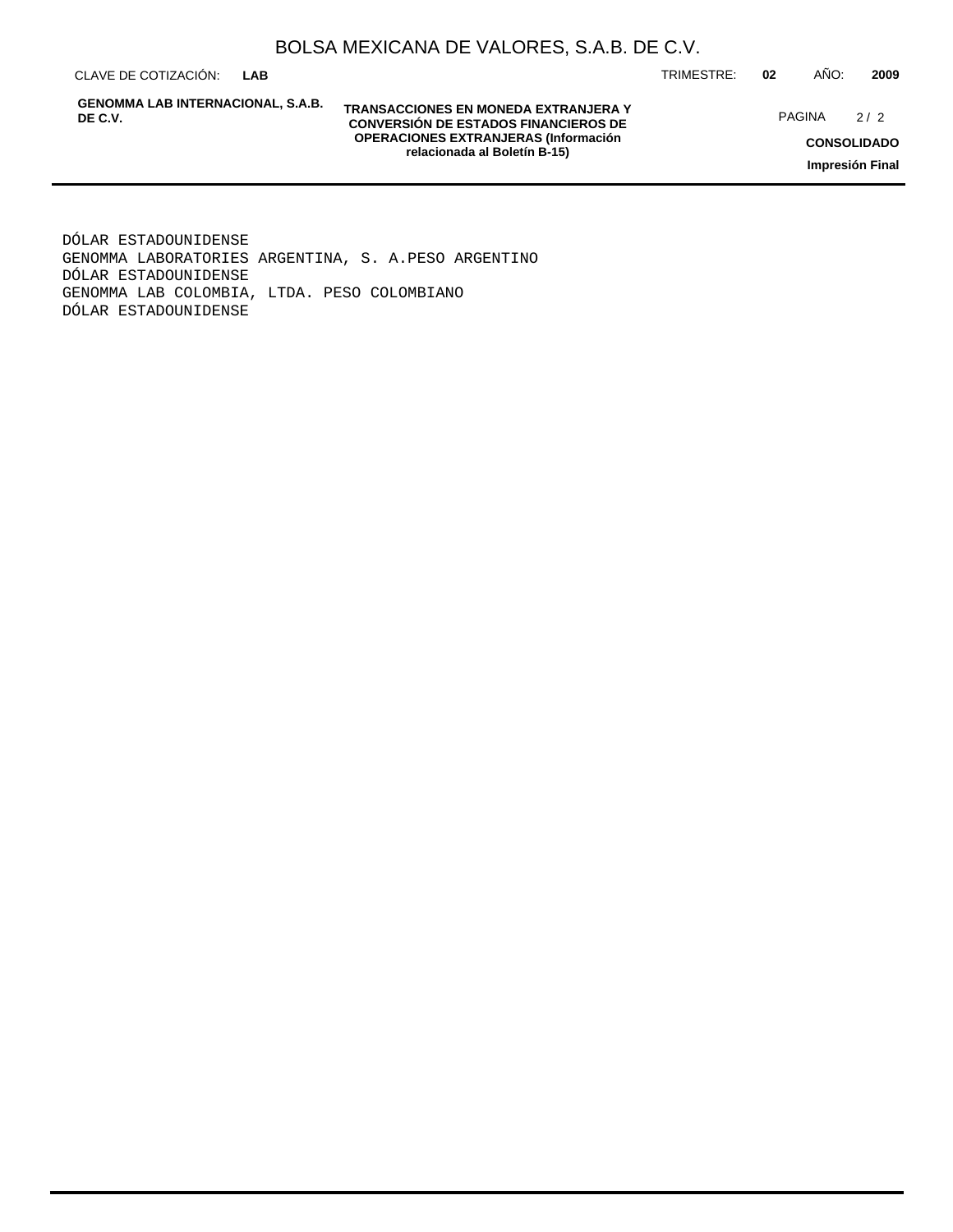TRIMESTRE **02** AÑO **2009**

**GENOMMA LAB INTERNACIONAL, S.A.B. DE C.V.** CLAVE DE COTIZACIÓN **LAB**

### **INTEGRACIÓN DEL CAPITAL SOCIAL PAGADO**

**CONSOLIDADO**

**Impresión Final**

| <b>SERIES</b> | VALOR NOMINAL(\$) VIGENTE | <b>CUPÓN</b> | <b>NUMERO DE ACCIONES</b> |                          |                  |                          | <b>CAPITAL SOCIAL</b> |                 |
|---------------|---------------------------|--------------|---------------------------|--------------------------|------------------|--------------------------|-----------------------|-----------------|
|               |                           |              | <b>PORCIÓN FIJA</b>       | <b>PORCIÓN VARIABLEI</b> | <b>MEXICANOS</b> | <b>LIBRE SUSCRIPCION</b> | <b>FIJO</b>           | <b>VARIABLE</b> |
| в             |                           | ΩI           | 624.000                   | 526,108,713              | 274,026,391      | 252,706,322              | 150                   | 265,211         |
| <b>TOTAL</b>  |                           |              | 624,000                   | 526,108,713              | 274,026,391      | 252,706,322              | 150                   | 265,211         |

**TOTAL DE ACCIONES QUE REPRESENTAN EL CAPITAL SOCIAL PAGADO A LA FECHA DE ENVIO DE LA INFORMACIÓN:** 526,732,713

**OBSERVACIONES**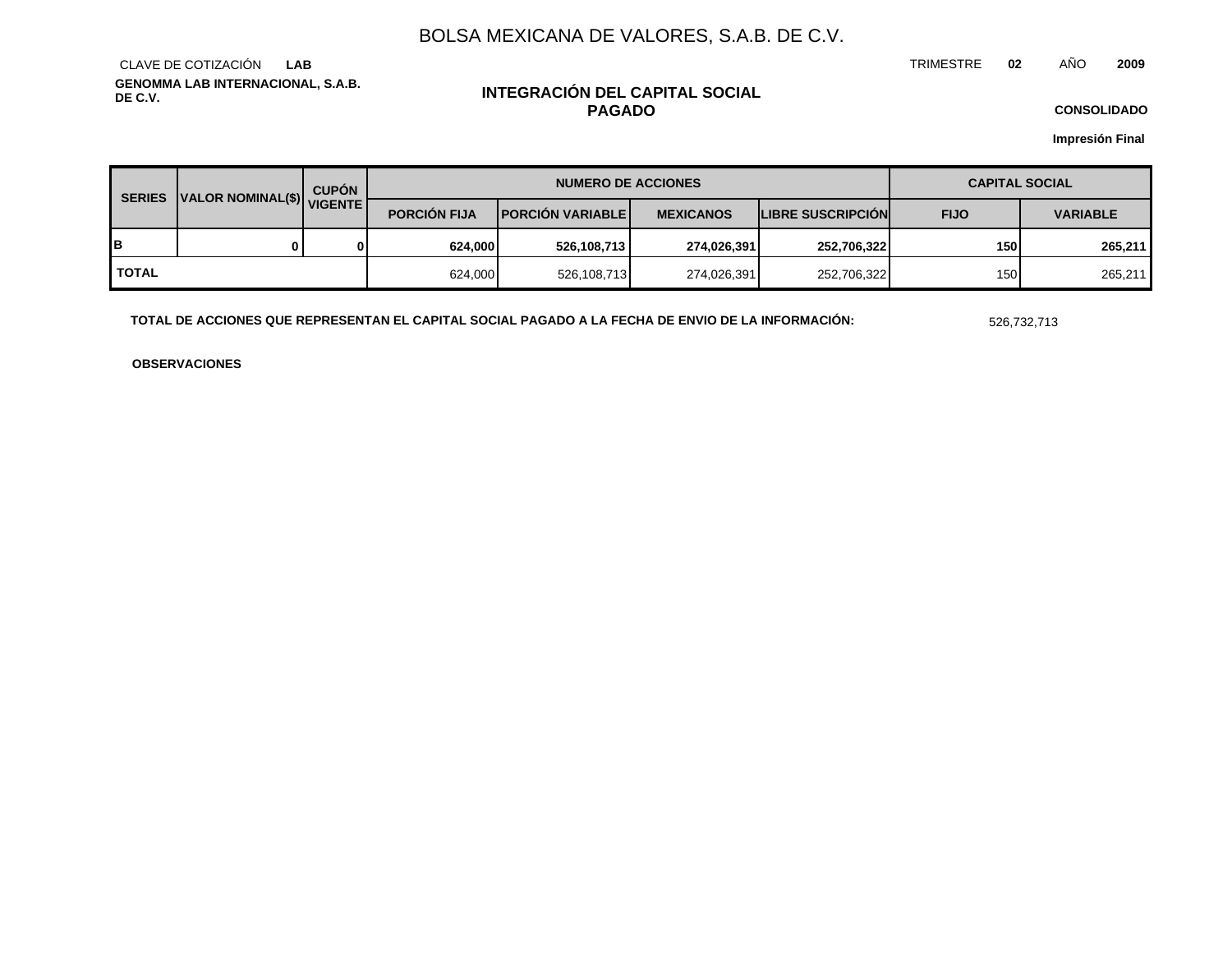CLAVE DE COTIZACIÓN: **LAB**

**INSTRUMENTOS FINANCIEROS DERIVADOS**

TRIMESTRE: **02** AÑO: **2009**

**GENOMMA LAB INTERNACIONAL, S.A.B. DE C.V. PAGINA 2020 20:20 20:20 20:20 20:20 20:20 20:20 20:20 20:20 20:20 20:20 20:20 20:20 20:20 20:20 20:20 20:20 20:20 20:20 20:20 20:20 20:20 20:20 20:20 20:20 20:20 20:20 20:20 20:20 20:20 20:20 20:20 20:20** 

 $1/2$ 

**CONSOLIDADO**

**Impresión Final**

GENOMMA LAB INTERNACIONAL, S. A. B. DE C. V. PASEO DE LA REFORMA NO. 122 3-A, COLONIA JUÁREZ, C. P. 06600, MÉXICO, D. F. R.F.C.: GLI-961030-TU5

MÉXICO, D. F. A 23 DE JULIO DE 2009

ASUNTO: SE PRESENTA ESCRITO EN ATENCIÓN AL REQUERIMIENTO SEGÚN OFICIO NO. 151- 2/76211/2009 DE FECHA 20 DE ENERO DE 2009, MEDIANTE EL CUAL SE SOLICITA DE DIVERSA INFORMACIÓN Y DOCUMENTACIÓN RESPECTO A LAS OPERACIONES CON INSTRUMENTOS FINANCIEROS DERIVADOS EN LAS QUE PUDO HABER PARTICIPADO EN SU CASO LA EMPRESA: GENOMMA LAB INTERNACIONAL, S. A. B. DE C. V. R.F.C.: GLI-961030-TU5

VICEPRESIDENCIA DE SUPERVISIÓN BURSATIL. VICEPRESIDENCIA DE NORMATIVIDAD. DIRECCIÓN GENERAL DE SUEPRVISIÓN DE MERCADOS. DIRECCIÓN GENERAL DE AUTORIZACIONES.

#### PRESENTE

JOSÉ MANUEL CRUZ GARCÍA (R.F.C.: CUGM-670219-J94), EN REPRESENTACIÓN DE GENOMMA LAB INTERNACIONAL, S. A. B. DE C.V. (R.F.C.: GLI-961030-TU5), PERSONALIDAD QUE ACREDITO CON COPIA DEL INSTRUMENTO NOTARIAL QUE SE ACOMPAÑA AL PRESENTE COMO ANEXO 1 (SE INCLUYE ORIGINAL PARA COTEJO), CON DOMICILIO FISCAL EN PASEO DE LA REFORMA NO. 122-3-A, COLONIA JUÁREZ, C. P. 06600, MÉXICO, D. F., TEL.:5081-0000, Y SEÑALANDO EL MISMO DOMICILIO PARA OÍR Y RECIBIR TODA CLASE DE NOTIFICACIONES QUE A ESTE ASUNTO SE REFIERAN, ATENTAMENTE COMPAREZCO Y EXPONGO QUE:

1. MEDIANTE OFICIO NO. 151-2/76211/2009 DE FECHA 20 DE ENERO DE 2009, ASÍ COMO DEL ANEXO 1 QUE FORMA PARTE INTEGRANTE DE DICHO OFICIO, LA DIRECCIÓN GENERAL DE SUPERVISIÓN DE MERCADOS DE LA COMISIÓN NACIONAL BANCARIA Y DE VALORES, A EFECTO DE CONOCER LA PARTICIPACIÓN DE LAS EMPRESAS PÚBLICAS EN OPERACIONES CON INSTRUMENTOS FINANCIEROS DERIVADOS YA SEA PARA INCREMENTAR SU RENTABILIDAD O CONTAR CON DETERMINADA COBERTURA RESPECTO A ALGÚN RIESGO, REQUIERE QUE GENOMMA LAB INTERNACIONAL, S.A. B. DE C.V. (EN ADELANTE MI REPRESENTADA), DIVULGUE DE CONFORMIDAD CON EL CITADO OFICIO Y COMO COMPLEMENTO A SU REPORTE TRIMESTRAL, INFORMACIÓN CUALITATIVA Y CUANTITATIVA SOBRE LAS POSICIONES QUE EN SU CASO TUVO EN INSTRUMENTOS FINANCIEROS DERIVADOS, RECONOCIDOS O NO COMO ACTIVOS O PASIVOS EN EL ESTADO DE SITUACIÓN FINANCIERA O BALANCE GENERAL.

2. A FIN DE CUMPLIR CON EL REQUERIMIENTO DE INFORMACIÓN Y DOCUMENTACIÓN QUE SE SOLICITA SEGÚN EL OFICIO NO. 151-2/76211/2009 DE FECHA 20 DE ENERO DE 2009, SE HACE DEL CONOCIMIENTO DE ESA H. DIRECCIÓN GENERAL DE SUPERVISIÓN DE MERCADOS DE LA COMISIÓN NACIONAL BANCARIA Y DE VALORES, QUE MI REPRESENTADA A LA FECHA NO CUENTA CON LA INFORMACIÓN CUALITATIVA Y CUANTITATIVA RESPECTO A CUALQUIERA DE LOS ASPECTOS SOLICITADOS EN EL OFICIO 151-2/76211/2009, YA QUE NO HA CELEBRADO OPERACIONES QUE INVOLUCREN LA CONTRATACIÓN DE INSTRUMENTOS FINANCIEROS DERIVADOS DE ACUERDO A LO ESTABLECIDO EN EL BOLETÍN C-2 "INSTRUMENTOS FINANCIEROS" Y EL BOLETÍN C-10 "INSTRUMENTOS FINANCIEROS DERIVADOS Y OPERACIONES DE COBERTURA", DE LAS NORMAS DE INFORMACIÓN FINANCIERA.

ASIMISMO, SE MENCIONA A ESA H. DIRECCIÓN GENERAL DE SUPERVISIÓN DE MERCADOS DE LA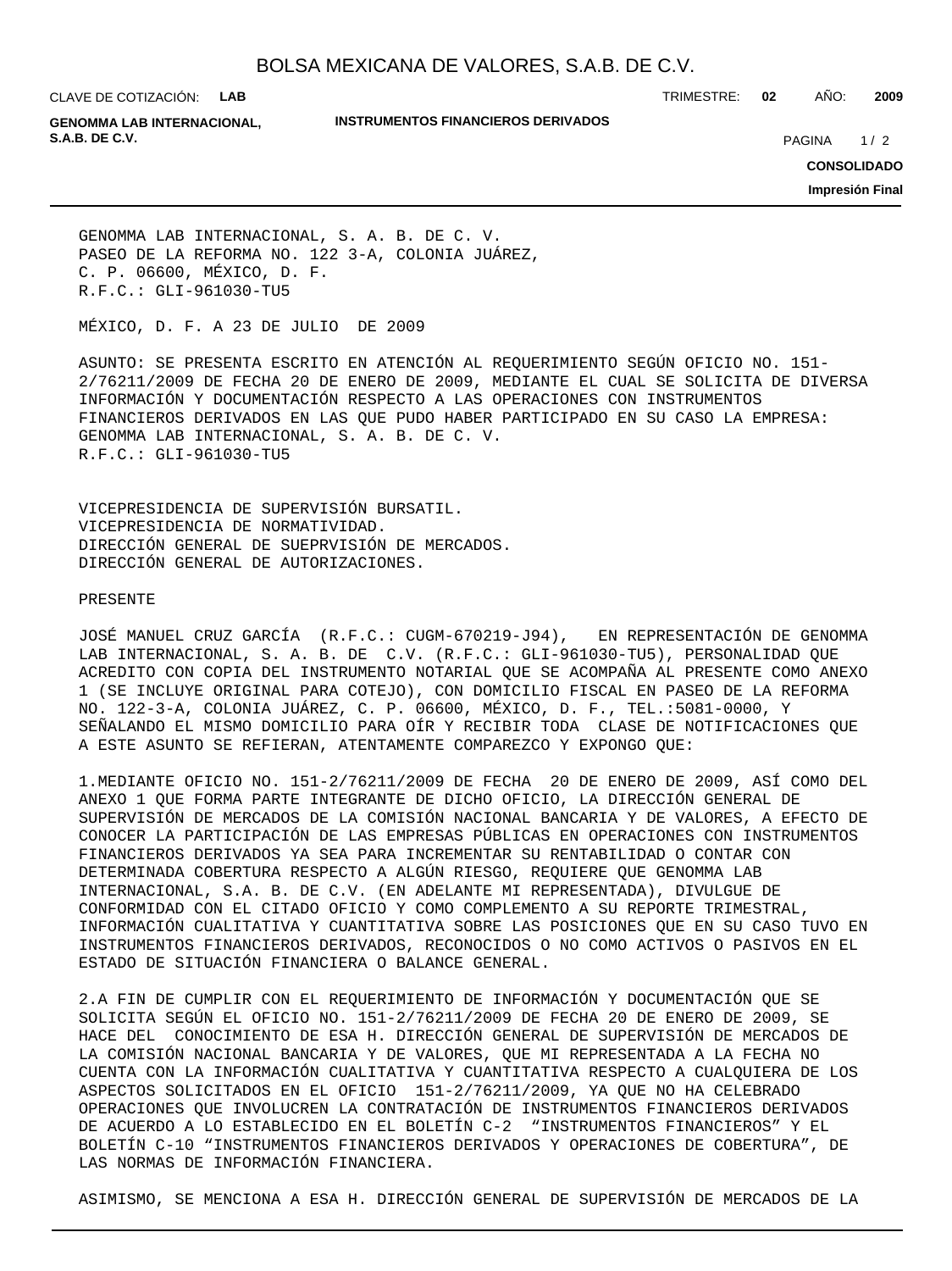CLAVE DE COTIZACIÓN: **LAB**

**GENOMMA LAB INTERNACIONAL, S.A.B. DE C.V.** 2/2

#### **INSTRUMENTOS FINANCIEROS DERIVADOS**

TRIMESTRE: **02** AÑO: **2009**

**CONSOLIDADO**

 $2/2$ 

#### **Impresión Final**

COMISIÓN NACIONAL BANCARIA Y DE VALORES, QUE EN CASO DE QUE MI REPRESENTADA CELEBRE CUALQUIER OPERACIÓN QUE INVOLUCRE LA CONTRATACIÓN DE INSTRUMENTOS FINANCIEROS DERIVADOS DE LOS QUE SE MENCIONAN EN EL PÁRRAFO QUE ANTECEDE, ESTO SE HARÁ DE SU CONOCIMIENTO.

3. A FIN DE EVALUAR LA IMPORTANCIA QUE REPRESENTAN LOS INSTRUMENTOS FINANCIEROS DERIVADOS PARA LA POSICIÓN FINANCIERA Y RESULTADOS DE MI REPRESENTADA, INDEPENDIENTEMENTE QUE A LA FECHA NO SE TENGA CELEBRADA NINGUNA DE ESTAS OPERACIONES, LA ADMINISTRACIÓN DE GENOMMA LAB INTERNACIONAL, S. A. B. DE C. V., ESTÁ EN PROCESO DE DISCUSIÓN SOBRE LA IMPLEMENTACIÓN DE POLÍTICAS DE USO DE INSTRUMENTOS FINANCIEROS DERIVADOS, DESCRIBIENDO DE MANERA GENERAL LOS OBJETIVOS PARA CELEBRAR OPERACIONES CON DERIVADOS; INSTRUMENTOS UTILIZADOS; ESTRATEGIAS DE COBERTURA O NEGOCIACIÓN IMPLEMENTADAS; MERCADO DE NEGOCIACIÓN; CONTRAPARTES ELEGIBLES; POLÍTICAS DE MÁRGENES, COLATERALES Y LÍNEAS DE CRÉDITO; PROCESOS Y NIVELES DE AUTORIZACIÓN REQUERIDOS POR TIPO DE OPERACIÓN; PROCESOS DE CONTROL INTERNO PARA ADMINISTRAR LA EXPOSICIÓN A LOS RIESGOS DE MERCADO Y DE LIQUIDEZ EN LAS POSICIONES EN INSTRUMENTOS FINANCIEROS; LA EXISTENCIA DE UN TERCERO INDEPENDIENTE QUE REVISE DICHOS PROCEDIMIENTOS; ENTRE OTRAS COSAS.

POR TODO LO ANTERIOR EXPUESTO, SOLICITÓ A ESA H. DIRECCIÓN GENERAL DE SUPERVISIÓN DE MERCADOS, LO SIGUIENTE:

PRIMERO. SE TENGA POR RECONOCIDA MI PERSONALIDAD, ACREDITADA MEDIANTE EL PODER NOTARIAL SEÑALADO EN EL CUERPO DEL PRESENTE ESCRITO.

SEGUNDO. SE TENGA POR CUMPLIDO EN TIEMPO Y FORMA LEGALES EL REQUERIMIENTO DE INFORMACIÓN Y DOCUMENTACIÓN SOLICITADO A GENOMMA LAB INTERNACIONAL, S. A. B. DE C. V., POR ESA H. DIRECCIÓN GENERAL DE SUPERVISIÓN DE MERCADOS, SEGÚN LO QUE INDICA EL OFICIO NO. 151-2/76211/2009 DE FECHA 20 DE ENERO DE 2009.

TERCERO. QUE GENOMMA LAB INTERNACIONAL, S. A. B. DE C. V., TANTO AL 20 DE ENERO DE 2009, COMO A LA FECHA DEL PRESENTE ESCRITO, NO HA CELEBRA OPERACIONES QUE INVOLUCREN LA CONTRATACIÓN DE INSTRUMENTOS FINANCIEROS DERIVADOS, DE ACUERDO A LAS DEFINICIONES PREVISTAS EN EL BOLETÍN C-2 "INSTRUMENTOS FINANCIEROS" Y EL BOLETÍN C-10 "INSTRUMENTOS FINANCIEROS DERIVADOS Y OPERACIONES DE COBERTURA", DE LAS NORMAS DE INFORMACIÓN FINANCIERA.

ATENTAMENTE.

JOSÉ MANUEL CRUZ GARCÍA R.F.C.: CUGM-670219-J94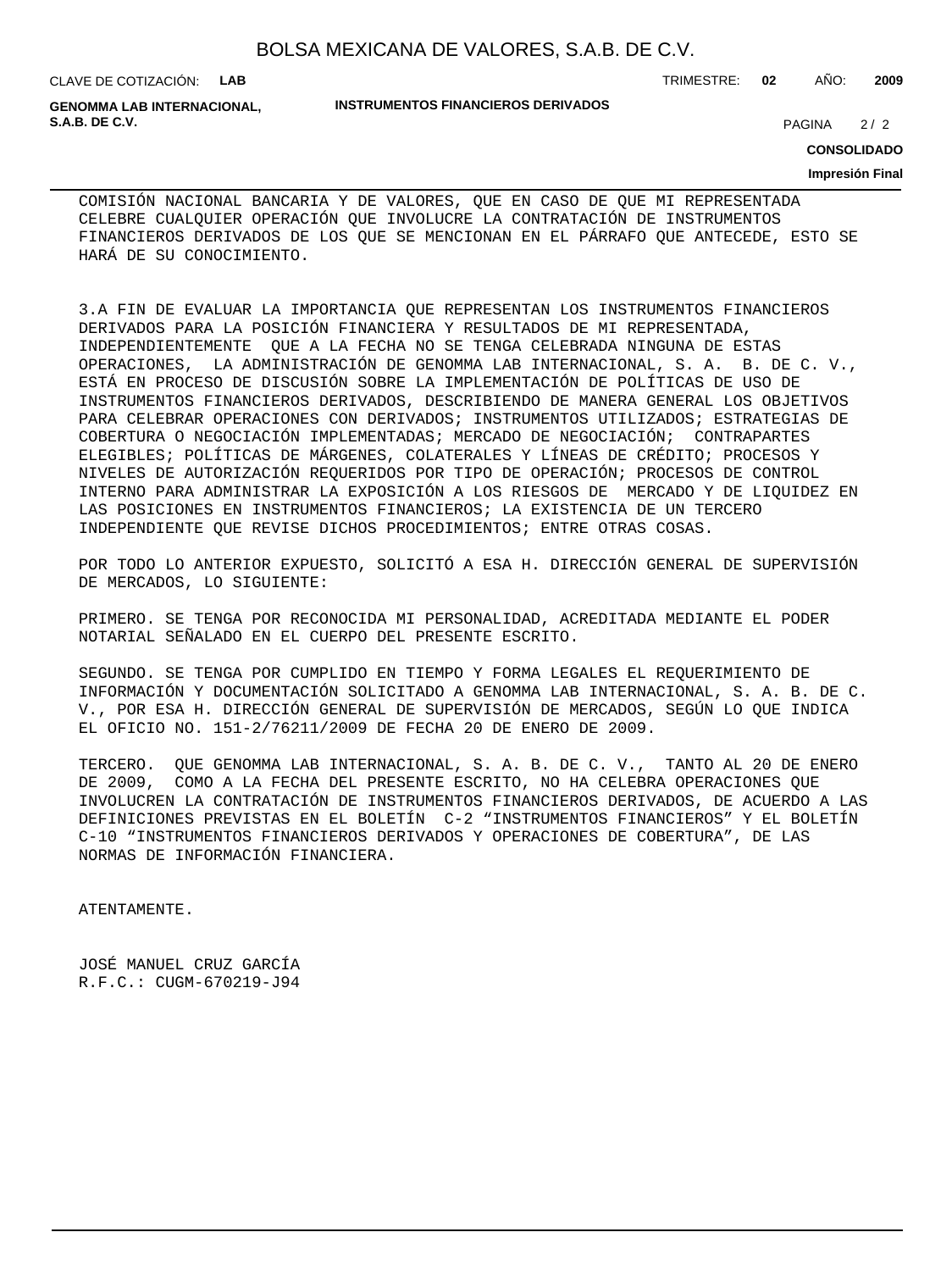**LAB**

CLAVE DE COTIZACIÓN: TRIMESTRE: **02** AÑO: **2009**

**GENOMMA LAB INTERNACIONAL, S.A.B. DE C.V.**

**NOTAS A LOS ESTADOS FINANCIEROS**

**CONSOLIDADO**

**Impresión Final**

R23: EL TIPO DE CAMBIO FUE DE 13.1812 Y 14.1821

EN ESTE ANEXO SE INCLUYE LAS NOTAS CORRESPONDIENTES A LAS CIFRAS DE LOS ESTADOS FINANCIEROS BASICOS, ASI COMO SUS DESGLOSES Y OTROS CONCEPTOS